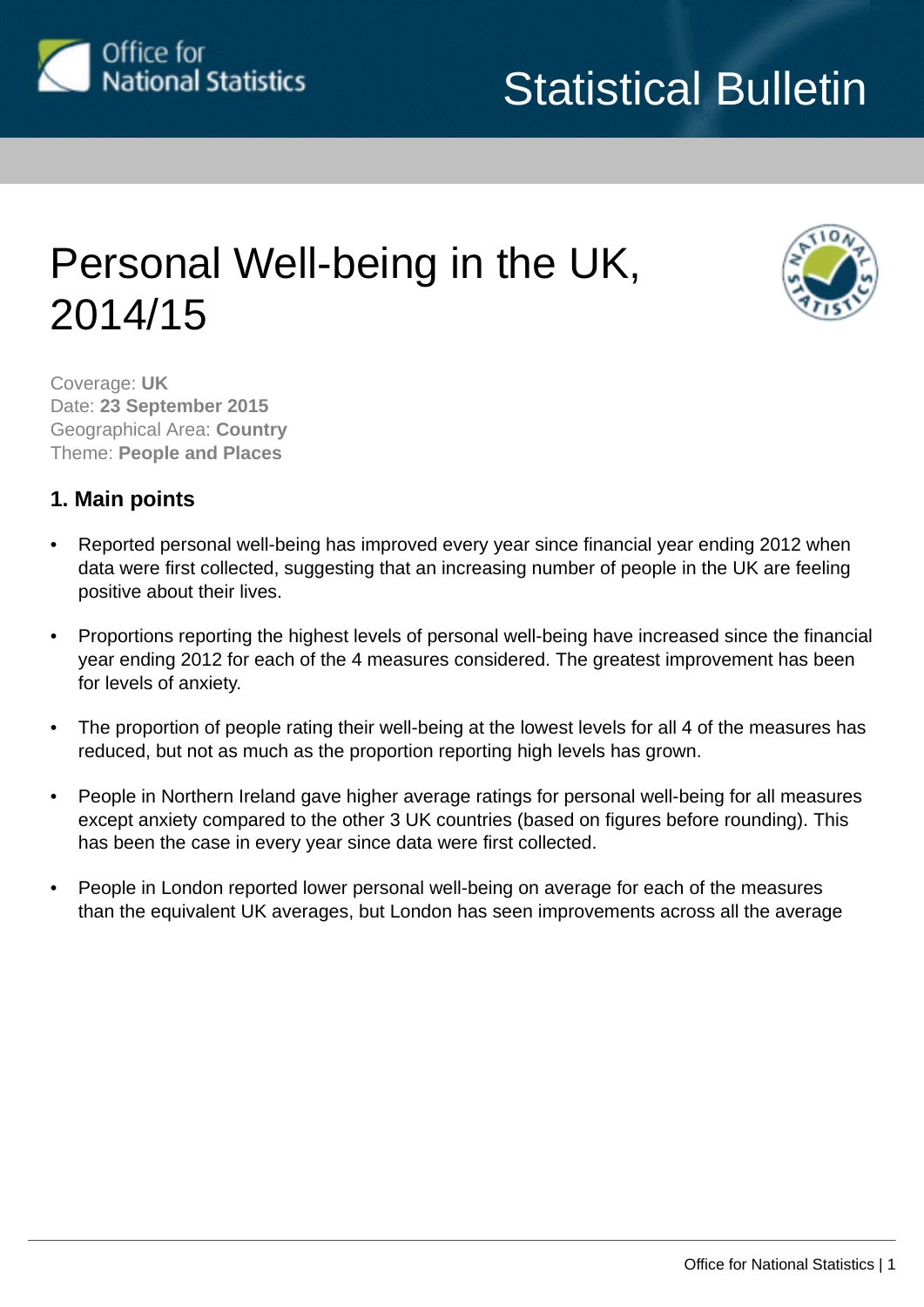measures of personal well-being, particularly in reductions to anxiety since data were first collected.

- Since the financial year ending 2012, average ratings of personal well-being have improved significantly across all measures in the West Midlands. The region also had the lowest average anxiety rating of any English region in financial year ending 2015.
- Wales was the only UK country that did not have any significant positive improvements between the financial year ending 2014 and the latest estimates across any of the measures for average ratings.
- The North West of England reported increases in the rate of personal well-being for 3 out of 4 of the measures, compared with the financial year ending 2014.
- The North East and Yorkshire and The Humber were the only 2 English regions with no significant reductions in low levels of well-being across any of the personal well-being measures compared with the financial year ending 2014.

# **2. Summary**

Reported personal well-being has been improving every year since financial year ending 2012, when we started to collect the data across all 4 measures.

Comparing the average ratings for the financial year ending 2015 with the previous year for each of the 4 measures of personal well-being:

- life satisfaction was 7.6 out of 10 (up 0.10 points)
- feeling that what one does in life is worthwhile was 7.8 out of 10 (up 0.08 points)
- happiness yesterday was 7.5 out of 10 (up 0.08 points)
- anxiety yesterday was 2.9 out of 10 (down 0.07 points)

The year-on-year differences are small but statistically significant in each case. The proportion of people giving the highest ratings (scores of 9 or 10 out of 10 for life satisfaction, worthwhile and happiness, and 0 to 1 out of 10 for anxiety) for each measure of personal well-being also increased significantly in financial year ending 2015.

Additionally, the proportions of people reporting personal well-being at the lowest levels (scores of 0 to 4 for life satisfaction, worthwhile and happiness and ratings of 6 to 10 for anxiety) reduced, although the decreases in low well-being were small compared with the improvements in the highest ratings.

This is important because it indicates that while improvements are widespread across the population, they are uneven. The proportion reporting very high personal well-being is growing faster than the proportion reporting low levels is falling. This indicates increasing inequality in personal well-being.

Also released today, 23 September 2015: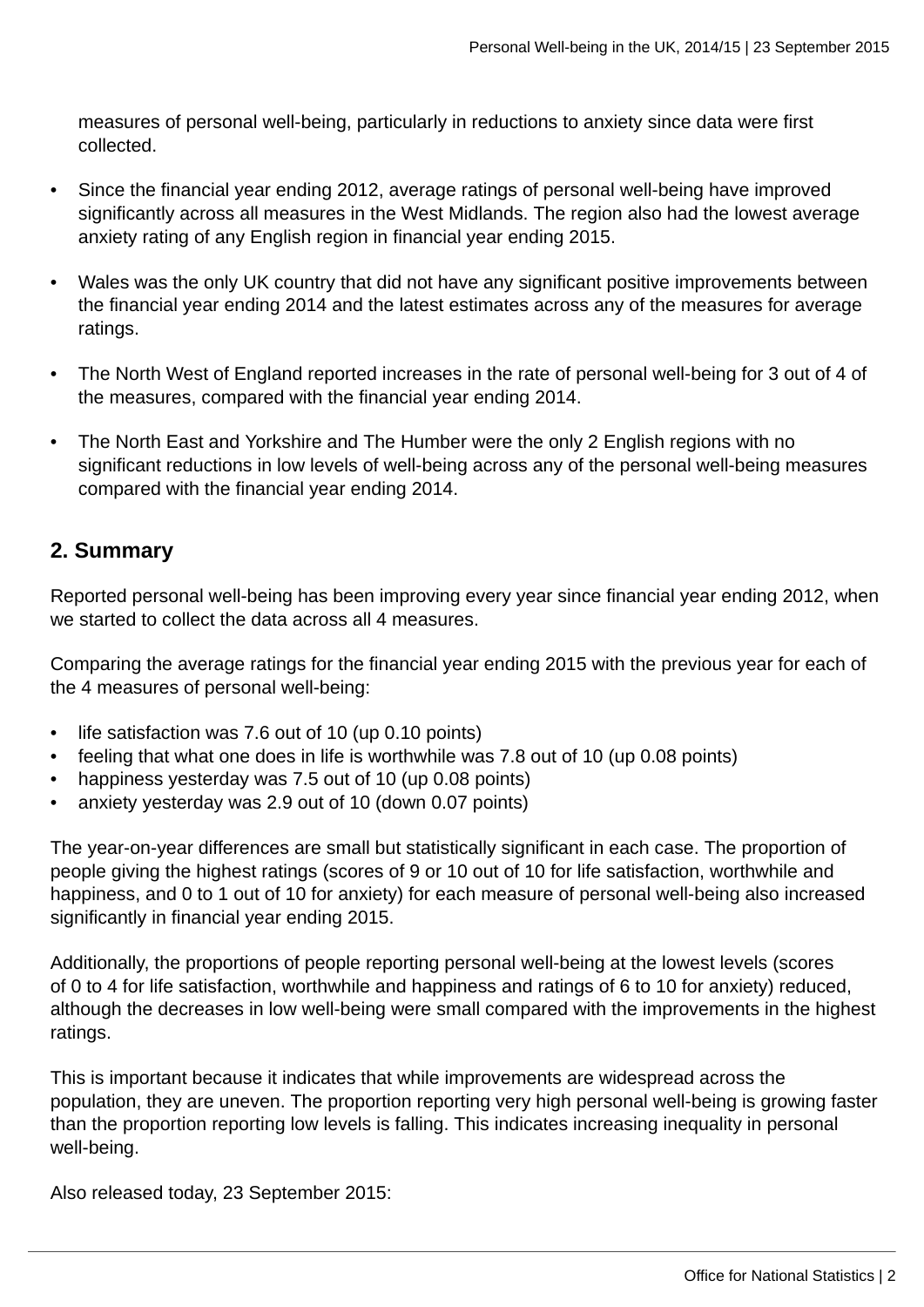#### [Interactive maps](http://www.ons.gov.uk:80/ons/external-links/about-statistics/wellbeing/personal-well-being-across-the-uk-interactive-map.html) for exploring the personal well-being estimates in local areas of the UK

#### Life satisfaction Worthwhile **Happiness** Anxiety Average (out of 10) Low (score 0 to 4) Medium (score 5 to 6) High (score 7 to 8) Very High (score 9 to 10)  $\times$   $\times$ **UNITED KINGDOM**  $\frac{+}{-}$ werage (out of 10) **RUK** nón ฯมหร  $75$ 82 Leaflet | COp **OC**  $1.80$ 2015  $\blacktriangleright$  Play  $11/12$  $12/13$  $13/14$ 14/15

#### **Picture of Interactive Maps**

[Short story exploring personal well-being and tenure.](http://www.ons.gov.uk:80/ons/rel/wellbeing/measuring-national-well-being/personal-well-being-in-the-uk--2014-15/sty-personal-well-being-and-housing-tenure.html)

For more information on National Well-being please see [National Well-being Interactive Wheel](http://www.ons.gov.uk:80/ons/external-links/other-ns-online/neighbourhood-statistics--ness-/national-well-being-interactive-wheel.html) and [Measuring National Well-being - Domains and Measures - September 2015](http://www.ons.gov.uk:80/ons) - September 2015 due to be published on 29th September 2015.

# **3. Measuring personal well-being in the UK**

This bulletin is published as part of our Measuring National Well-being programme. It presents annual estimates of personal well-being in different areas of the UK for the financial year ending 2015. It also compares the latest results to our previous personal well-being estimates covering the same periods in financial years ending 2014, 2013, and 2012 ([ONS 2014a](http://www.ons.gov.uk:80/ons/rel/wellbeing/measuring-national-well-being/personal-well-being-in-the-uk--2013-14/index.html); [ONS 2013a,](http://www.ons.gov.uk:80/ons/rel/wellbeing/measuring-national-well-being/personal-well-being-in-the-uk--2012-13/index.html) [ONS](http://www.ons.gov.uk:80/ons/rel/wellbeing/measuring-subjective-wellbeing-in-the-uk/first-annual-ons-experimental-subjective-well-being-results/index.html) [2012](http://www.ons.gov.uk:80/ons/rel/wellbeing/measuring-subjective-wellbeing-in-the-uk/first-annual-ons-experimental-subjective-well-being-results/index.html)). The latest estimates of personal well-being among people with different characteristics or circumstances are included in the [reference tables](http://www.ons.gov.uk/ons/publications/re-reference-tables.html?edition=tcm%3A77-407641) with this release.

The personal well-being estimates in this bulletin are based on data from the Annual Population Survey (APS) with responses to the personal well-being questions from around 165,000 people. This provides a large representative sample of adults aged 16 and over living in residential households in the UK.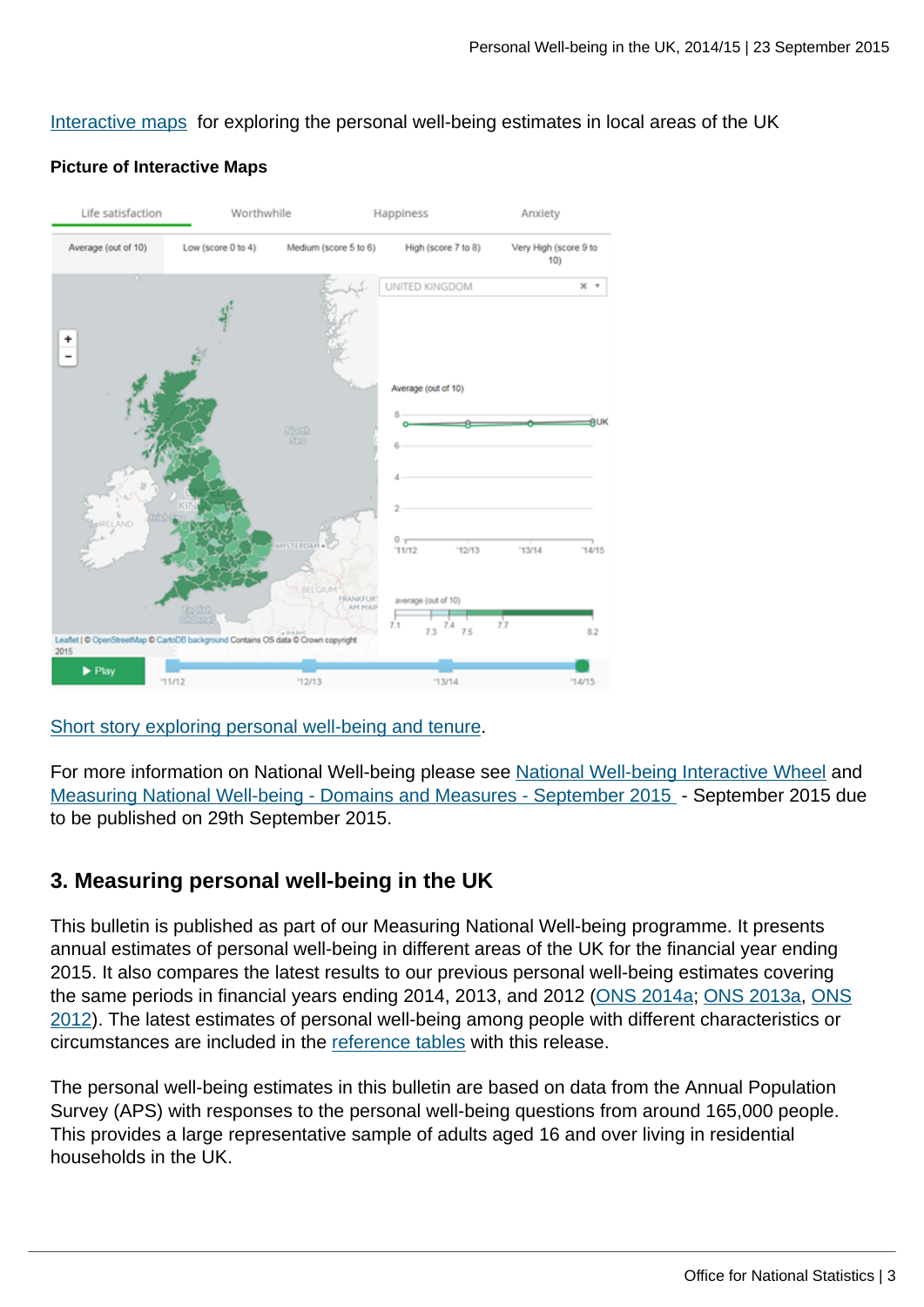Personal well-being, people's thoughts and feelings about their own quality of life, is an important aspect of national well-being. It is part of a much wider initiative in the UK and internationally to look beyond Gross Domestic Product (GDP), and to measure what really matters to people. We regularly monitor 41 different headline measures in areas such as the natural environment, our relationships, health, what we do, where we live, personal finances, the economy, education and skills, governance and personal well-being to measure the progress and well-being of the nation. The latest updates to these headline measures will be available in Measuring National Wellbeing - [Domains and Measures](http://www.ons.gov.uk:80/ons), released by the end of September 2015. Section 7 provides further information about how the well-being data are used.

The UK Statistics Authority has designated our personal well-being statistics as National Statistics, signifying compliance with the Code of Practice for Official Statistics.

This means that these statistics:

- meet identified user needs
- are well explained and readily accessible
- are produced according to sound methods
- are managed impartially and objectively in the public interest

It is a statutory requirement that the Code of Practice shall continue to be observed.

#### **3.1 How personal well-being is measured**

We began measuring personal well-being in April 2011. Since then, the Annual Population Survey (APS) has included 4 questions which are used to monitor personal well-being in the UK:

- 1. Overall, how satisfied are you with your life nowadays?
- 2. Overall, to what extent do you feel the things you do in your life are worthwhile?
- 3. Overall, how happy did you feel yesterday?
- 4. Overall, how anxious did you feel yesterday?

People are asked to give their answers on a scale of 0 to 10, where 0 is "not at all" and 10 is "completely". These questions allow people to make an assessment of their life overall, as well as providing an indication of their day-to-day emotions. Although "yesterday" may not be a typical day for an individual, the large sample means that these differences "average out" and provide a reliable assessment of the self-reported anxiety and happiness of the adult population in the UK over the year.

Since the introduction of these 4 questions they have been introduced in over 20 other surveys across government and numerous surveys in the academic, private and third sector.

It is important to remember that the findings presented are based on survey estimates and are subject to a degree of uncertainty. Therefore, they should be interpreted as providing a good estimate, rather than an exact measure of personal well-being in the UK. For more information about how the statistics are produced and implications for the accuracy of the estimates, see the Methodology section (section 8).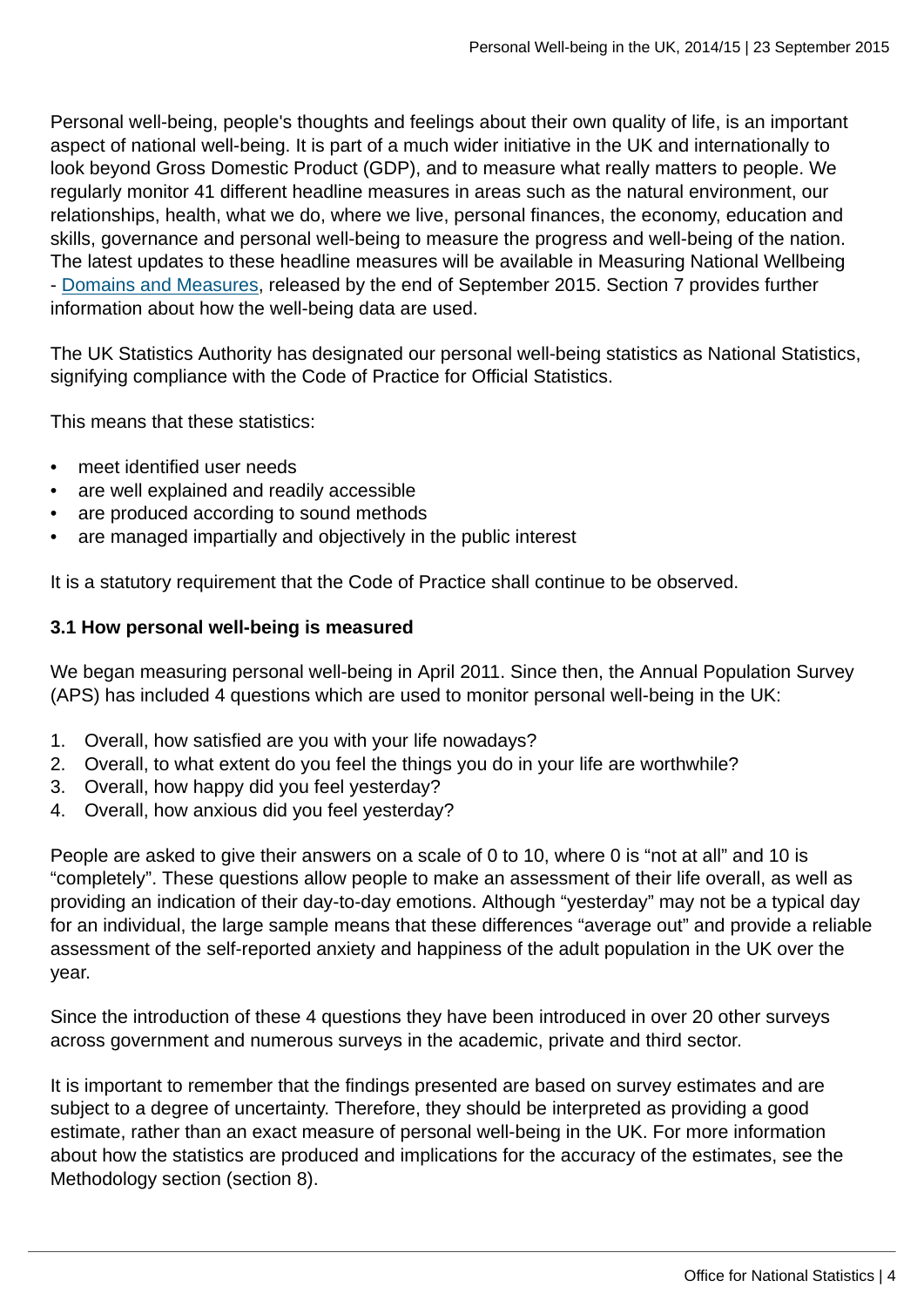Differences in the personal well-being estimates over time are described only where they are statistically significant. That is where the change is not likely to be only due to variations in sampling, but to a real change over time. A 5% standard is used, which means that there is no more than a 5% chance that a difference will be classified as significant when in fact there is no underlying change. The country and regional estimates for financial year ending 2015 are compared to the equivalent estimates for the UK and discussed only where a statistically significant difference is found.

#### **3.2 How people in the UK rated their personal well-being in financial year ending 2015**

Figure 1 shows how people rated each aspect of their personal well-being based on the 0 to 10 scale in each of the 4 years.

## **Figure 1: Distribution of personal well-being ratings, financial years ending 2012 to 2015 (1)**



United Kingdom

**Happiness**  $-2011/12$ %  $\blacksquare$  2012/13 35  $2013/14$ 30  $2014/15$ 25 20 15 10 5  $\bf{0}$ 5 6  $\theta$ 2 3 4 8 10 1 7 9  $0 = Not$  at all happy 10 = Completely happy



Source: Annual Population Survey (APS) - Office for National Statistics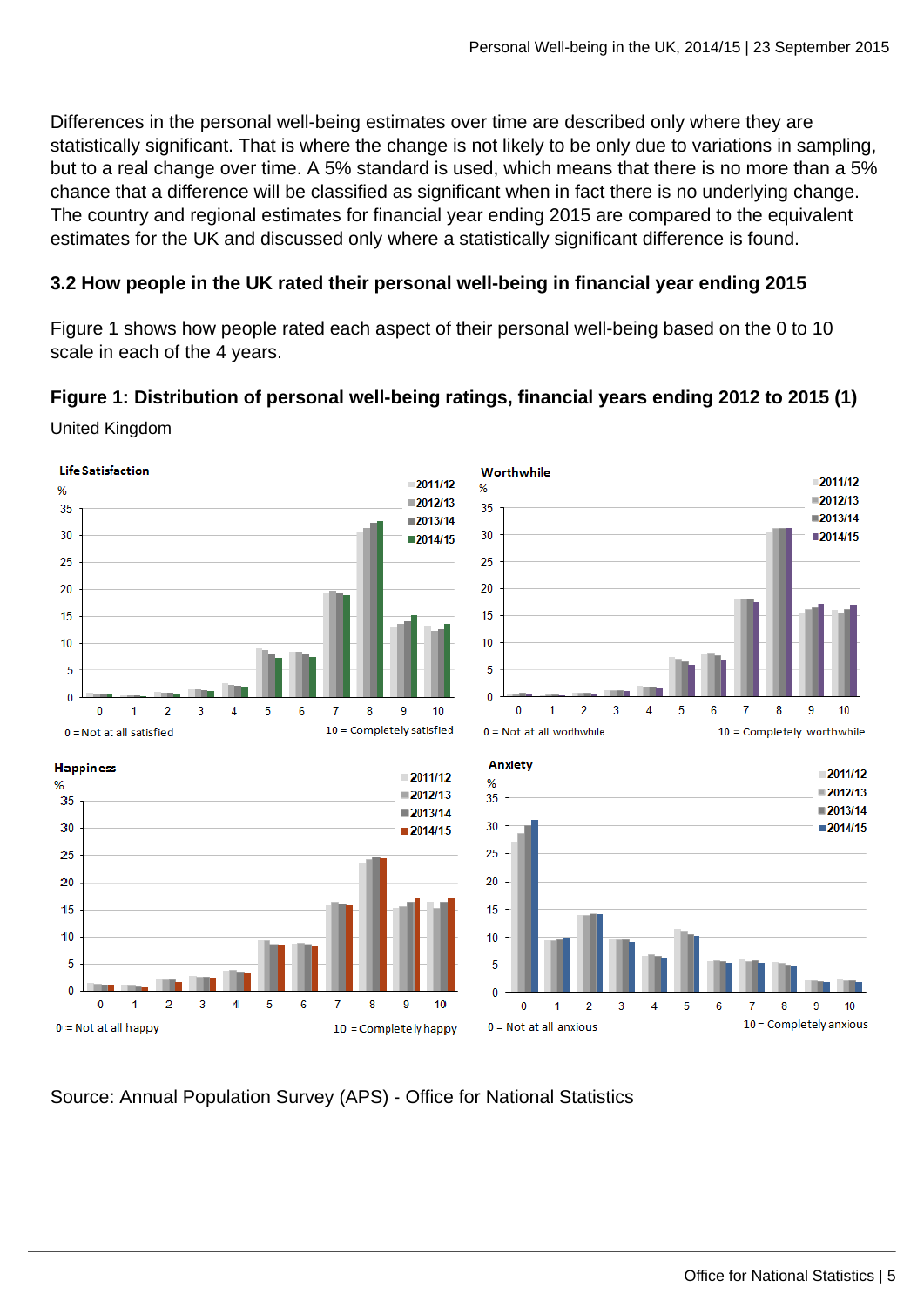#### **Notes:**

- 1. Adults aged 16 and over were asked: "Overall, how satisfied are you with your life nowadays?" "Overall, to what extent do you feel the things you do in your life are worthwhile?" "Overall, how happy did you feel yesterday?" "Overall, how anxious did you feel yesterday?" Where 0 is "not at all" and 10 is "completely"
- 2. Please click on the image to view a larger version

## **Download chart**

**XLS** [XLS format](http://www.ons.gov.uk:80/ons/rel/wellbeing/measuring-national-well-being/personal-well-being-in-the-uk--2014-15/chd-figure-1.xls) (32 Kb)

People in the UK tend to rate their life satisfaction, feeling that what they do in life is worthwhile and happiness at the high end of the scale. This indicates that people tend to answer towards the end of the 0-10 scale for these measures. People most commonly rated each of these questions at 8 out of 10. A higher proportion rated their life satisfaction and feelings that what they do in life are worthwhile at 8 out of 10 (just over 30% in each case) than rated their happiness levels this way (just under 25%).

The pattern for how people rate their anxiety is different to the other questions. For the anxiety question the scale is reversed as a score of 10 out of 10 indicates the highest possible anxiety, and a score of 0 out of 10 indicates the lowest possible anxiety. Compared to the other 3 measures, a much higher proportion of people rate their anxiety at the lower end of the scale (as 0 or 1), but more also rate their anxiety levels in the middle of the scale (as 5 out of 10). In each year, the majority of people rated their anxiety at a low level between 0 and 3. The most common response was 0 out of 10, which indicates that they felt "not at all anxious" on the previous day.

This pattern of personal well-being ratings in the UK has been fairly consistent for each of the 4 years with small (but statistically significant) increases emerging year-on-year.

## **3.3 Average ratings of personal well-being in the UK**

Average ratings of personal well-being are a simple way to make comparisons over time. The average ratings for each of the 4 measures of personal well-being in the financial year ending 2015 compared with the previous year:

- life satisfaction was 7.6 points out of 10 (up 0.10 points)
- feeling that what one does in life is worthwhile was 7.8 out of 10 for (up 0.08 points)
- happiness yesterday was 7.5 out of 10 (up 0.08 points)
- anxiety yesterday was 2.9 out of 10 (down 0.07 points)

The latest estimates suggest improvement in the past year in the average ratings of personal wellbeing in the UK across all of the measures. The year-on-year differences are small but statistically significant in each case.

Comparing the latest average estimates with those from financial year ending 2012, there have also been small but significant improvements in personal well-being across all 4 measures (as shown in Figure 2).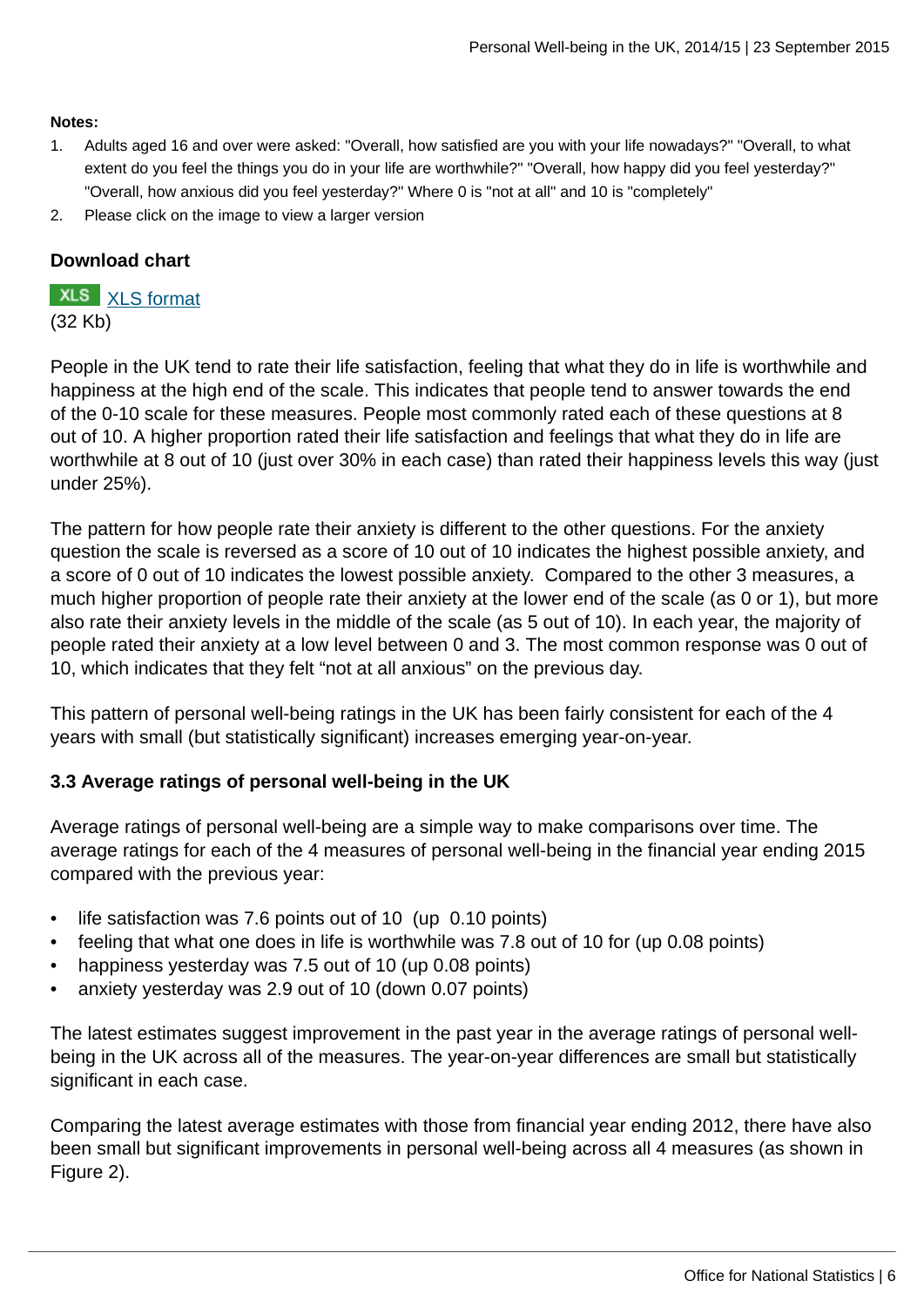## **Figure 2: Change in average annual UK personal well-being ratings between the financial year ending 2012 and 2015**

United Kingdom



Source: Annual Population Survey (APS) - Office for National Statistics

#### **Notes:**

- 1. \* Indicates a statistically significant difference from 2011/12 at the 0.05 level.
- 2. + Indicates a statistically significant difference from 2012/13 at the 0.05 level.
- 3. ~ Indicates a statistically significant difference from 2013/14 at the 0.05 level.

## **Download chart**

**XLS** [XLS format](http://www.ons.gov.uk:80/ons/rel/wellbeing/measuring-national-well-being/personal-well-being-in-the-uk--2014-15/chd-figure-2.xls) (31 Kb)

The continued significant improvements in the UK are interesting, especially when viewed in the context of Eurobarometer estimates for the UK for life satisfaction which have shown proportions with high life satisfaction to be broadly stable over 35 years but with similar increases in recent years [\(Cabinet Office, 2014](https://coanalysis.blog.gov.uk/2014/08/06/wellbeing-measuring-what-matters/)).

## **3.4 Highest and lowest personal well-being in the UK**

Average ratings of personal well-being provide a useful summary, but do not tell the whole story. An important consideration is whether the proportions of people in the UK who rated their personal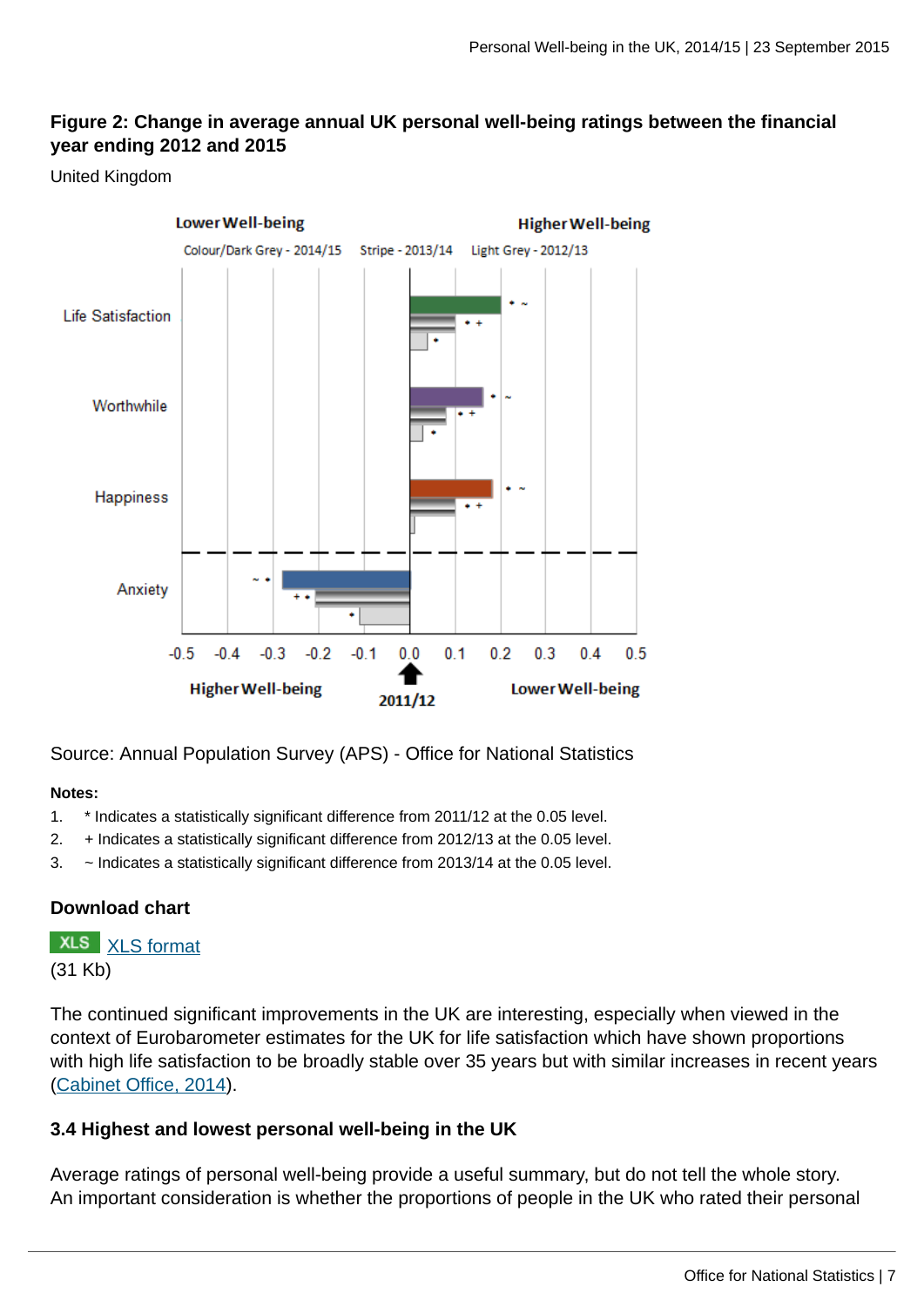well-being at the highest and lowest levels in financial year ending 2015, compared to financial year ending 2014, and financial year ending 2012 has changed over time. This helps us to see whether the overall improvement in average personal well-being has resulted from increases in people reporting personal well-being at the highest levels, and/or reductions in the proportions of people reporting personal well-being at the lowest levels. In other words, this helps us to understand if improvements in personal well-being are a result of raising the ceiling and or lifting the floor. This is important as it has implications for how equal the distribution of personal well-being is in society.

#### **3.4.1 Measuring "highest" and "lowest" personal well-being**

The highest levels of personal well-being for life satisfaction, worthwhile and happiness are defined as ratings of 9 or 10. For reported anxiety, ratings of 0 or 1 are used, because lower levels of anxiety suggest better personal well-being. On the other hand, lowest levels of personal well-being are defined as ratings of 0 to 4 for life satisfaction, worthwhile and happiness. For reported anxiety, ratings of 6 to 10 are used, because higher levels of anxiety suggest lower personal well-being. It is particularly important to look at concentrations of low levels of personal well-being over time so that policy makers can target and measure interventions designed to reduce the proportions of people with low levels of personal well-being.

## **3.4.2 Highest and lowest personal well-being in the UK, financial year ending 2015**

Figure 3 shows the percentages of people in the UK reporting the highest and lowest levels of wellbeing in financial year ending 2015 and how this has changed since financial year ending 2012.

The reported highest and lowest well-being for financial year ending 2015:

- 28.8% rated their life satisfaction at the highest levels compared to 4.8% at the lowest
- 34.4% rated their sense that what they do in life is worthwhile at the highest levels, compared to 3.8% at the lowest
- 34.1% rated their happiness at the highest levels, while 8.9% rated their happiness at the lowest
- 40.9% rated their anxiety at the lowest levels, while 19.4% rated it at the highest levels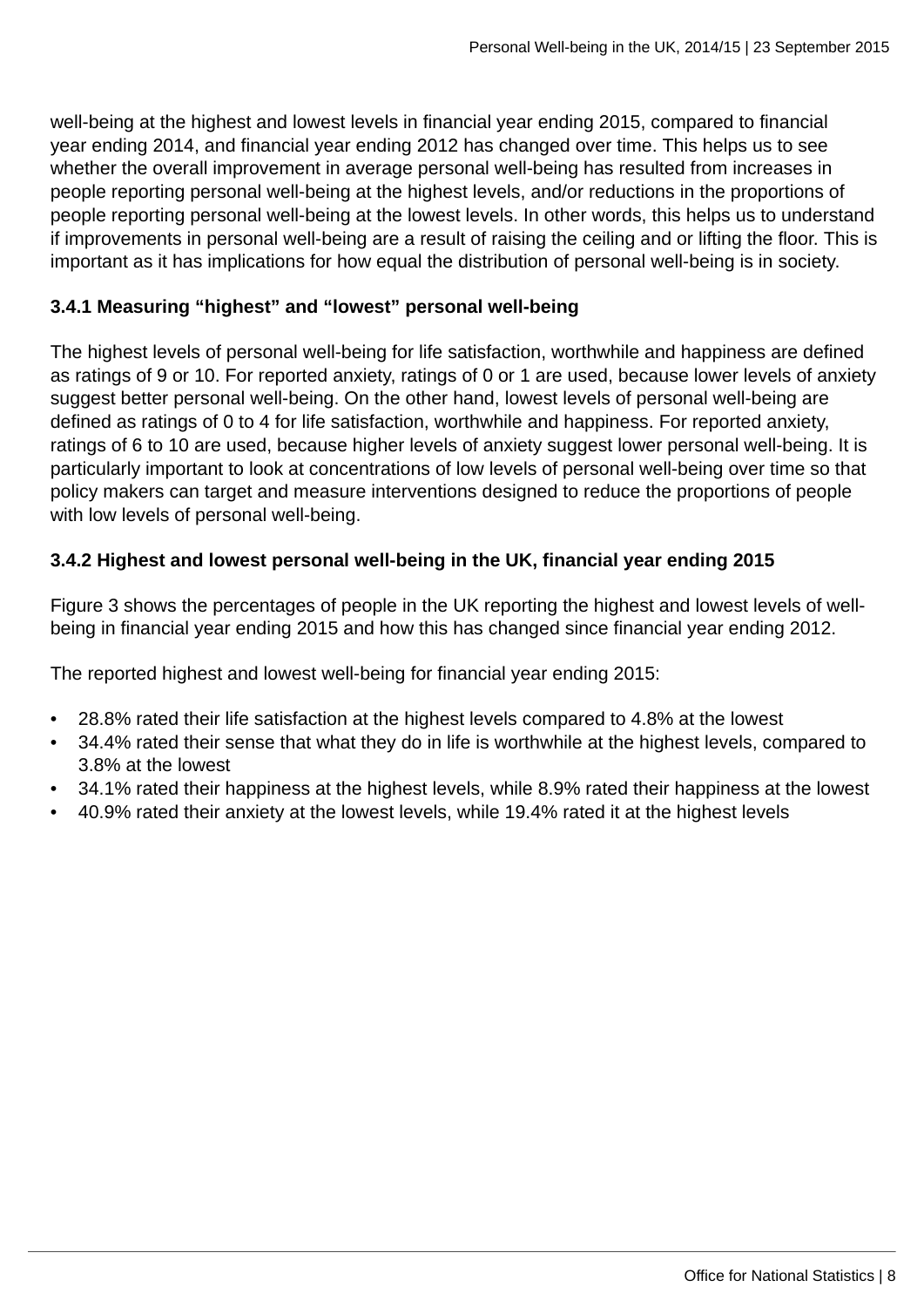## **Figure 3: Percentages rating personal well-being at highest and lowest levels, financial years ending 2012 to 2015**

United Kingdom

| Lowest and Highest Reported Well-being                                                               |                                                                                  |  |  |
|------------------------------------------------------------------------------------------------------|----------------------------------------------------------------------------------|--|--|
| Low Well-being<br>Percentage reporting low levels of<br>well-being                                   | <b>High Well-being</b><br>Percentage reporting very high<br>levels of well-being |  |  |
| <b>Life Satisfaction</b>                                                                             |                                                                                  |  |  |
| $(0-4$ out of $10)$                                                                                  | (9-10 out of 10)                                                                 |  |  |
| 2014/15 4.8%                                                                                         | 28.8% Fi                                                                         |  |  |
| $2013/14 - 5.6%$                                                                                     | $26.8%$ 1                                                                        |  |  |
| $2012/13 + 5.8\%$                                                                                    | $26.0\%$ $\Box$                                                                  |  |  |
| 2011/12<br>6.6%                                                                                      | 26.1%                                                                            |  |  |
| Worthwhile                                                                                           |                                                                                  |  |  |
| (0-4 out of 10)<br>2014/15 3.8%                                                                      | (9-10 out of 10)<br>34.4%                                                        |  |  |
| 2013/14 4.2%                                                                                         | 32.6%                                                                            |  |  |
| 2012/13 4.4%                                                                                         | $31.4\%$                                                                         |  |  |
| 2011/12<br>4.9%                                                                                      | 31.4%                                                                            |  |  |
| <b>Happiness</b><br>(0-4 out of 10)<br>2014/15 8.9%                                                  | $(9-10$ out of $10$<br>34.1%                                                     |  |  |
| $2013/14 - 9.7%$                                                                                     | $32.6%$ 1                                                                        |  |  |
| 2012/13 10.3%                                                                                        | 30.9%                                                                            |  |  |
| 10.9%<br>2011/12                                                                                     | 31.8%                                                                            |  |  |
| Anxiety<br>(6-10 out of 10)<br>2014/15 19.4%                                                         | (0-1 out of 10)<br>40.9% i                                                       |  |  |
| 2013/14 20.0%                                                                                        | 39.4%                                                                            |  |  |
| 2012/13 20.9%                                                                                        | 38.0%                                                                            |  |  |
| 2011/12<br>21.8%                                                                                     | 36.6%                                                                            |  |  |
| Arrows highlight statistically significant changes from 2011/12, along with the direction of change. |                                                                                  |  |  |
| No significant change<br><b>AL</b> Improvement                                                       | <b>AL</b> Deterioration                                                          |  |  |

Source: Annual Population Survey (APS) - Office for National Statistics

## **Download chart**

**XLS** [XLS format](http://www.ons.gov.uk:80/ons/rel/wellbeing/measuring-national-well-being/personal-well-being-in-the-uk--2014-15/chd-figure-3.xls) (30 Kb)

## **3.4.3 Changes over time in highest and lowest personal well-being in the UK**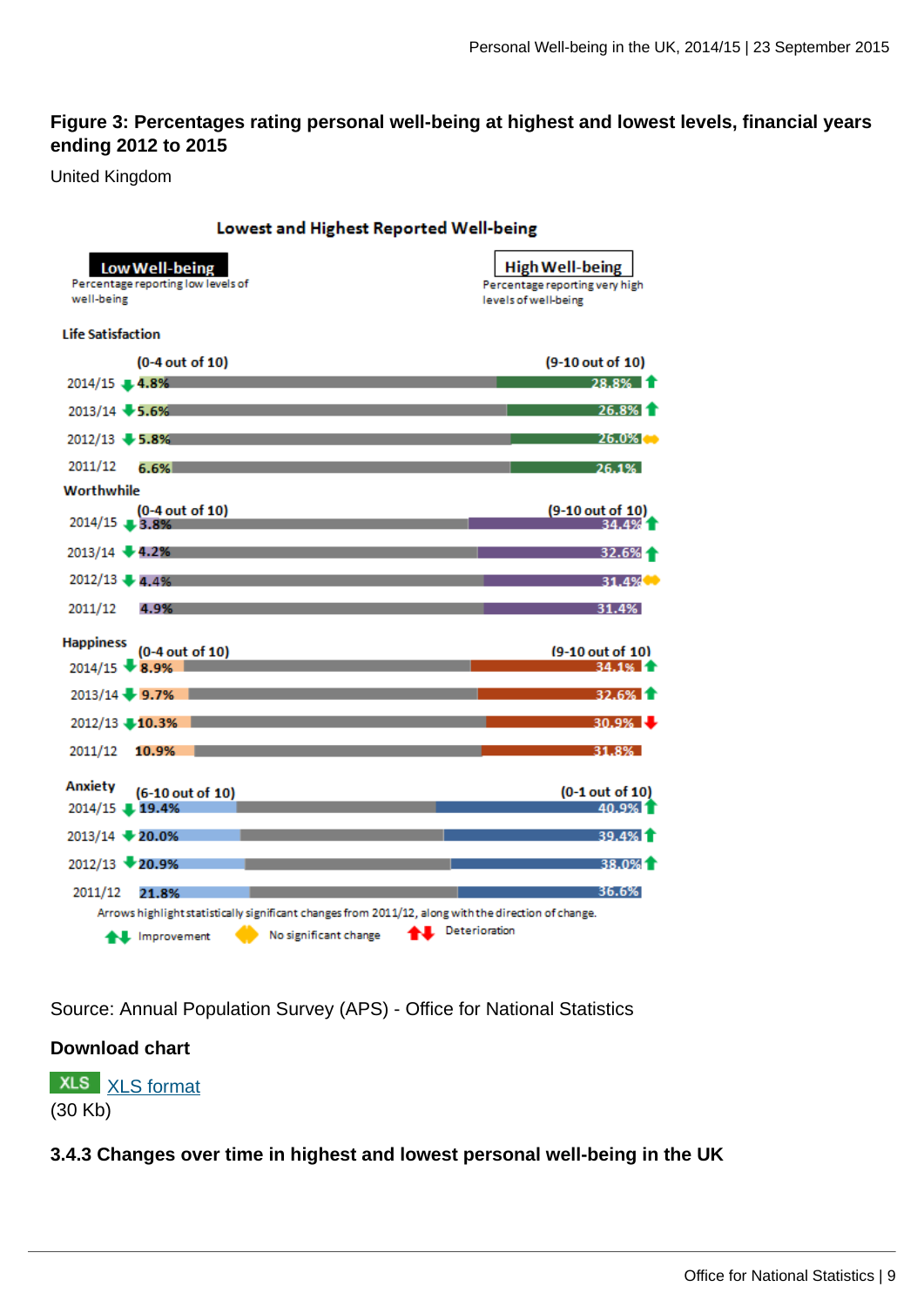The proportion of people giving the highest ratings for each aspect of personal well-being increased significantly in financial year ending 2015 compared to the previous year. The biggest changes in percentage points were for life satisfaction (up 2.0) and worthwhile (up 1.9) .This suggests that more people in the UK are feeling positive about their lives, and is consistent with the higher average ratings of personal well-being noted in the previous section.

This positive picture is also reflected in significant decreases in the proportions of people reporting low well-being across all 4 measures between financial year ending 2015 and the previous year, although the changes are smaller than for the increases in the proportions of people giving the highest ratings.

Looking at how ratings have changed over the 4 year period, there have been statistically significant gains in the proportions of people reporting very high personal well-being for each of the 4 measures in financial year ending 2015 compared to financial year ending 2012, particularly for improvements in low levels of anxiety.

#### **3.5 Possible reasons for the personal well-being patterns observed in the UK**

The latest picture of personal well-being, similar to findings last year, is of more positive well-being across all of the 4 measures in financial year ending 2015 compared to both financial year ending 2014 and financial year ending 2012, when we started to collect personal well-being data. This improvement appears to have resulted more from the proportions of people reporting the highest levels of personal well-being growing, than by reductions in people reporting low levels of personal well-being. This is important as it has implications for how equal the distribution of personal wellbeing in society is, and suggests growing inequality in reported personal well-being.

This is only the fourth year we have collected personal well-being data, so it is too early to identify definite trends over time. However, one reason for the overall small improvement in personal wellbeing over the past year may be the economic outlook in financial year ending 2015 compared with financial year ending 2014. ONS economic data shows that unemployment has been on a downwards trend since the beginning of 2013 and fell to 5.5% in the 3 months to March 2015 [\(ONS](http://www.ons.gov.uk:80/ons/rel/elmr/economic-review/august-2015/index.html) [2015a\)](http://www.ons.gov.uk:80/ons/rel/elmr/economic-review/august-2015/index.html). Our research ([ONS 2013b](http://www.ons.gov.uk:80/ons/rel/wellbeing/measuring-subjective-wellbeing-in-the-uk/first-annual-ons-experimental-subjective-well-being-results/index.html)) and academic sources [\(Blanchflower et al, 2013](http://www.bostonfed.org/employment2013/papers/Blanchflower_Session5.pdf)) has shown that unemployment has a negative effect on personal well-being, therefore this finding is to be expected.

Additionally, research into personal well-being has found that "periods of rapid change...are often associated with drops in happiness" (Graham et al., 2015). It could be that the rapid changes that occurred with the economic downturn in 2008 - 2009 were being felt more strongly in financial year ending 2012, and the greater stability in financial year ending 2015 could be one of the reasons for an improvement in personal well-being over this period. Looking at the 4 measures since financial year ending 2012, the biggest improvement has been for anxiety. However, as personal well-being data was not collected prior to the economic downturn it is not possible to determine with accuracy the effect of the downturn on personal well-being measures.

Looking at the 4 countries of the UK (see section 4) and English regions (see section 5), we can see that not all countries and regions are seeing the positive improvements to personal well-being at the same rate, and some areas have improved more than others. For example, Wales was the only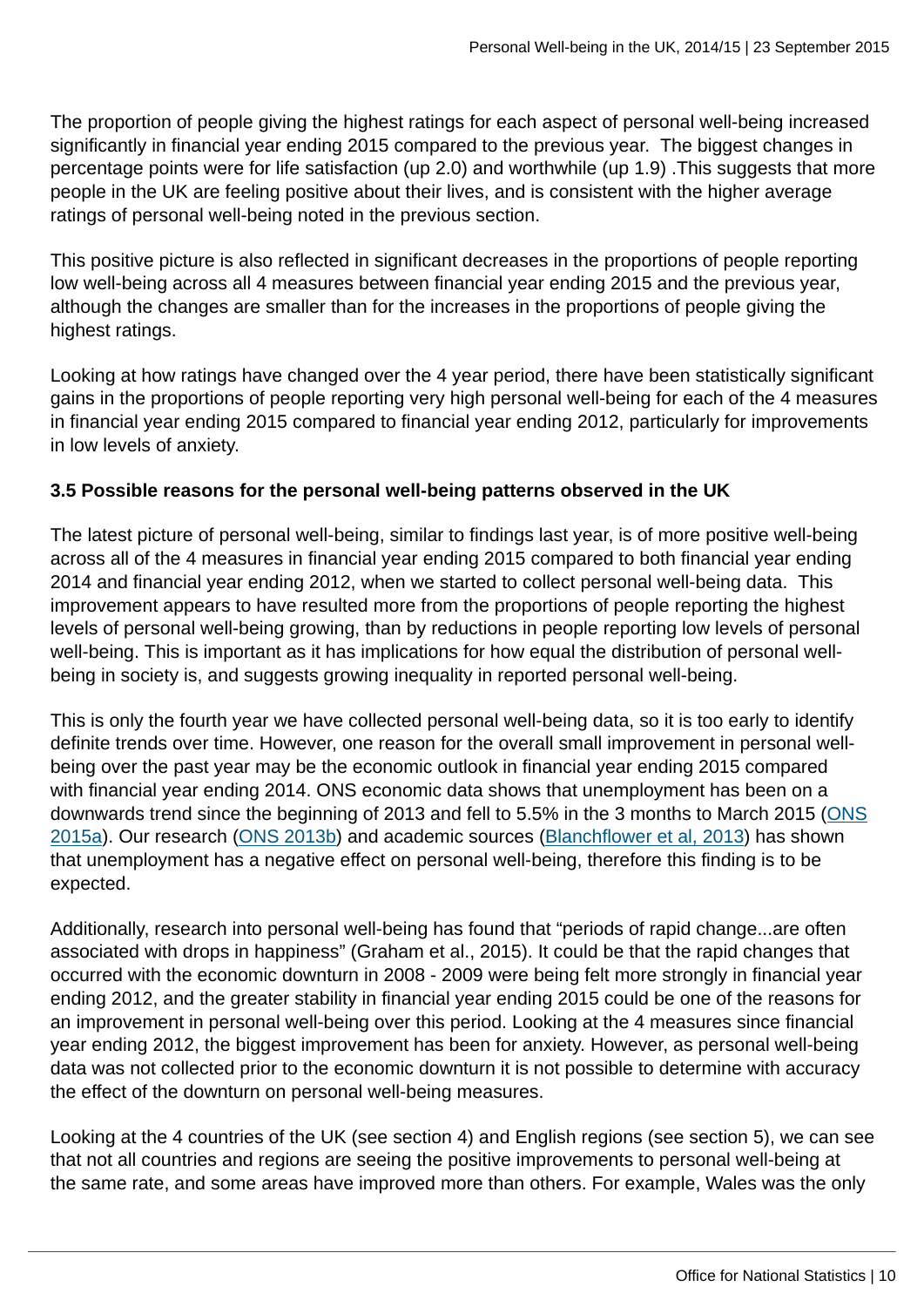UK country that did not have any significant positive improvements in average personal well-being between financial years ending 2014 and 2015 across any of the measures.

In some English regions the proportion of people reporting very low well-being remained largely static between financial years ending 2014 and 2015. For example, the North East and Yorkshire and The Humber were the only 2 English regions with no significant improvement in low levels of well-being across 2 out of the 4 measures (see section 5.4).

One possible reason for the slower improvement in personal well-being for some areas could be differing economic situations, for example, from February to April 2015 unemployment in the UK was highest in the North East at 7.4%, and second highest in Yorkshire and The Humber at 6.9% ([ONS,](http://www.ons.gov.uk:80/ons/rel/subnational-labour/regional-labour-market-statistics/june-2015/index.html) [2015b\)](http://www.ons.gov.uk:80/ons/rel/subnational-labour/regional-labour-market-statistics/june-2015/index.html).

The North West was the English region that had the largest average improvements for life satisfaction, worthwhile and happiness when comparing financial year ending 2015 and financial year ending 2014. During the financial year ending 2015 there has been discussion about the 'Northern Powerhouse' proposal to boost economic growth in the North of England. It could be that this proposal has contributed to a feeling of optimism in the North West.

The West Midlands had the largest average improvements in average life satisfaction, worthwhile and happiness between financial year ending 2012 and financial year ending 2015. The West Midlands had the third largest percentage point decrease in the unemployment rate (those aged 16 and over) between financial years ending 2012 and 2015 compared to the other English regions [\(ONS 2015c](http://www.ons.gov.uk:80/ons/rel/subnational-labour/regional-labour-market-statistics/july-2015/index.html)). HMRC data shows that the West Midlands was the region with the largest increase in the value of exports between the first quarter of 2012 and the first quarter of 2015 ([HMRC 2015\)](https://www.uktradeinfo.com/Statistics/RTS/Pages/default.aspx) which as well as potentially contributing to reducing unemployment, may have contributed to improved feelings of optimism.

Between the financial years ending 2012 and 2015 average reported anxiety levels have decreased the most in London, although London, jointly with the North East, still has the highest reported average anxiety of all the English regions and countries of the UK.

## **4. Personal well-being across UK countries**

This section examines the latest findings on personal well-being across UK countries.

## **4.1 Average reported personal well-being in UK countries**

Figure 4 shows the latest average ratings of personal well-being across the UK countries and how they compare to the UK averages.

In financial year ending 2015:

- Northern Ireland had the highest average reported rating for life satisfaction in the UK (7.9 out of 10), and was the only country to be significantly higher than the UK average
- Wales was the only country to have reported significantly lower life satisfaction than the UK as a whole (7.55 compared with  $7.61$ )<sup>1</sup>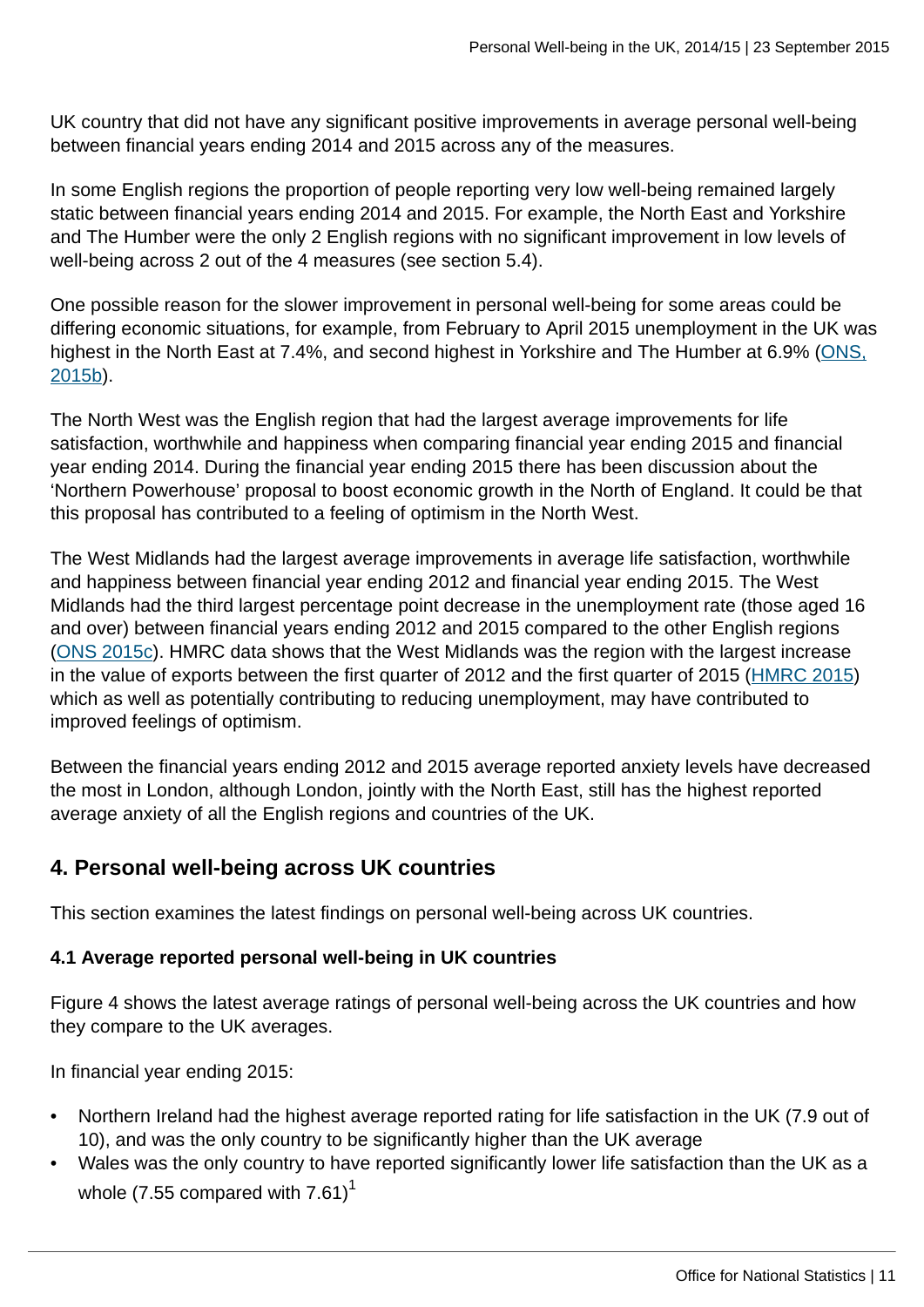• Northern Ireland was the only country where reported average ratings for worthwhile (8.1), were significantly above the UK average; Wales was the only country where average reporting ratings

for worthwhile were significantly below UK average (UK 7.82, Wales  $7.77$ )<sup>1</sup>

- Northern Ireland had highest average reported happiness (7.8), and again, was the only country where this measure was significantly higher than the UK average
- Average reported anxiety in England and Wales was the same as the UK average at 2.9, both Scotland and Northern Ireland had slightly lower average anxiety at 2.8; although none of the 4 countries had a significantly different average anxiety compared to the UK as a whole
- Northern Ireland had the highest reported personal well-being for 3 out of the 4 measures; Wales had the lowest reported average for 3 out of the 4 measures

## **Figure 4: Average personal well-being ratings compared to UK averages: by country, financial year ending 2015**



#### United Kingdom

Source: Annual Population Survey (APS) - Office for National Statistics

## **Notes:**

- 1. \* Indicates a statistically significant difference determined on the basis of non-overlapping confidence intervals.
- 2. Please click on the image to view a larger version

 $0.5$ 

 $0.5$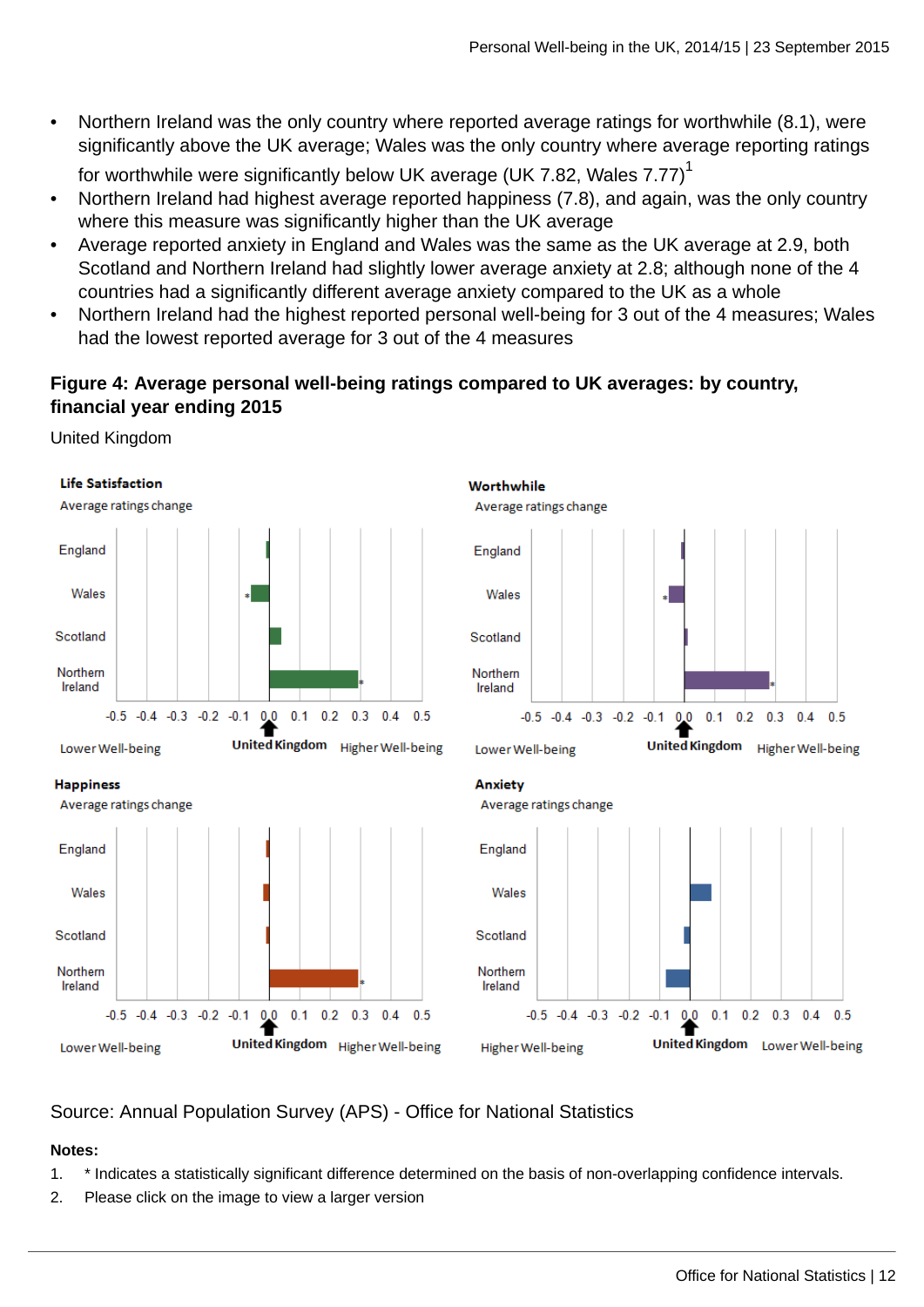#### **Download chart**

**XLS** [XLS format](http://www.ons.gov.uk:80/ons/rel/wellbeing/measuring-national-well-being/personal-well-being-in-the-uk--2014-15/chd-figure-4.xls) (61 Kb)

#### **4.2 Changes over time in average reported personal well-being in the UK countries**

When comparing the latest average estimates for each country to the previous year's estimates, as shown in Figure 5, important points include:

- England, Scotland and Northern Ireland all had significant improvements in the average estimates for life satisfaction
- England and Scotland had significant improvements in ratings for the things that we do in life being worthwhile and for happiness
- England was the only country with significant reductions in anxiety levels
- Wales was the only country that did not have any significant positive improvements between financial year ending 2015 and the previous year across any of the measures

The average ratings of personal well-being in Wales did not improve between financial year ending 2014 and financial year ending 2015. However, Wales reported the greatest improvements across the UK in the preceding period, financial year ending 2013 to financial year ending 2014, for all personal well-being measures except anxiety.

Since financial year ending 2012, when we first collected the personal well-being data, there have been statistically significant improvements across all of the measures and in each of the UK countries. This is to be expected given the overall improvement in personal well-being for the UK as a whole during this period.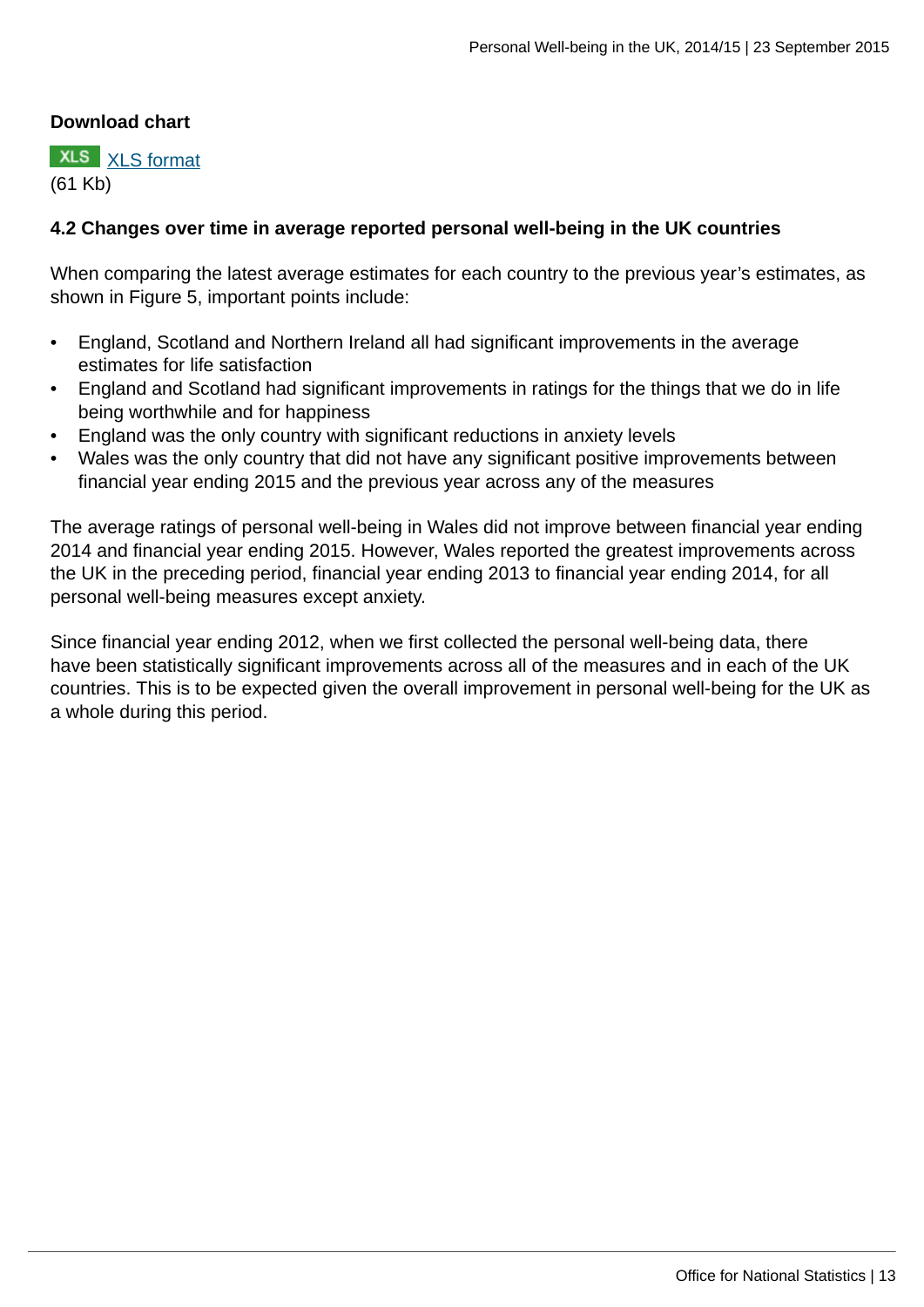## **Figure 5: Annual change in average UK personal well-being ratings compared from the financial year ending 2012, by country**

#### United Kingdom



## Source: Annual Population Survey (APS) - Office for National Statistics

#### **Notes:**

- 1. \* Indicates a statistically significant difference from 2011/12 at the 0.05 level.
- 2. + Indicates a statistically significant difference from 2012/13 at the 0.05 level.
- 3. ~ Indicates a statistically significant difference from 2013/14 at the 0.05 level.
- 4. Please click on the image to view a larger version

## **Download chart**

**XLS** [XLS format](http://www.ons.gov.uk:80/ons/rel/wellbeing/measuring-national-well-being/personal-well-being-in-the-uk--2014-15/chd-figure-5.xls) (36.5 Kb)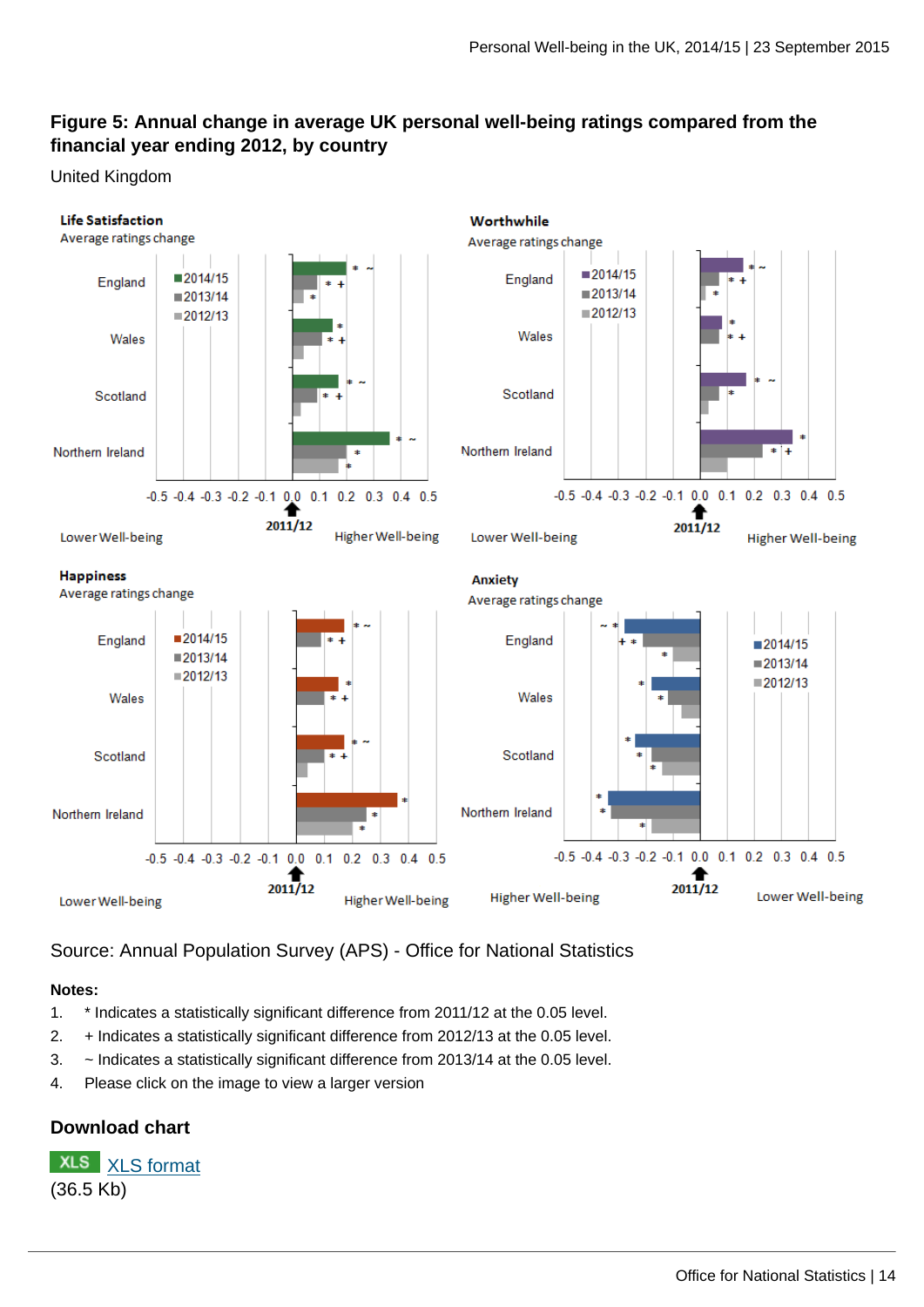#### **4.3 Highest and lowest ratings of personal well-being across UK countries**

This section provides the latest estimates of the proportions of people in each country reporting the highest and lowest levels of personal well-being.

Concentrations of highest well-being across the UK countries in the financial year ending 2015:

- In financial year ending 2015, England, Scotland and Wales all had similar proportions of people reporting the highest levels of life satisfaction, and happiness
- England and Wales had similar proportions of people reporting a very high sense that the things that they do in their lives are worthwhile, while Scotland had a significantly lower score than the equivalent proportion for the UK as a whole
- Northern Ireland had the highest percentages of people rating their life satisfaction, sense that the things they do in their lives are worthwhile and happiness as very high; it was the only country that had significantly higher proportions to the equivalent proportion for the UK for life satisfaction, worthwhile and happiness, for example, 45.0% of people in Northern Ireland rated the things they do in life as worthwhile as a 9 or 10, compared to 34.4% in the UK as a whole

Concentrations of lowest well-being across the UK countries in the financial year ending 2015:

• Wales was the only country with significantly higher proportions of people with lower life satisfaction, lower sense that the things they do in their lives are worthwhile as well as higher proportions of people reporting high levels of anxiety compared to the UK average

#### **4.4 Changes over time in highest and lowest personal well-being across the UK countries**

Comparing the latest estimates of highest well-being for each country to the financial year ending 2014 estimates:

- all countries, except Scotland, had significant increases in the proportions of people reporting very high life satisfaction
- England and Scotland had significant increases in the proportions of people reporting a very high sense that the things that they do in life are worthwhile
- England and Scotland had significant increases in the proportions of people reporting very high happiness
- England was the only country that had an increase in the proportions of people reporting very low anxiety compared with financial year ending 2014

Comparing the latest estimates of lowest well-being for each country to the financial year ending 2014 estimates:

- For England and Northern Ireland the proportions of people reporting very low life satisfaction between financial year ending 2014 and financial year ending 2015 had significantly reduced
- England was the only country which had a significant reduction in the lowest ratings for people's sense that the things we do in life are worthwhile, happiness, and anxiety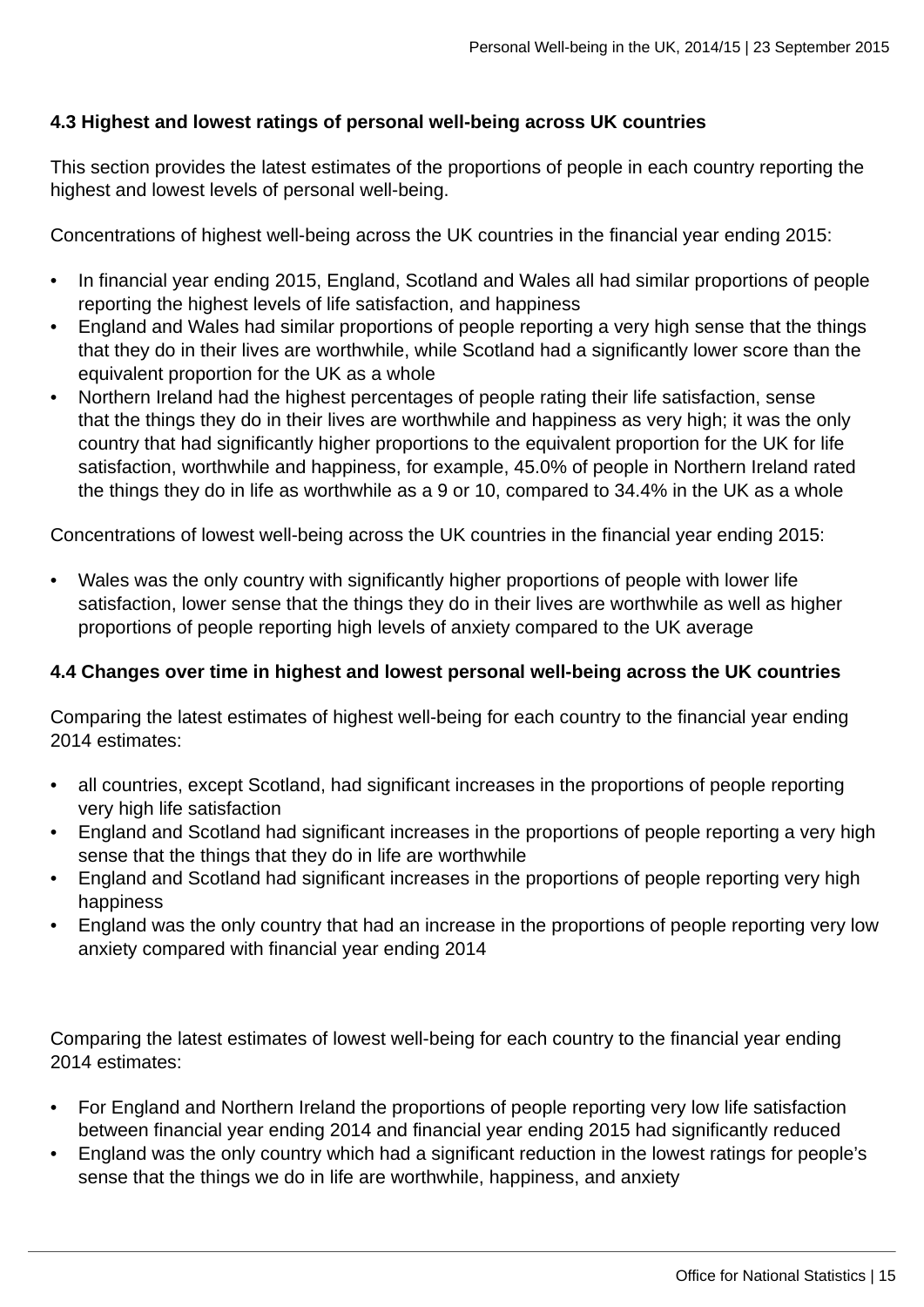This is interesting as it suggests that the improvements in average scores, particularly for Scotland and Wales, have resulted more from an increase in people reporting very high personal well-being, than by a decrease in people reporting low well-being.

Since financial year ending 2012, when we first collected well-being data, there have been changes in the lowest and highest personal well-being ratings in each UK country (as shown in Figure 6). These changes include:

- England, Wales and Northern Ireland all had significant improvements in the proportions of people reporting very high life satisfaction
- all countries, except Wales, had a significant improvement in the proportions of people rating the things that they do in life are worthwhile as very high
- all countries had significant improvements in the proportions of people reporting very high happiness and very low anxiety

Changes in the proportions of people reporting lowest well-being since the financial year ending in 2012:

- the proportions of people rating life satisfaction and happiness as very low had significantly reduced in all 4 countries
- the proportions of people reporting that their sense that the things they do in life are worthwhile at the lowest levels significantly reduced for all countries except Wales
- the proportions of people reporting very high anxiety significantly reduced for all countries except Northern Ireland, however, it should be noted that Northern Ireland has had the lowest proportions of people reporting high anxiety for each year since financial year ending 2012 compared to England, Scotland and Wales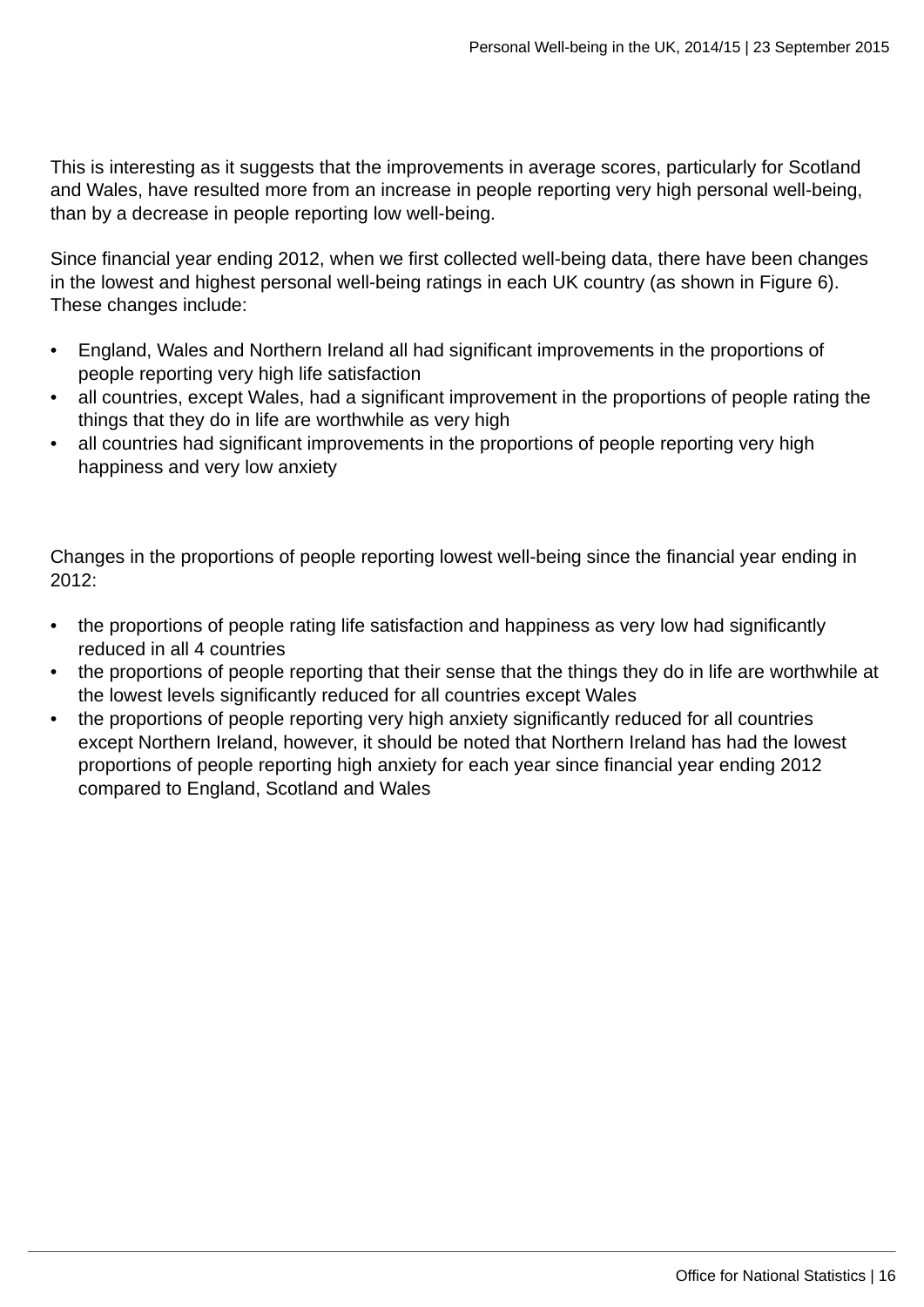#### **Figure 6: Percentages rating personal well-being at highest and lowest levels, by country**

Comparing the financial year ending 2012 and the financial year ending 2015, United Kingdom



Source: Annual Population Survey (APS) - Office for National Statistics

#### **Download chart**

**XLS** [XLS format](http://www.ons.gov.uk:80/ons/rel/wellbeing/measuring-national-well-being/personal-well-being-in-the-uk--2014-15/chd-figure-6.xls) (35 Kb)

#### **Notes for 4. Personal well-being across UK countries**

1. Displayed to 2 decimal places to show difference.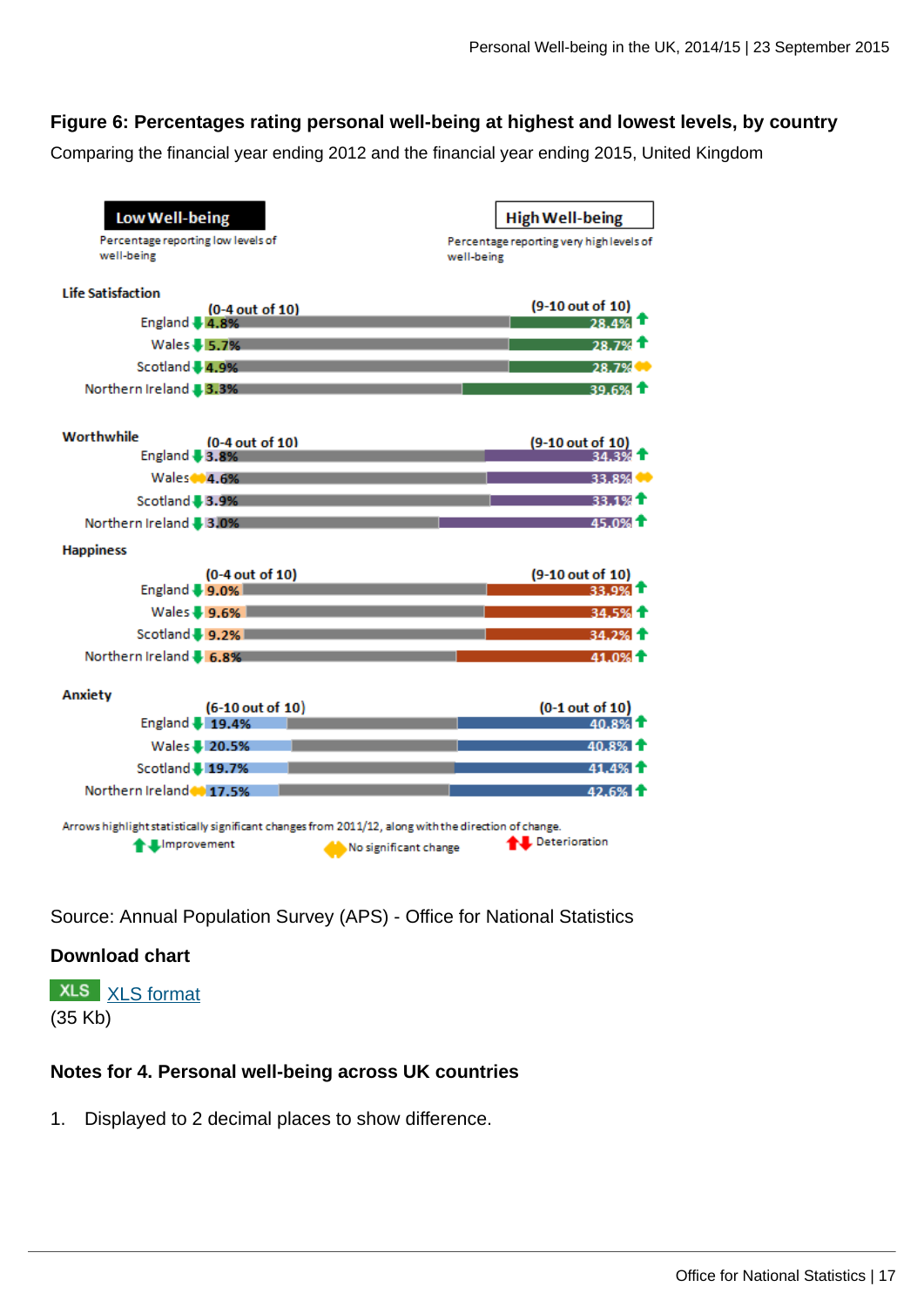# **5. Personal well-being in the English regions**

This section focuses on personal well-being across the English regions in financial year ending 2015 and changes over time. Our previous analysis [\(ONS 2013c](http://www.ons.gov.uk:80/ons/rel/wellbeing/measuring-national-well-being/personal-well-being-in-the-uk--2012-13/index.html)) found that a range of characteristics relating to individuals and where they live, the region where they live in, and whether they live in an urban or rural area are related to personal well-being. However, the effect is not as strong as other aspects of life, such as employment situation or health, for example. As the differences between regions may not be statistically significant, comparisons are made between each region and the equivalent UK figure. They are commented on only where there is a statistically significant difference between the regional and the UK figure (the Methodology section has more information).

As discussed in section 3.5 not all English regions are seeing the positive improvements to personal well-being at the same rate, and some areas have improved more than others.

## **5.1 Average personal well-being ratings in the English regions**

The average reported ratings across the regions for each measure of personal well-being in financial year ending 2015 are shown in Figure 7, as well as how they compare to the UK averages. Regions where reported average ratings were significantly above the UK averages include:

- the South West and South East reported significantly higher average ratings of life satisfaction (both 7.7), additionally the South East was the only English region which reported significantly higher sense that things they do in life are worthwhile (7.9) and happiness (7.5)
- the West Midlands was the region with the lowest levels of reported average anxiety (2.6)

Regions where average ratings were significantly below the UK averages include:

- London and Yorkshire and The Humber had the lowest reported life satisfaction (7.5), London was among the lowest for people reporting a low sense that things we do in life are worthwhile, along with the North East (7.7)
- the North East, North West and London reported significantly lower happiness ratings than the UK average
- the North East, London, and Yorkshire and The Humber reported significantly higher anxiety levels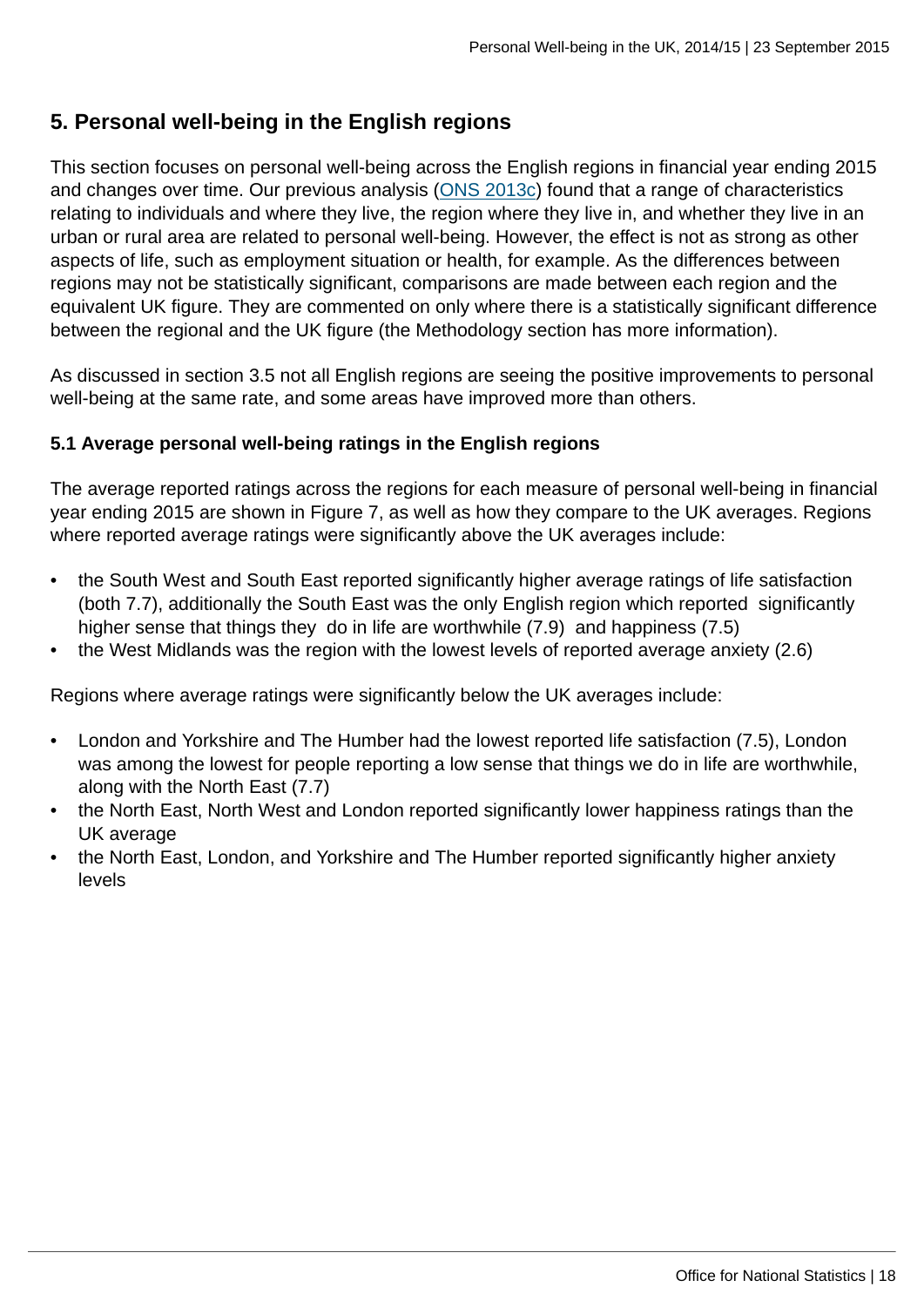## **Figure 7: Average personal well-being ratings compared to UK averages: by English region, financial year ending 2015**

#### United Kingdom



## Source: Annual Population Survey (APS) - Office for National Statistics

#### **Notes:**

- 1. \* Indicates a statistically significant difference determined on the basis of non-overlapping confidence intervals.
- 2. Please click on the image to view a larger version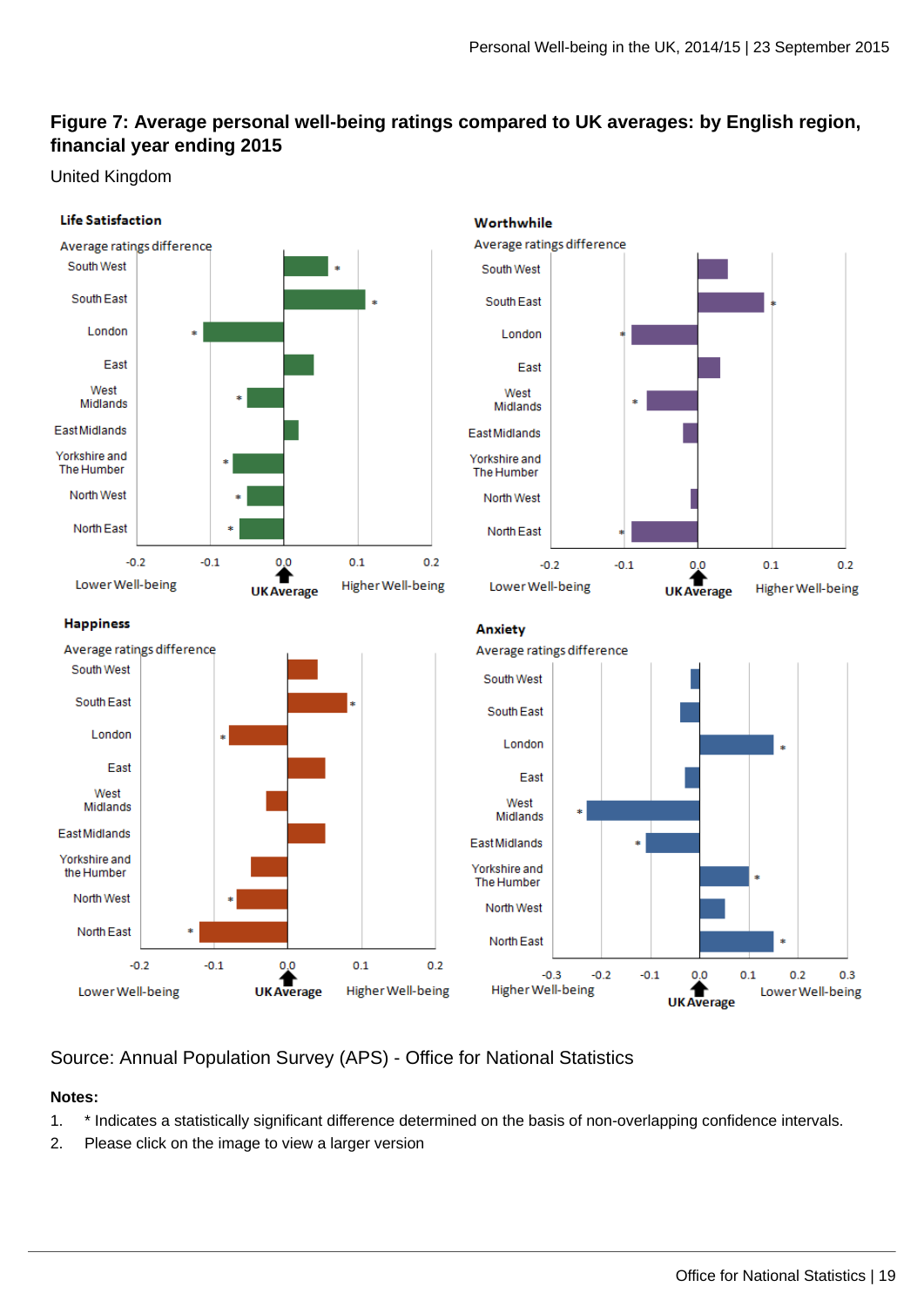#### **Download chart**

**XLS** [XLS format](http://www.ons.gov.uk:80/ons/rel/wellbeing/measuring-national-well-being/personal-well-being-in-the-uk--2014-15/chd-figure-7.xls) (100 Kb)

#### **5.2 Changes over time in average personal well-being ratings in the English regions**

Comparing the latest average estimates for each region to the financial year ending 2014 estimates:

- the North West had the biggest reported improvement for average life satisfaction, worthwhile and happiness
- all regions except Yorkshire and The Humber had a significant improvement in average life satisfaction ratings
- all regions except the North East, East Midlands and the West Midlands had significantly improved average ratings for the things we do in life being worthwhile
- for average happiness the picture was more mixed with 5 out of the 9 English regions reported a significant improvement in happiness levels including: the North West, East Midlands, East of England, South East and South West; there was no significant improvements for London, the West Midlands, Yorkshire and The Humber and the North East
- only the East of England and London reported significant reductions in average ratings for anxiety; London had the largest reduction, although it has one of the highest average anxiety levels overall

The only 4 regions where positive changes were not seen for at least 2 out of the 4 measures were the North East, West Midlands, East Midlands and Yorkshire and The Humber.

Since financial year ending 2012, when we first collected these data, all of the English regions have reported significant increases in life satisfaction, happiness and worthwhile, and reductions in average anxiety. This is to be expected given the overall improvement in personal well-being in the UK as a whole. The region which has seen the biggest average improvement for life satisfaction, worthwhile and happiness was the West Midlands. People in London reported the biggest reduction in average anxiety levels over this period.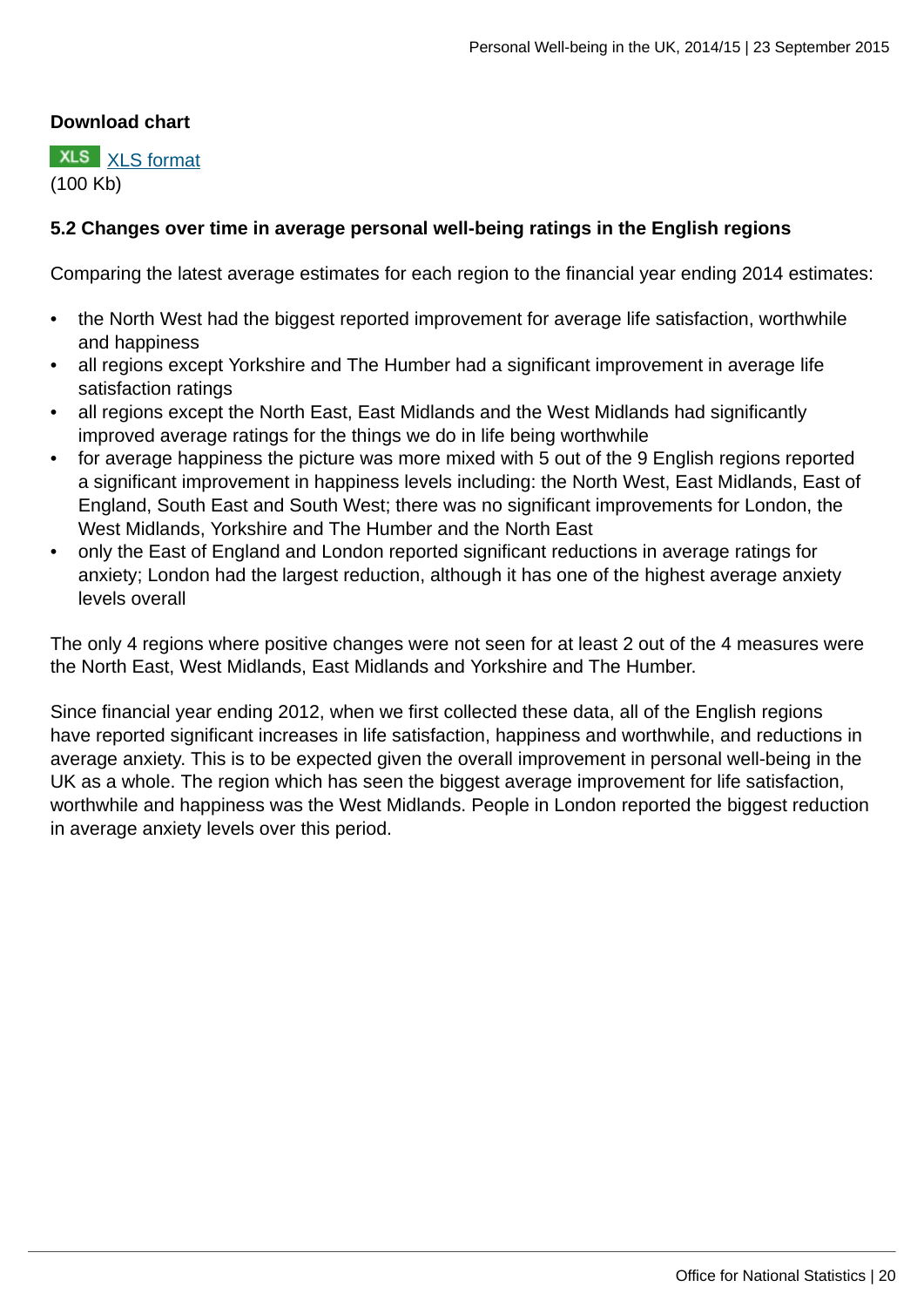## **Figure 8: Annual change in annual average personal well-being ratings, by region, between the financial years ending 2012 and 2015**

#### United Kingdom



Source: Annual Population Survey (APS) - Office for National Statistics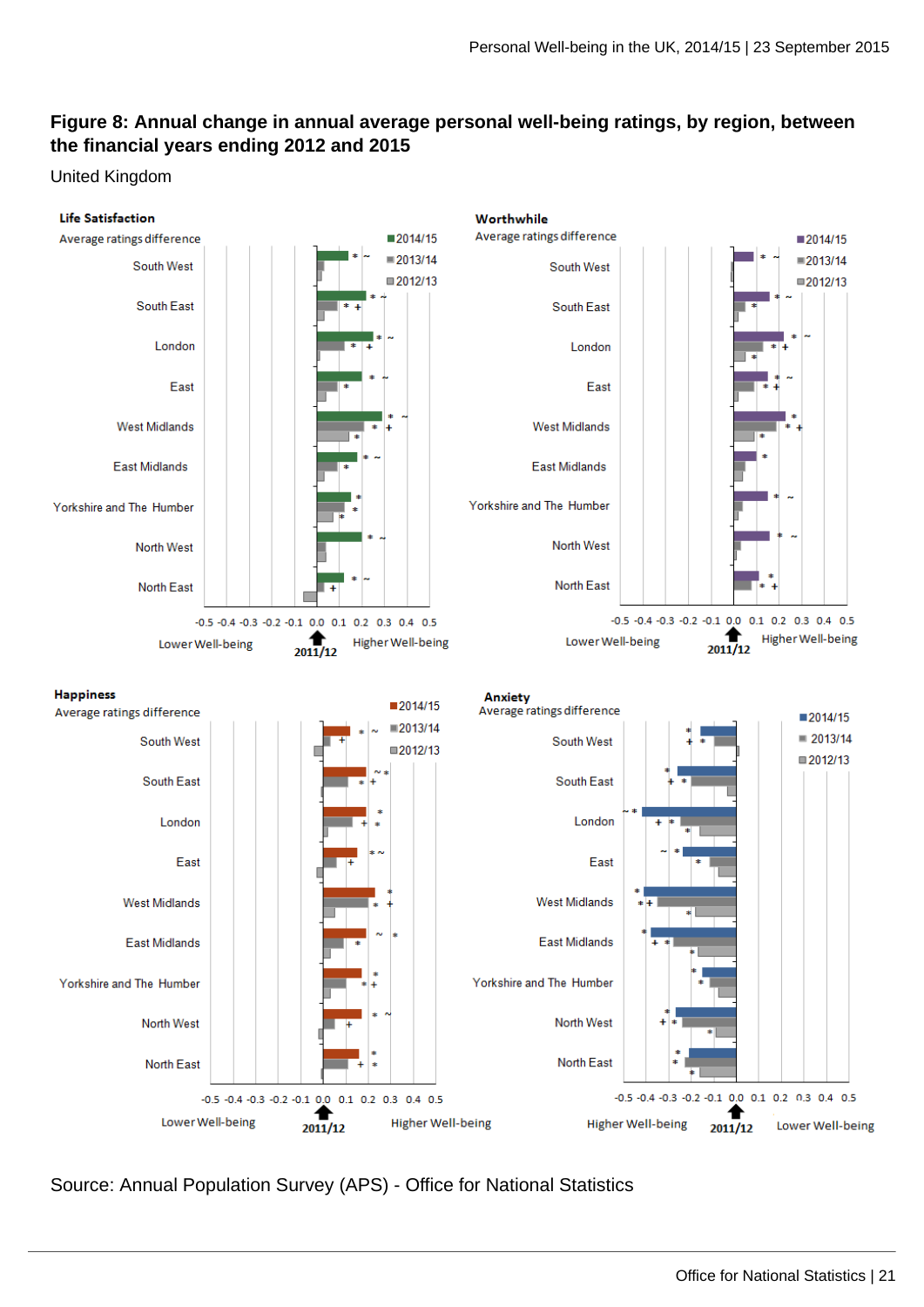#### **Notes:**

- 1. \* Indicates a statistically significant difference from 2011/12 at the 0.05 level.
- 2. + Indicates a statistically significant difference from 2012/13 at the 0.05 level.
- 3. ~ Indicates a statistically significant difference from 2013/14 at the 0.05 level.
- 4. Please click on the image to view a larger version

## **Download chart**

**XLS** [XLS format](http://www.ons.gov.uk:80/ons/rel/wellbeing/measuring-national-well-being/personal-well-being-in-the-uk--2014-15/chd-figure-8.xls) (39.5 Kb)

## **5.3 Highest and lowest personal well-being in the English regions in the financial year ending 2015**

This section considers whether the highest and lowest reported personal well-being is spread evenly across the regions or whether highest and lowest well-being are concentrated in certain areas.

The percentages of people in each region reporting the highest well-being in financial year ending 2015 is shown in Map 1 and the lowest reported well-being shown in Map 2. These maps also show the direction of changes in the estimates since financial year ending 2012.

The concentrations of highest levels of reported personal well-being across the English regions, compared the UK as a whole, are:

- the South East was the only region with a significantly higher proportion of people reporting very high life satisfaction compared to the UK
- the North West and Yorkshire and The Humber had a significantly higher proportion of people reporting a very high sense that the things that they do in their lives are worthwhile compared to the UK as a whole
- only the East Midlands had a significantly higher proportion of people reporting very high happiness compared to the UK as a whole
- the East Midlands and West Midlands were the only 2 regions that reported statistically significantly higher proportions of people reporting low anxiety

This also shows that the patterns of high well-being across the UK differ for each of the 4 measures.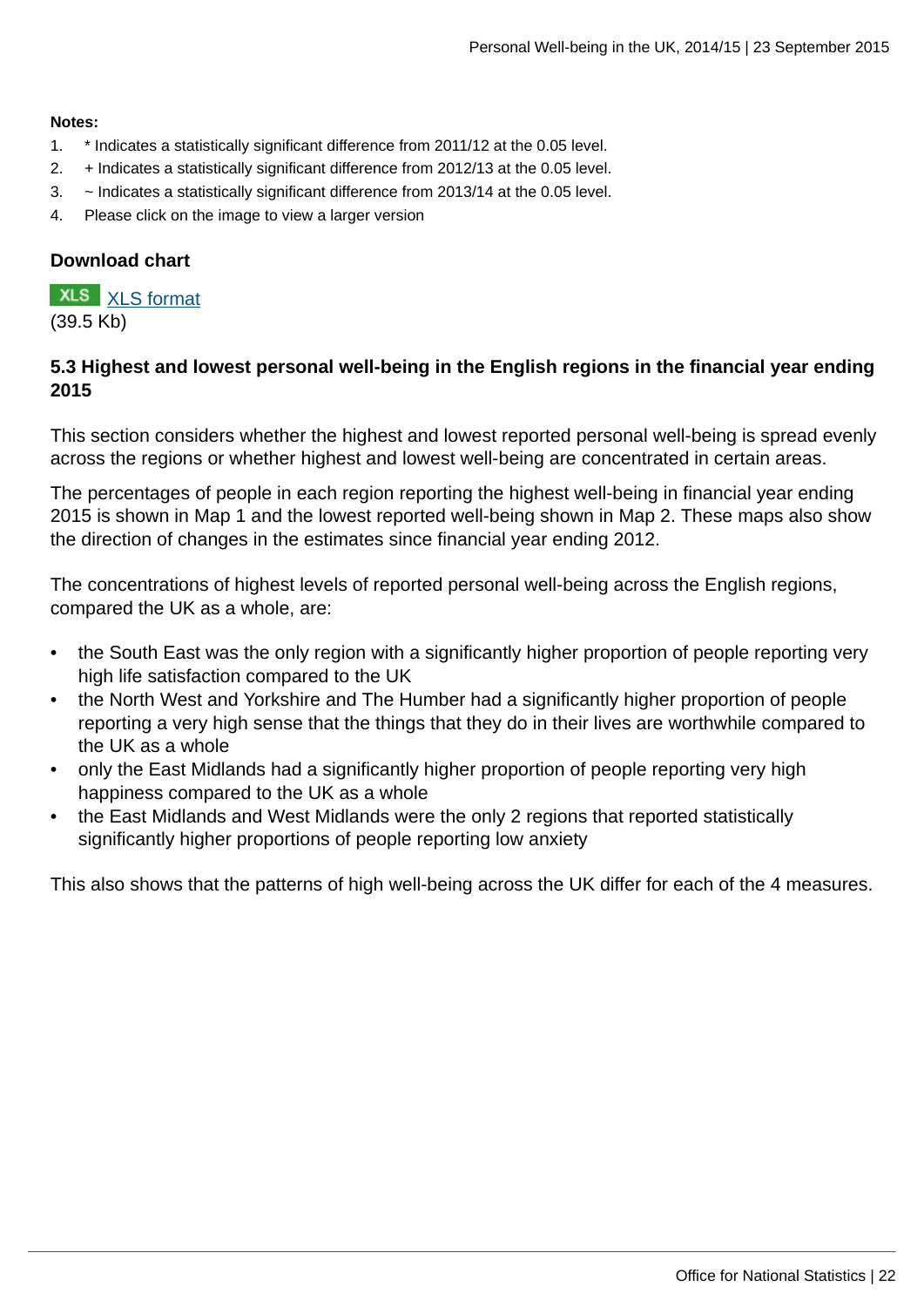## **Map 1: Percentages rating personal well-being at highest levels: by English region for financial year ending 2015 and change since financial year ending 2012**



Adults aged 16 and over were asked 'Overall, how satisfied are you with your life nowadays?', 'Overall, to what extent do you feel the things you do in your life are worthwhile?', 'Overall, how happy did you feel yesterday?'<br>and 'Overall, how anxious did you feel yesterday?' where 0 is 'not at all' and 10 is 'completely'. Source: Office for National Statistics licensed under the Open Government Licence v.3.0

Contains OS data © Crown copyright and database right 2015

#### Source: Annual Population Survey (APS) - Office for National Statistics

#### **Notes:**

1. Adults aged 16 and over were asked:

"Overall, how satisfied are you with your life nowadays?"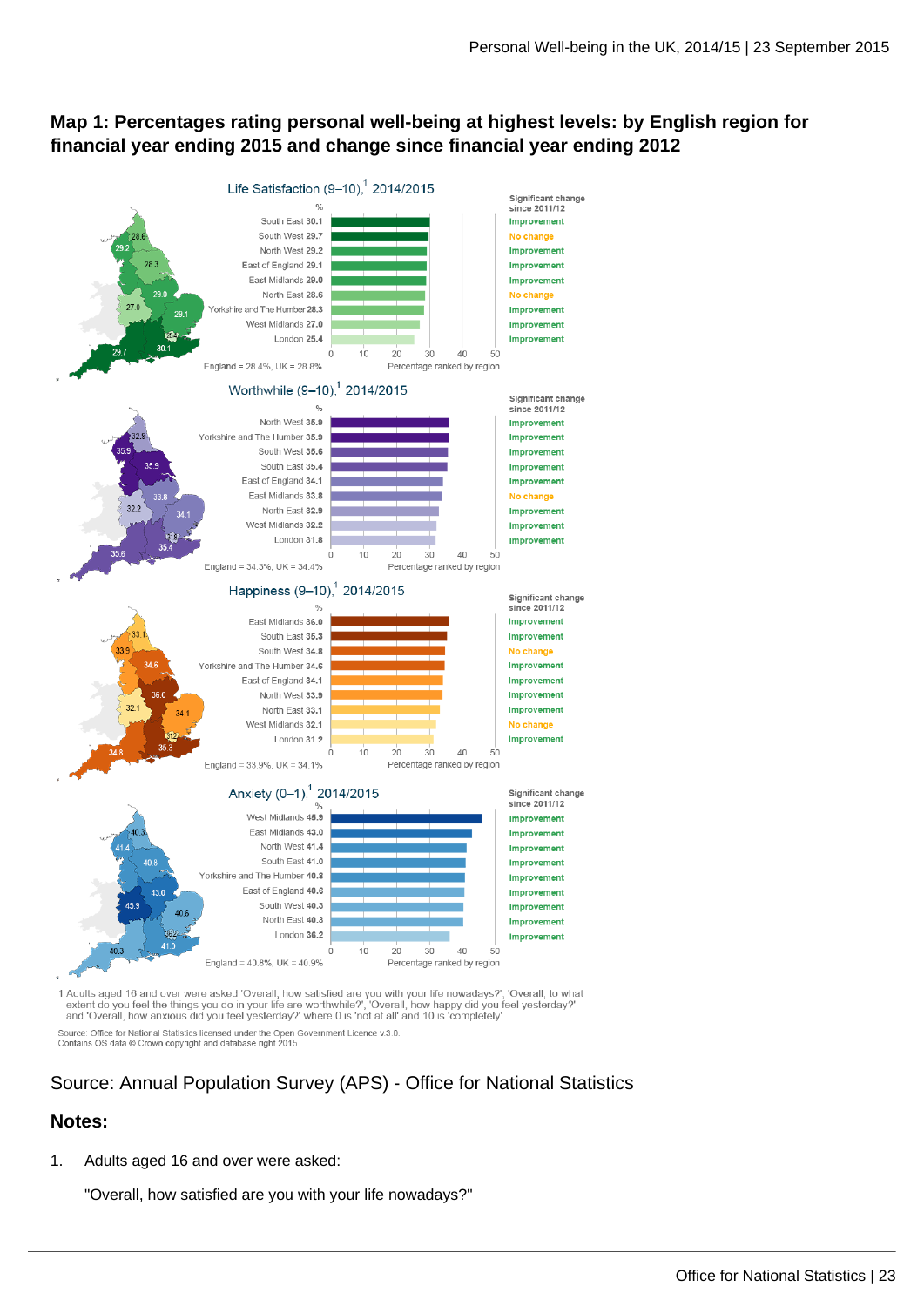"Overall, to what extent do you feel the things you do in your life are worthwhile?"

"Overall, how happy did you feel yesterday?"

"Overall, how anxious did you feel yesterday?"

Where 0 is "not at all" and 10 is "completely"

2. Please click on the image to view a larger version

#### **Download map**

**PNG** [PNG format](http://www.ons.gov.uk:80/ons/rel/wellbeing/measuring-national-well-being/personal-well-being-in-the-uk--2014-15/mdl-map-1.png) (349.8 Kb)

The concentrations of the lowest levels of reported personal well-being across the English regions, compared to the UK as a whole, are:

- the North East, North West and Yorkshire and The Humber all had significantly greater proportions of people reporting very low life satisfaction, happiness and high anxiety, only the South East had a significantly lower proportion of people reporting very low life satisfaction and happiness
- the North East and North West also had greater proportions of people reporting low ratings for sense that what they do in life is worthwhile, while again the South East and also the East of England had lower proportions of people reporting low worthwhile compared to the UK as a whole
- only the West Midlands had a significantly lower proportion of people reporting high anxiety compared to the UK figure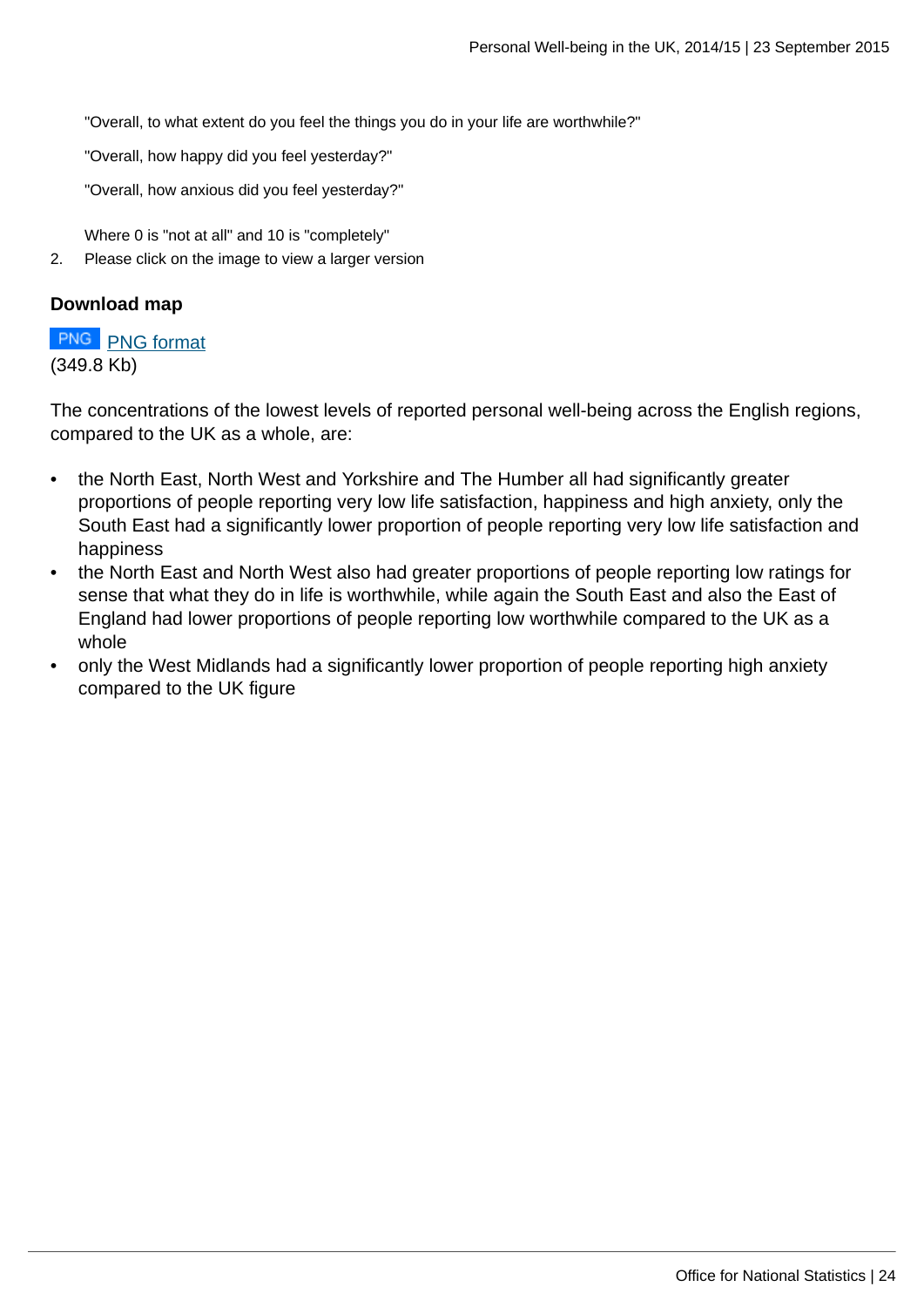## **Map 2: Percentages rating personal well-being at lowest levels: by English region financial year ending 2015 and change since financial year ending 2012**



1 Adults aged 16 and over were asked 'Overall, how satisfied are you with your life nowadays?', 'Overall, to what<br>extent do you feel the things you do in your life are worthwhile?', 'Overall, how happy did you feel yesterd and 'Overall, how anxious did you feel yesterday?' where 0 is 'not at all' and 10 is 'completely'

Source: Office for National Statistics licensed under the Open Government Licence v.3.0.<br>Contains OS data @ Crown copyright and database right 2015

## Source: Annual Population Survey (APS) - Office for National Statistics

#### **Notes:**

1. Adults aged 16 and over were asked:

"Overall, how satisfied are you with your life nowadays?"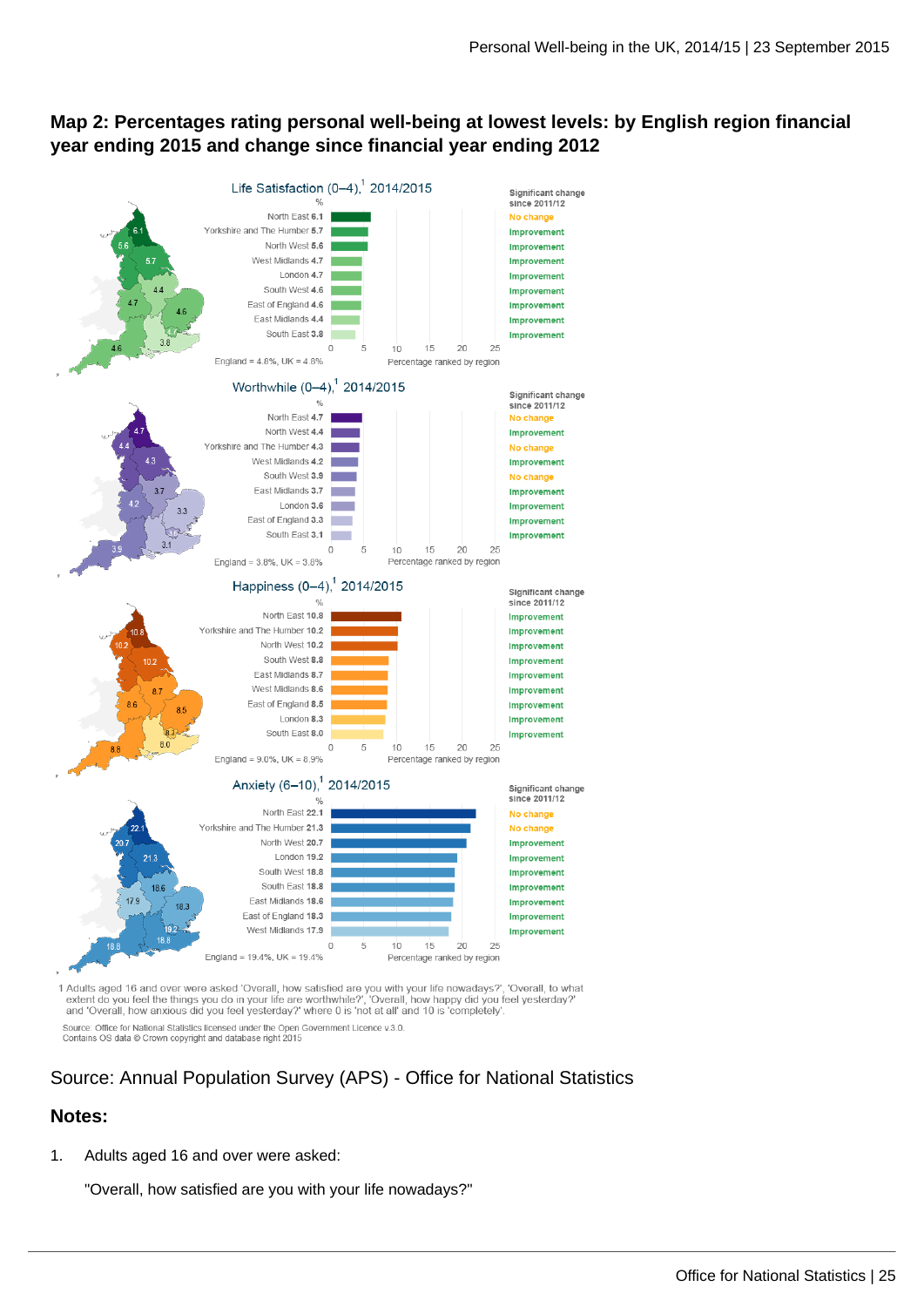"Overall, to what extent do you feel the things you do in your life are worthwhile?"

"Overall, how happy did you feel yesterday?"

"Overall, how anxious did you feel yesterday?"

Where 0 is "not at all" and 10 is "completely"

2. Please click on the image to view a larger version

#### **Download map**

**PNG** [PNG format](http://www.ons.gov.uk:80/ons/rel/wellbeing/measuring-national-well-being/personal-well-being-in-the-uk--2014-15/mdl-map-2.png) (325.8 Kb)

#### **5.4 Changes over time in highest and lowest personal well-being in the regions**

Comparing the concentrations of highest reported personal well-being in the regions compared to financial year ending 2014:

- the regions with the largest growth in the proportion of people reporting well-being at the highest levels were: the East of England and the South East for life satisfaction, the North West, Yorkshire and The Humber and the South East for worthwhile
- for high levels of happiness the regions with the largest growth in the proportion of people reporting high levels of happiness since financial year ending 2014 were the North West and the East Midlands
- the regions that reported the biggest improvements in reported low levels of anxiety were the East Midlands and London; note that London is the region that, jointly with the North East, reported the highest average anxiety in the financial year ending 2015

Comparing the concentrations of lowest reported personal well-being to those of financial year ending 2014:

- the proportions of people reporting low levels of life satisfaction significantly reduced for all regions except for the North East, Yorkshire and The Humber and the East of England
- for the other measures of personal well-being there were only a few regions which had significant reductions in the proportions of people reporting very low well-being: for worthwhile the only region that had a significant reduction was the North West
- for happiness, the only 2 regions with significant reported reductions were the West Midlands and London
- for anxiety, the only significant reported reductions in the proportions of people reporting high anxiety were the East of England and London
- the North East and Yorkshire and The Humber were the only 2 English regions with no significant reported improvement in low levels of well-being across all 4 of the measures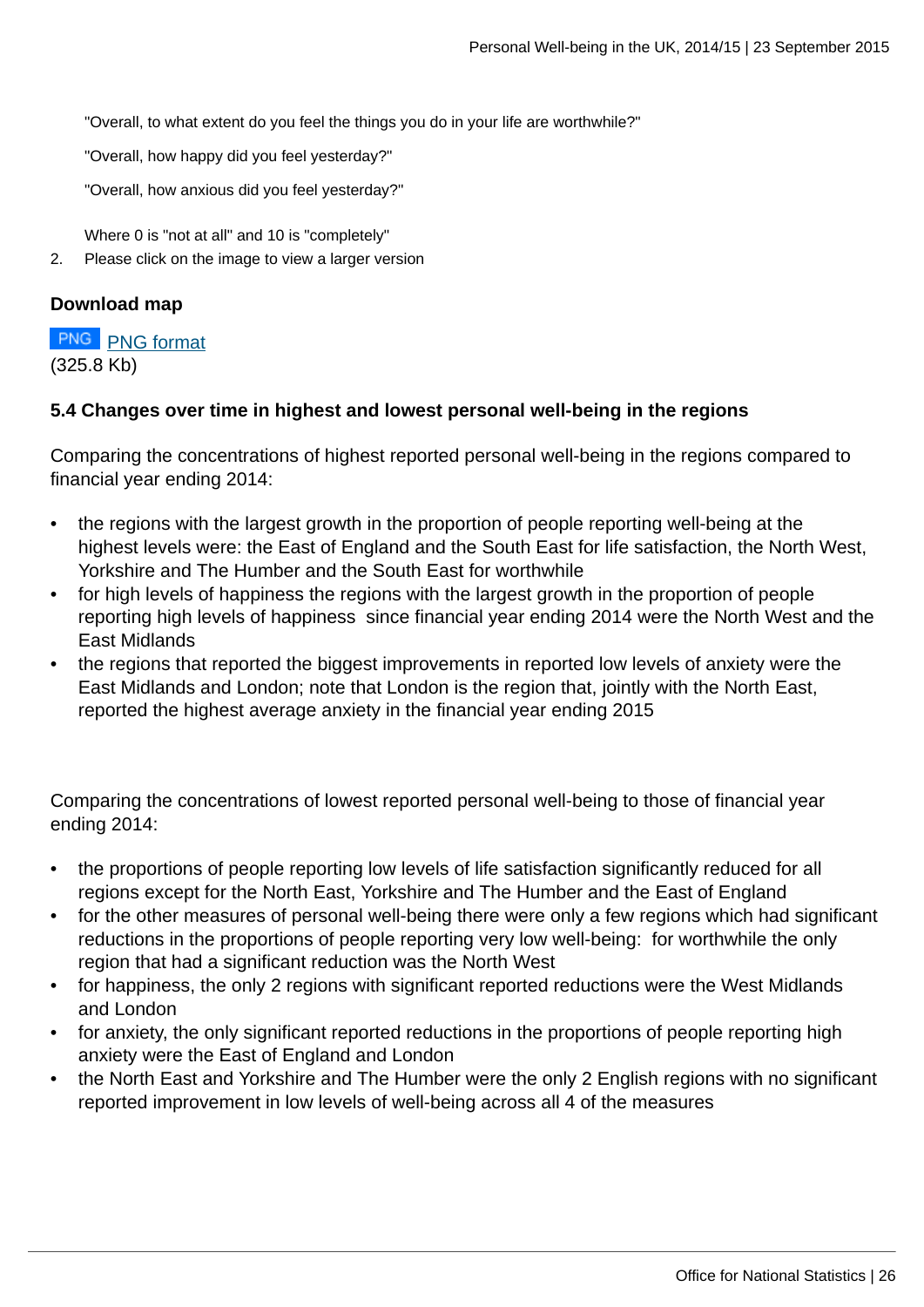It is important to look at concentrations of low levels of personal well-being over time so that policy makers can target and measure interventions designed to improve personal well-being for these groups.

There has been a greater improvement in the proportions of people reporting high well-being than reductions in people reporting well-being at the lowest levels. This reflects the pattern for the UK as a whole, as well as for the 4 UK countries.

Since financial year ending 2012, when we first collected these data, changes in concentrations of highest reported personal well-being across the regions, as shown in Map 1, include:

- significant increases in the proportions of people reporting very high life satisfaction for all regions apart from the North East and the South West
- significant increases in the proportions of people reporting very high sense that the things they do in life are worthwhile across all regions except for the East Midlands
- significant increases in the proportions of people reporting low anxiety for all regions

Of the 4 measures, anxiety is the one that has seen the most positive improvement. This could be due to greater stability in the UK economy compared to financial year ending 2012, which may have affected people's anxiety levels more than the other measures of personal well-being.

Since financial year ending 2012, when we first collected the data, changes in concentrations of lowest reported personal well-being across the regions, as shown in Map 2 include:

- significant reductions in the proportions of people reporting low life satisfaction in all English regions except the North East
- significant reductions in the proportions of people reporting a low sense that the things they do in life are worthwhile except in the North East, Yorkshire and The Humber and the South West
- significant reductions in the proportions of people reporting low levels of happiness in all regions
- significant reductions in the proportions of people reporting high anxiety in all regions except the North East and Yorkshire and The Humber

This is to be expected given the general improvements in personal well-being in the UK as a whole during this period; however, as was found in for the 4 countries of the UK, the gains in personal wellbeing are greater in some areas than others.

## **5.5 Summary of Personal Well-being in English Regions**

## **5.5.1 Summary of Personal Well-being in the English Regions in financial year ending 2015**

The South East was one of the regions with highest personal well-being, including the highest average reported life satisfaction and worthwhile, but also for the proportions of people reporting life satisfaction at the highest levels, and was the region with the highest average reported happiness.

In terms of reported anxiety, the pattern of reporting was different in the English regions compared to the other 3 measures. For example, the West Midlands was the region with the lowest average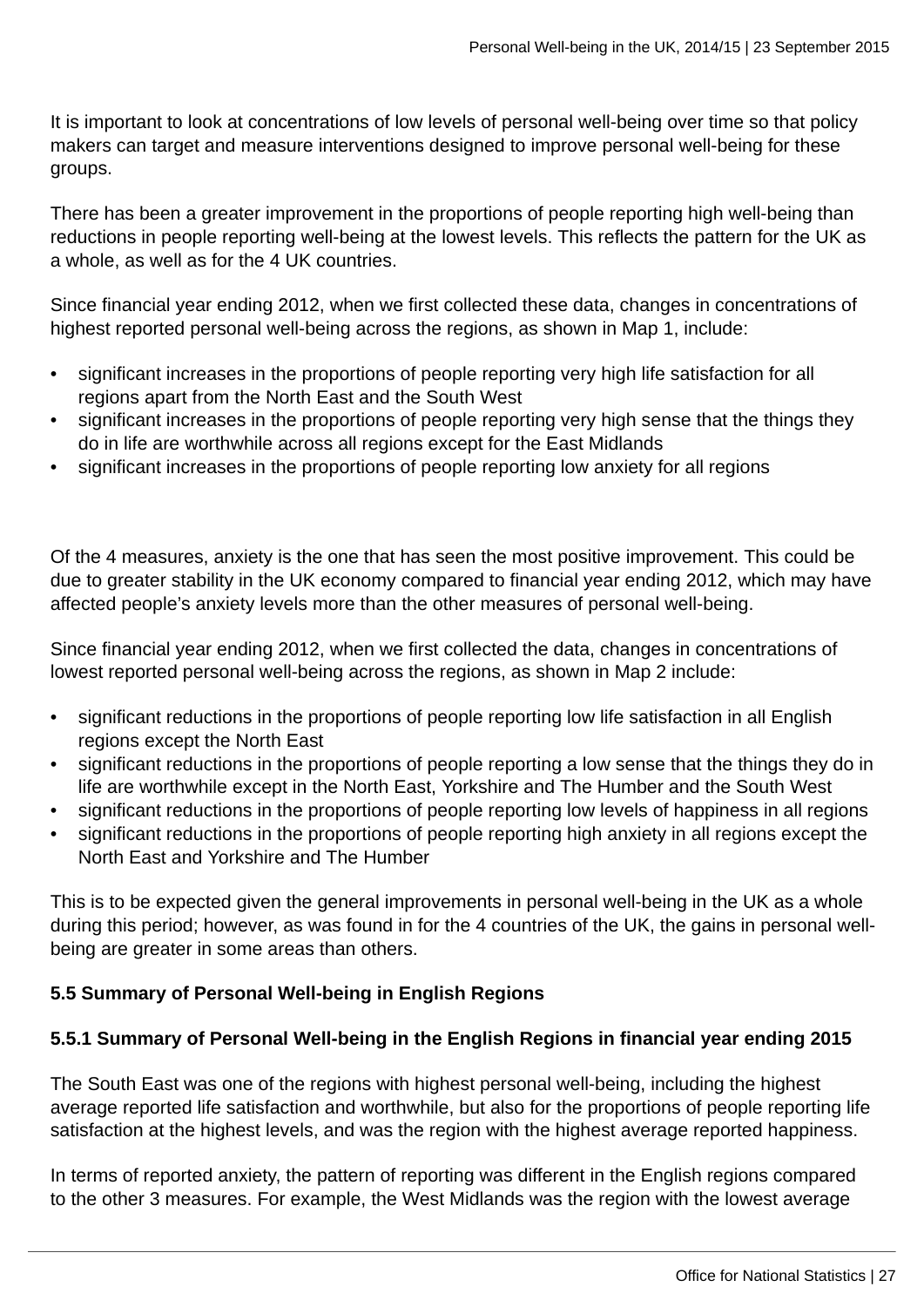anxiety and the lowest proportions of people reporting high anxiety, but was not among the regions with the highest reported life satisfaction, sense that the things we do in life are worthwhile or happiness. This shows that it is important to capture personal well-being for all 4 measures as they capture different aspects of personal well-being.

Regions that reported 2 or more below average/low levels personal well-being across all the measures were the North East, North West, London, and Yorkshire and The Humber.

## **5.5.2 Summary comparison of Personal Well-being change in the English Regions between financial years ending 2014 and 2015**

For change in average ratings, only the North East, West Midlands, East Midlands and Yorkshire and The Humber did not report significant improvements for at least 2 out of the 4 measures. The North East and Yorkshire and The Humber were the only 2 English regions with no significant improvement in low levels of well-being across all 4 of the measures.

The regions with the largest growth in the proportions of people reporting well-being at the highest levels were: the East of England and South East for life satisfaction, the North West, Yorkshire and The Humber and South East for worthwhile. For high levels of happiness the biggest growth in proportions were the North West and East Midlands. For anxiety the regions that reported the biggest improvements in those reporting low levels of anxiety were the East Midlands and London. This is interesting as London was one of the regions which had the highest average anxiety reported for the financial year ending 2015, and with the lowest proportions of people reporting low levels of anxiety.

Both average levels in reported personal well-being and proportions of people reporting low levels of personal well-being have remained static in some regions, despite overall improvements for the UK as a whole.

# **6. Personal well-being in local areas of the UK**

For more local areas of the UK, the personal well-being estimates are available as [interactive maps](http://www.ons.gov.uk:80/ons/external-links/about-statistics/wellbeing/personal-well-being-across-the-uk-interactive-map.html), which can be explored in a variety of ways, and in the [reference tables](http://www.ons.gov.uk/ons/publications/re-reference-tables.html?edition=tcm%3A77-407641) accompanying this bulletin. The personal well-being estimates have been published for the following administrative areas in England, Scotland, Wales and Northern Ireland in the [reference tables:](http://www.ons.gov.uk/ons/publications/re-reference-tables.html?edition=tcm%3A77-407641)

- unitary authorities or counties in England
- local authority districts in England
- unitary authorities in Wales
- local authorities in Scotland
- local government districts in Northern Ireland

We have also published further analysis looking at how personal well-being differs according to the characteristics of areas and the people living there [\(ONS, 2013b](http://www.ons.gov.uk:80/ons/rel/wellbeing/measuring-subjective-wellbeing-in-the-uk/first-annual-ons-experimental-subjective-well-being-results/index.html); [ONS, 2014b\)](http://www.ons.gov.uk:80/ons/rel/regional-trends/regional-economic-analysis/exploring-personal-well-being-and-place-in-the-uk/art-exploring-personal-well-being-and-place.html). In 2014 we released the first combined 3 years of personal well-being data [\(ONS, 2015d](http://www.ons.gov.uk:80/ons/rel/wellbeing/measuring-national-well-being/personal-well-being-in-the-uk--three-year-data-2011-2014/index.html)). We will publish a rolling combined 3 year personal well-being dataset annually. This is designed to provide larger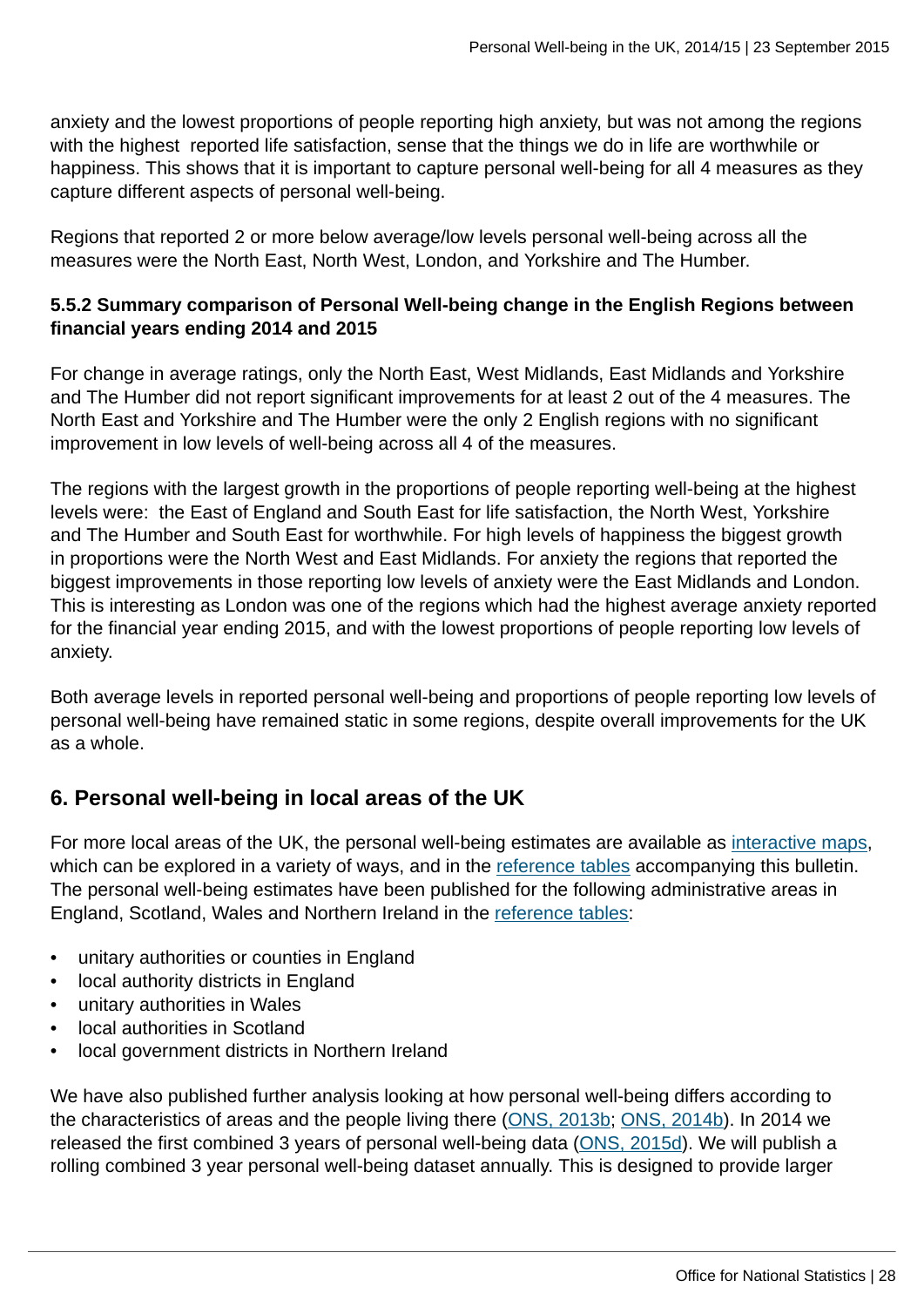sample sizes and more robust analysis of personal well-being in local areas and among smaller population subgroups.

We would welcome feedback on this bulletin, particularly how the data are used.

Please contact us via email at: [personal.well-being@ons.gsi.gov.uk](mailto:personal.well-being@ons.gsi.gov.uk) or telephone Lucy Tinkler 01633 455713.

# **7. Uses of the data**

The personal well-being statistics are used to inform decision making among policy-makers, individuals, communities, businesses and civil society. They complement other traditional measures of progress and quality of life, such as unemployment and household income. We use the personal well-being estimates as part of a wider programme to monitor and understand UK national wellbeing over time and in comparison to other countries.

One of the main benefits of collecting personal well-being data is that people are able to give their views about each aspect of their well-being. Without it, assumptions must be made about how objective conditions, such as people's health and income, might influence their individual wellbeing. However, personal well-being measures are grounded in individuals' preferences and take account of what matters most to them by allowing them to decide what is important when providing an assessment of their own quality of life.

The uses of personal well-being data are varied, but the 4 main uses are:

- overall monitoring of national well-being
- use in the policy making process
- international comparisons
- public decision making

## **7.1 Overall monitoring of national well-being**

Collected regularly, personal well-being data can provide an indication of how the well-being of a nation is changing. To get a full picture of national well-being we believe it is important to use this information to supplement existing objective information. After extensive public consultation we have identified different aspects (or domains) of well-being that sit alongside the personal well-being domain. These include:

- health
- our relationships
- what we do
- where we live
- personal finance
- education and skills
- the economy
- the environment
- governance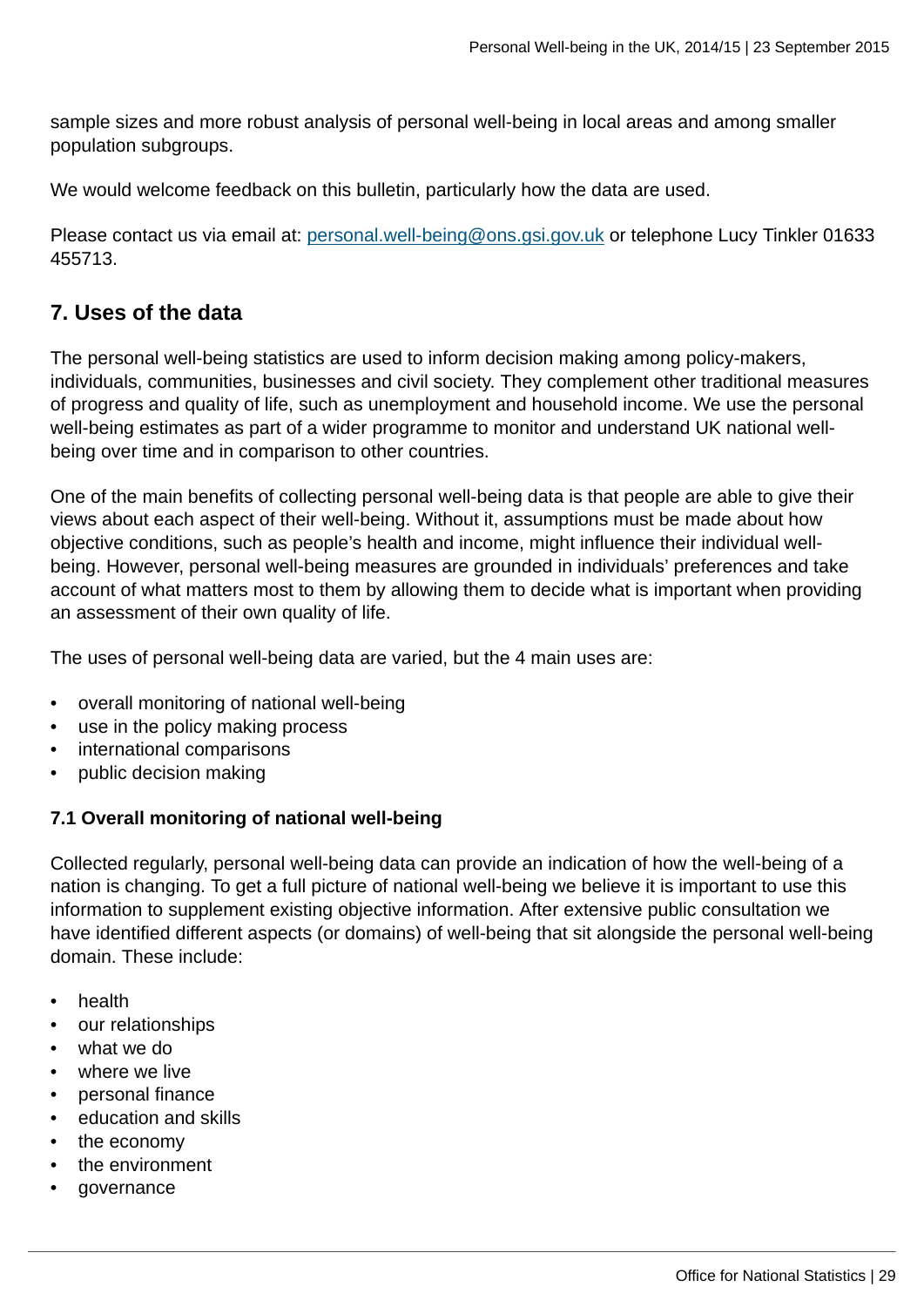The [National Well-being wheel of measures](http://www.neighbourhood.statistics.gov.uk/HTMLDocs/dvc146/wrapper.html) includes indicators for all these.

#### **7.2 Use in policy making**

Personal well-being data, within the framework of wider measures of national well-being, focuses on how people think and feel about their lives. This is an important addition to official statistics, helping policy makers understand how their decisions may affect people's quality of life. Personal well-being data is increasingly being used both in the UK and internationally in the development and evaluation of policies and services. These include:

- in 2015 the airports commission assessed personal well-being around airports to inform it's recommendations on airport expansion;
- the Cabinet Office has recently released results analysing personal well-being in areas where social action projects have been running.
- the What Works Centre for Well-being released personal well-being results by occupation and this is being used to develop a new careers application for young people.
- the Behavioral Insights Team recently evaluated the personal well-being of young people participating in Youth Social Action trials compared to control groups.

The What Works Centre for Well-being was launched in October 2014. They aim to encourage greater use of well-being data among decision makers by making it easy to understand and use in practical ways.

#### **7.2.1 Identifying need and targeting policies**

The large sample size of the Annual Population Survey (APS) Personal Well-being dataset allows for comparisons between different groups of the population (for example, different age groups or different ethnic groups) and between different areas in the UK (for example, countries, regions and local authority districts). This can help policy-makers target policy at the groups or areas with highest need in terms of personal well-being.

Analysis can also be carried out to look at how different circumstances relate to personal well-being and which are most strongly associated with it. This can help to identify which policies could be most effective in improving personal well-being. In May 2013 we published analysis looking at What matters most to personal well-being? ([ONS, 2013b\)](http://www.ons.gov.uk:80/ons/rel/wellbeing/measuring-subjective-wellbeing-in-the-uk/first-annual-ons-experimental-subjective-well-being-results/index.html) which identified health, relationship status and employment status as the factors most highly associated with personal well-being in the APS. Our recent publications have also looked at relationships between commuting and personal well-being [\(ONS, 2014c\),](http://www.ons.gov.uk:80/ons/rel/wellbeing/measuring-national-well-being/commuting-and-personal-well-being--2014/index.html) household income and expenditure [\(ONS, 2014d](http://www.ons.gov.uk:80/ons/rel/wellbeing/measuring-national-well-being/income--expenditure-and-personal-well-being/art--income--expenditure-and-personal-well-being.html)), and aspects of where we live [\(ONS, 2014b](http://www.ons.gov.uk:80/ons/rel/regional-trends/regional-economic-analysis/exploring-personal-well-being-and-place-in-the-uk/art-exploring-personal-well-being-and-place.html)).

#### **7.2.2 Policy appraisal**

Another use is in cost-benefit analysis for policy appraisal. Personal well-being estimates can provide an alternative method to value the costs and benefits of different policies. This process could also help inform decisions about what forms of spending will lead to the largest increases in personal well-being [\(Dolan et al, 2011 \(99.8 Kb Pdf\)\)](http://www.ons.gov.uk:80/ons/guide-method/user-guidance/well-being/publications/measuring-subjective-well-being-for-public-policy.pdf).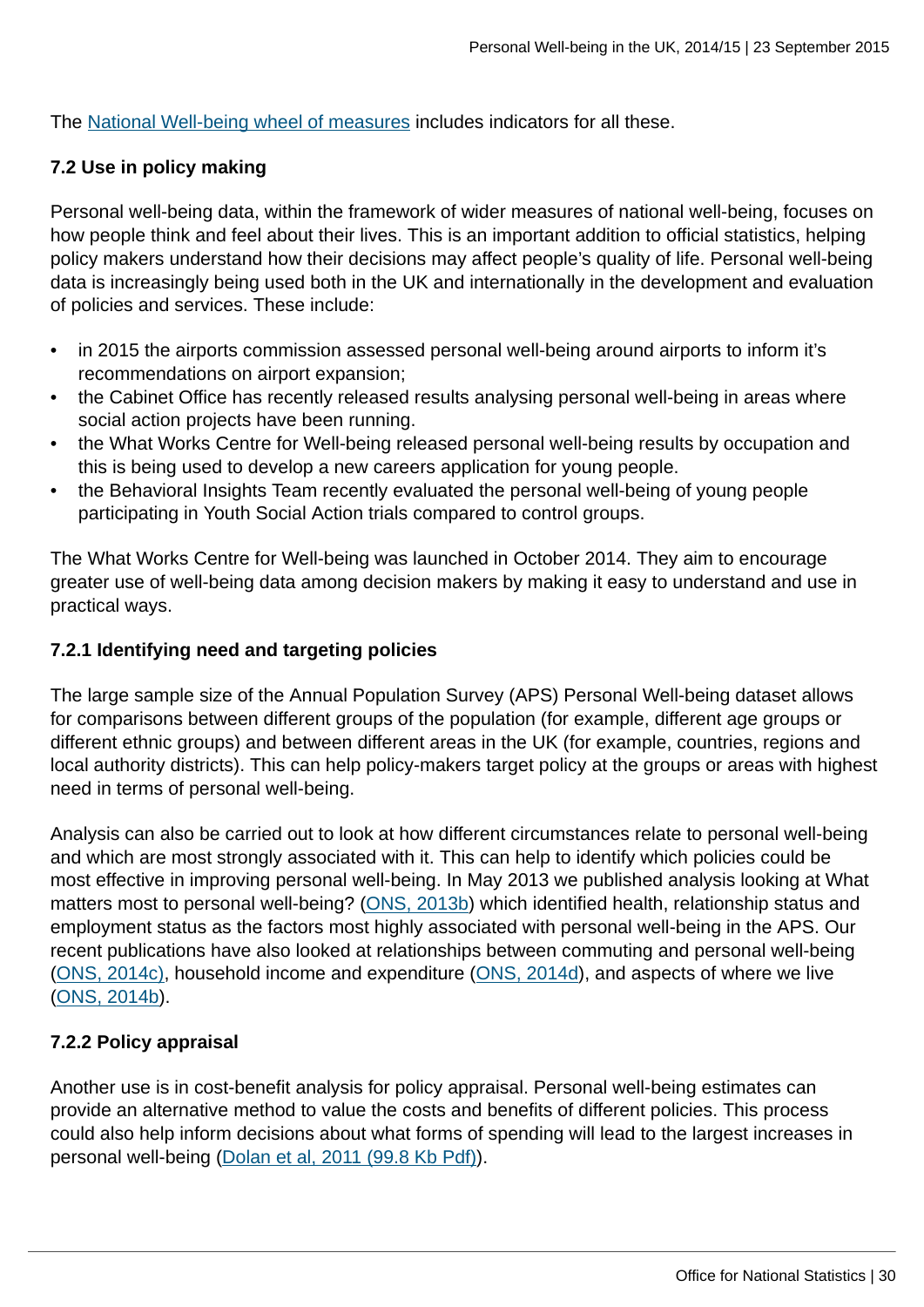The Green Book is HM Treasury's guide for government departments on the appraisal of the costs and benefits of projects through social cost-benefit analysis. A Green Book discussion paper [\(Fujiwara and Campbell, 2011\)](https://www.gov.uk/government/publications/valuation-techniques-for-social-cost-benefit-analysis), produced jointly by HM Treasury and the Department for Work and Pensions, looks at the potential uses of personal well-being measures in social cost-benefit analysis. Another recent example of the use of personal well-being data in this area has been to produce a method for the monetary valuation of volunteering ([Fujiwara et al, 2013](https://www.gov.uk/government/publications/wellbeing-and-civil-society-estimating-the-value-of-volunteering-using-subjective-wellbeing-data-wp112)).

## **7.2.3 Examples of use of personal well-being data for policy evaluation and monitoring**

Personal well-being data are increasingly being used to evaluate and monitor the effectiveness of policy interventions in the UK. A recent example is the National Citizen Service, the reported personal well-being of young people before and after their participation in the service was evaluated. The results compared people's reported personal well-being before and after participation in the programme and found statistically significant increases. The well-being of participants' also improved compared to a control group of similar people who had not participated in the programme. As well as government interventions, other civil society and third sector interventions could be evaluated in a similar way. Added to this, looking at policies through a "well-being lens" and using data to inform, not only the formulation of policy, but also how policy could be better implemented with people's well-being in mind is also important. The Social Impacts Taskforce (SITF), comprising of senior analysts from across government, has been working to make use of personal well-being data and share approaches and findings across government. The Cabinet Office has also convened a cross-Whitehall steering group of senior policy makers to encourage the consideration of wellbeing in policy.

Separate initiatives to investigate well-being are being undertaken by the devolved governments. These include: the National Performance Framework, which forms part of the "Scotland performs" initiative and the recently published Analysis of subjective well-being in Wales: Evidence from the Annual Population Survey. These initiatives reflect the specific needs of the countries they represent.

Most UK government departments are actively engaged in well-being research in some way, particularly analysis of personal well-being data. This explores how people's ratings of their personal well-being are associated with particular policy areas including housing, crime, adult learning, sport, culture, volunteering and health.

Further information, including examples of how personal well-being data are being used in the policy process, is available in recent government evidence submitted by the [Cabinet Office to the UK](http://wasppreview/ons/rel/wellbeing/measuring-national-well-being/personal-well-being-in-the-uk--2014-15/index.html) [Parliament's Environmental Audit Committee](http://wasppreview/ons/rel/wellbeing/measuring-national-well-being/personal-well-being-in-the-uk--2014-15/index.html) as part of their inquiry on well-being,

Well-being Policy and Analysis is also available; this report provides updated information about well-being work across Whitehall (including use of our personal well-being questions and data in evaluations, surveys and specialised data exploration tools).

## **7.3 International developments to monitor well-being**

The benefit of understanding where the UK is placed compared to other nations is another important reason for the collection of personal well-being data. There are increasing calls from international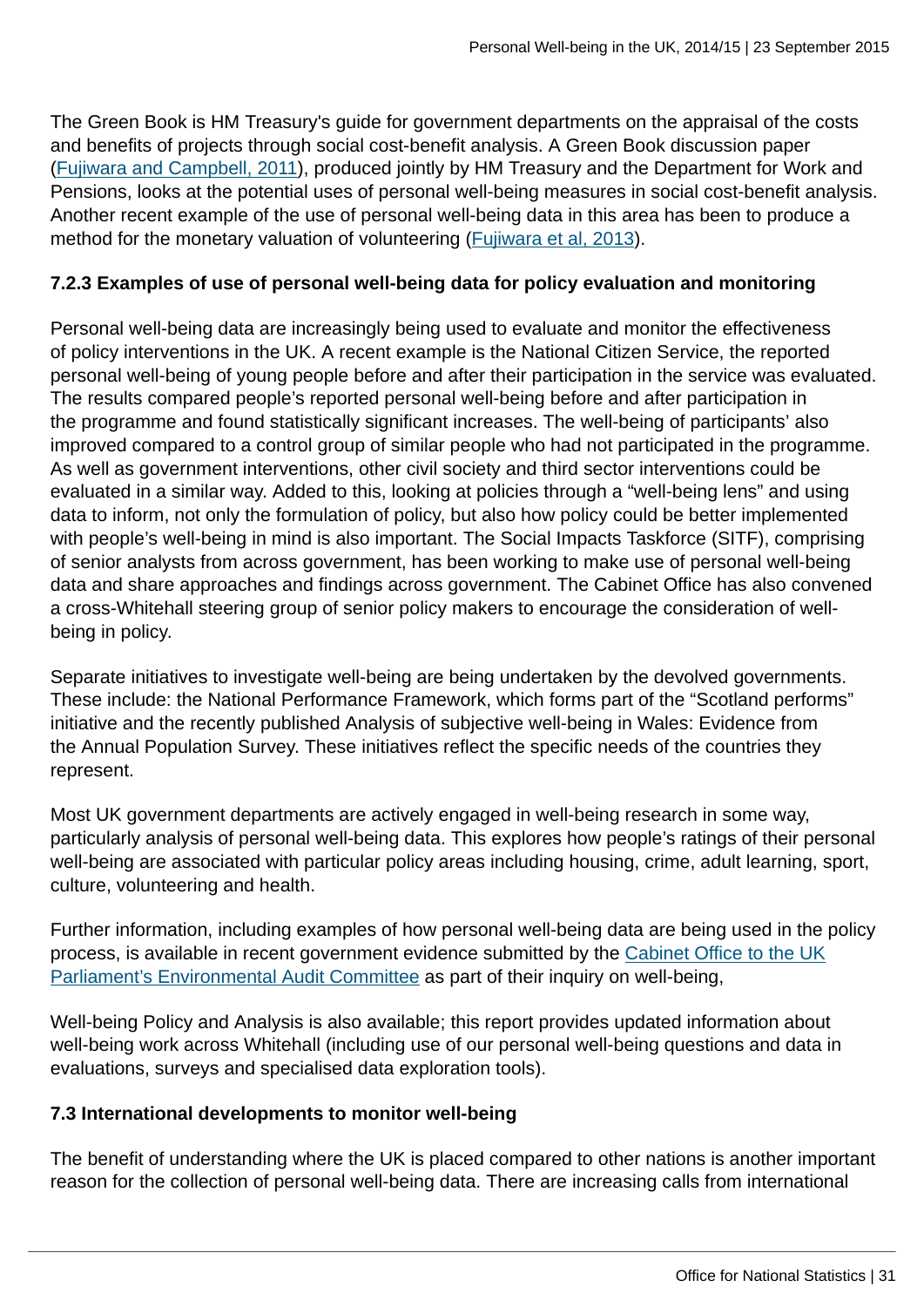organisations, such as Eurostat (the Statistical Office of the European Union) and the Organisation for Economic Cooperation and Development (OECD), to develop national personal well-being estimates and increasing recognition internationally that this should be included in official data collection. Eurostat (the Statistical Office of the European Union) have started to collect personal well-being statistics from member states as part of the European Statistics on [Income and Living](http://www.ons.gov.uk:80/ons/external-links/other-government-departments/eurostat/eu-statistics-on-income---living-conditions.html) [Conditions \(EU-SILC\)](http://www.ons.gov.uk:80/ons/external-links/other-government-departments/eurostat/eu-statistics-on-income---living-conditions.html) in an ad-hoc well-being module in 2013. Eurostat's Quality of Life Indicators, currently being developed, will also include personal well-being information to supplement objective information already collected across Europe.

The OECD has also published guidance on the measurement of subjective well-being, which we have contributed to ([OECD, 2013\)](http://www.oecd-ilibrary.org/economics/oecd-guidelines-on-measuring-subjective-well-being_9789264191655-en).

# **8. Methodology**

## **8.1 The APS Personal Well-being dataset**

The data analysed in this bulletin are from the Annual Population Survey (APS) Personal Wellbeing dataset, covering the period April 2014 to March 2015. ONS will release a new annual APS Personal Well-being dataset every year, soon after the publication of the latest Personal Well-being in the UK statistical bulletin in September. The dataset includes responses to the four ONS personal well-being questions as well as a range of other variables useful for the analysis of personal wellbeing. Also, special weighting is included in the dataset to make the data representative of the UK population. The weighting also adjusts for the fact that each respondent must answer the questions for themselves, with no one else in the household allowed to answer on their behalf. Estimates for 2014/15 have been weighted using population totals from the 2011 census. Estimates from previous years were weighted to population totals from the 2001 census. This difference may impact estimates but it is impossible to quantify and is likely to be small.

Since 2012, the annual version of the APS Personal Well-being dataset has been archived so that approved researchers can use the data for their own analysis. Further details of how researchers can access the data are available from our [Frequently Asked Questions page](http://www.ons.gov.uk:80/ons/guide-method/method-quality/specific/social-and-welfare-methodology/subjective-wellbeing-survey-user-guide/subjective-well-being-frequently-asked-questions--faq-s-.html) or by contacting the Personal Well-being Team: [personal.well-being@ons.gsi.gov.uk](mailto:personal.well-being@ons.gsi.gov.uk).

## **8.2 The ONS personal well-being questions and their development**

The ONS personal well-being questions were developed as part of the [Measuring National Well](http://www.ons.gov.uk:80/ons/guide-method/user-guidance/well-being/index.html)[being Programme.](http://www.ons.gov.uk:80/ons/guide-method/user-guidance/well-being/index.html) ONS sought advice from experts working in the field of subjective well-being (see [Dolan et al, 2011 \(99.8 Kb Pdf\)\)](http://www.ons.gov.uk:80/ons/guide-method/user-guidance/well-being/publications/measuring-subjective-well-being-for-public-policy.pdf) and consulted with specialists on the National Statistician's Measuring National Well-being Advisory Forum and Technical Advisory Group. Based on this, as well as extensive question testing, four questions were designed. They provide a concise and balanced approach to the measurement of subjective well-being, drawing on three main theoretical approaches [\(Dolan et al, 2011 \(99.8 Kb Pdf\)](http://www.ons.gov.uk:80/ons/guide-method/user-guidance/well-being/publications/measuring-subjective-well-being-for-public-policy.pdf), [ONS, 2011a \(240.8 Kb Pdf\)\)](http://www.ons.gov.uk:80/ons/guide-method/user-guidance/well-being/wellbeing-knowledge-bank/understanding-wellbeing/measuring-subjective-well-being.pdf). These include:

- The 'evaluative' approach which asks people to reflect on their life and assess how it is going overall in terms of their satisfaction with life;
- The 'eudemonic' approach which asks people to consider the extent to which they feel a sense of meaning and purpose in life;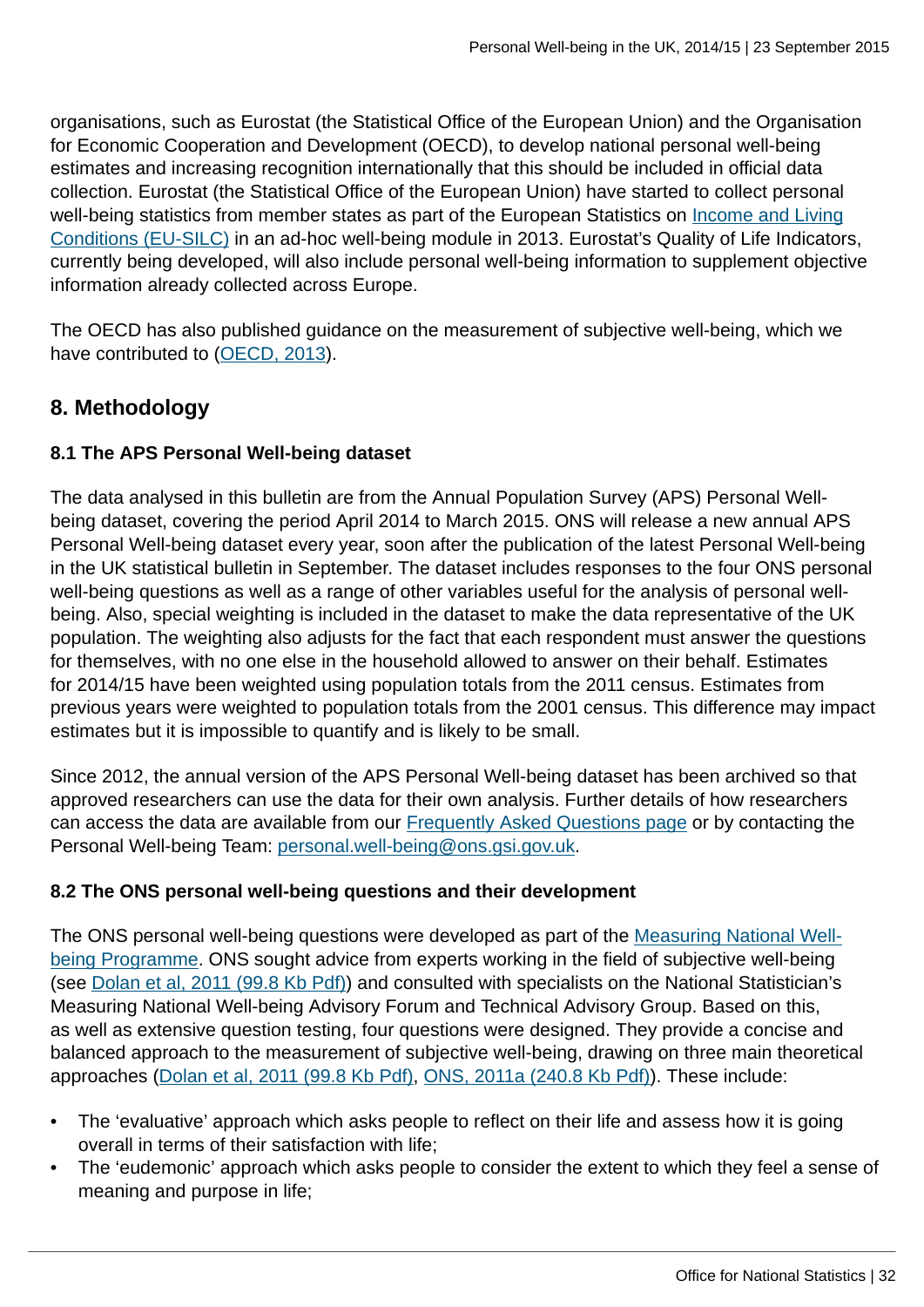• The 'experience' approach which ask about people's positive and negative experiences and emotions over a short period of time to assess these aspects of personal well-being on a day-today basis.

ONS conducted focus groups with members of the public in 2013, and found that 'personal wellbeing' is clearer and simpler for people to understand than 'subjective well-being'. Since then, both the questions and estimates have been referred to as 'personal well-being'.

The following are the ONS personal well-being questions that have been included on the Annual Population Survey each year since 2011:

- Overall, how satisfied are you with your life nowadays? (evaluative approach)
- Overall, to what extent do you feel the things you do in your life are worthwhile? (eudemonic approach)
- Overall, how happy did you feel yesterday? (experience approach)
- Overall, how anxious did you feel yesterday? (experience approach)

All are answered using a 0 to 10 scale where 0 is 'not at all' and 10 is 'completely'.

Further information on the ONS approach to measuring personal well-being can be found in the paper ['Measuring Subjective Well-being' \(240.8 Kb Pdf\)](http://www.ons.gov.uk:80/ons/guide-method/user-guidance/well-being/wellbeing-knowledge-bank/understanding-wellbeing/measuring-subjective-well-being.pdf) (ONS, 2011a).

#### **8.3 APS design and its implications for the personal well-being statistics**

Early in the Measuring National Well-being Programme, ONS selected the Annual Population Survey (APS) as the key survey on which to include the personal well-being questions for the national estimates of personal well-being. The APS is one of the largest household surveys run by ONS and offers a very cost-effective means of measuring personal well-being in a representative way across the UK and for each UK country. Also, because of its very large sample size, it provides opportunities for analysis of the personal well-being estimates of smaller groups, such as minority ethnic groups, and across regional and local areas. These are important considerations in deciding how best to monitor the personal well-being of the nation.

Whenever including new questions on a survey originally designed for another purpose, there are some aspects of the design and coverage of the survey which present challenges. These are highlighted in this section wherever they are relevant.

#### **8.3.1 How the APS is constructed**

The APS is an annual version of the quarterly Labour Force Survey (LFS). It is constructed by combining data collected on the LFS (waves 1 and 5), and also includes data from LFS 'boost' samples in England, Wales and Scotland (all 4 waves). The APS is comprised of data collected over a 12 month period, and includes a panel element where a household, once selected for interview, is retained in the sample for a set period of time (known as 'waves'). The way the APS is constructed makes sure that no person appears more than once in the dataset. **Table 1** shows this, with all the bold text highlighting the waves contributing to the APS data between April 2014 and March 2015: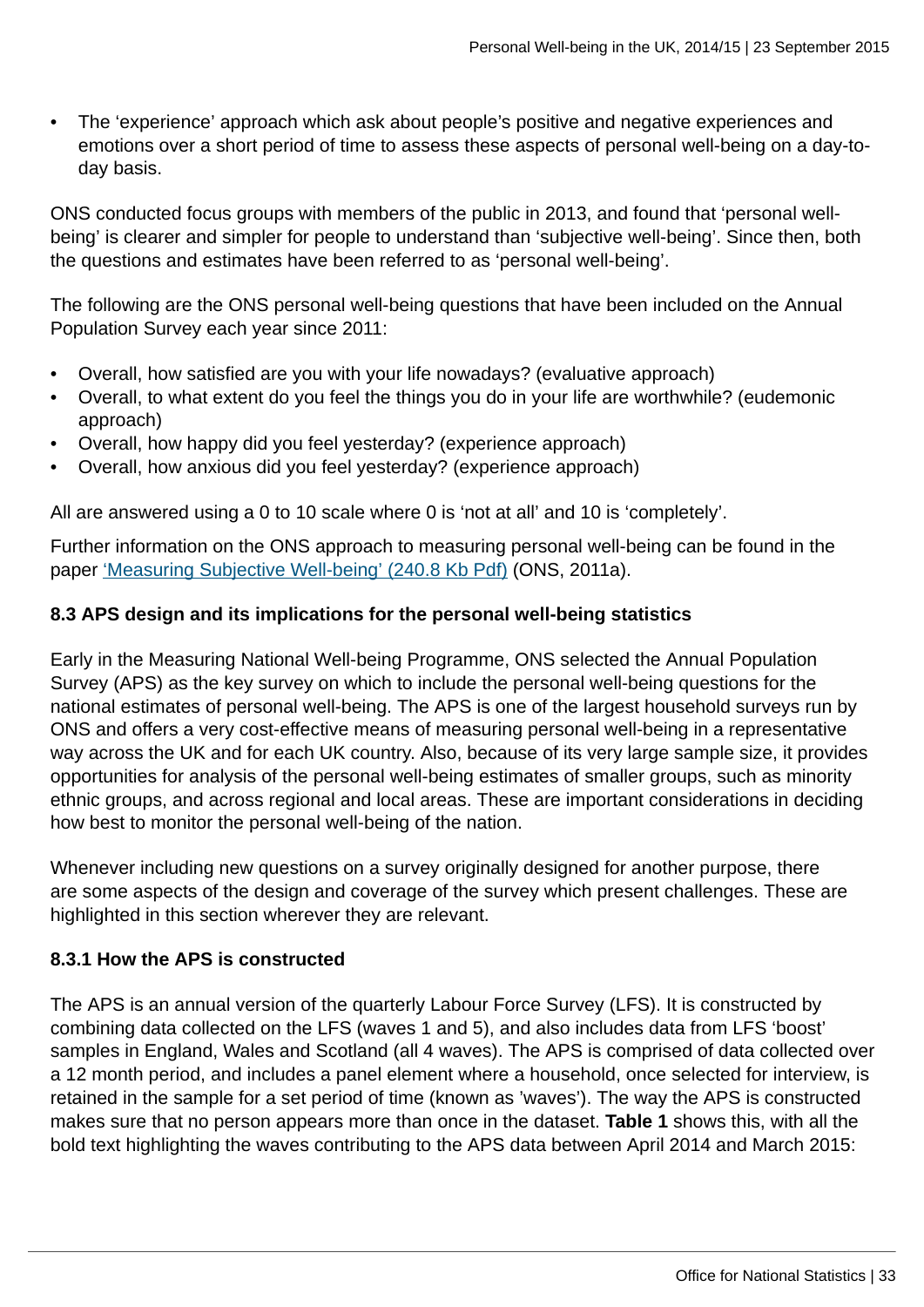|                                               | APS Personal Well-being dataset: April 2014 to March 2015 |                         |               |                                 |
|-----------------------------------------------|-----------------------------------------------------------|-------------------------|---------------|---------------------------------|
|                                               | April - June 2014                                         | <b>July - Sept 2014</b> |               | Oct - Dec 2014 Jan - March 2015 |
| <b>LFS cohort 1</b>                           |                                                           |                         |               |                                 |
| (first sampled April<br>- June 2013)          | <b>Wave 5</b>                                             |                         |               |                                 |
| <b>LFS cohort 2</b>                           |                                                           |                         |               |                                 |
| (first sampled July<br>- Sept 2013)           | Wave 4                                                    | Wave 5                  |               |                                 |
| <b>LFS cohort 3</b>                           |                                                           |                         |               |                                 |
| (first sampled Oct<br>- Dec 2013)             | Wave 3                                                    | Wave 4                  | Wave 5        |                                 |
| <b>LFS cohort 4</b>                           |                                                           |                         |               |                                 |
| (First sampled Jan<br>- March 2014)           | Wave 2                                                    | Wave 3                  | Wave 4        | Wave 5                          |
| <b>LFS cohort 5</b>                           |                                                           |                         |               |                                 |
| (First sampled<br>April - June 2014)          | Wave 1                                                    | Wave 2                  | Wave 3        | Wave 4                          |
| <b>LFS cohort 6</b>                           |                                                           |                         |               |                                 |
| (first sampled July<br>- Sept 2014)           |                                                           | Wave 1                  | Wave 2        | Wave 3                          |
| <b>LFS cohort 7</b>                           |                                                           |                         |               |                                 |
| (first sampled Oct<br>$-$ Dec 2014)           |                                                           |                         | Wave 1        | Wave 2                          |
| <b>LFS cohort 8</b>                           |                                                           |                         |               |                                 |
| (First sampled Jan<br>- March 2015)           |                                                           |                         |               | Wave 1                          |
| <b>LFS boost cohort</b><br>1                  |                                                           |                         | <b>Wave 4</b> |                                 |
| (first sampled<br>April 2011 - March<br>2012) |                                                           |                         |               |                                 |
| <b>LFS boost cohort</b><br>$\overline{2}$     |                                                           |                         | Wave 3        |                                 |
| (first sampled<br>April 2012 - March<br>2013) |                                                           |                         |               |                                 |

# **Table 1: Data structure of the APS Personal Well-being dataset, 2014/15 (1, 2)**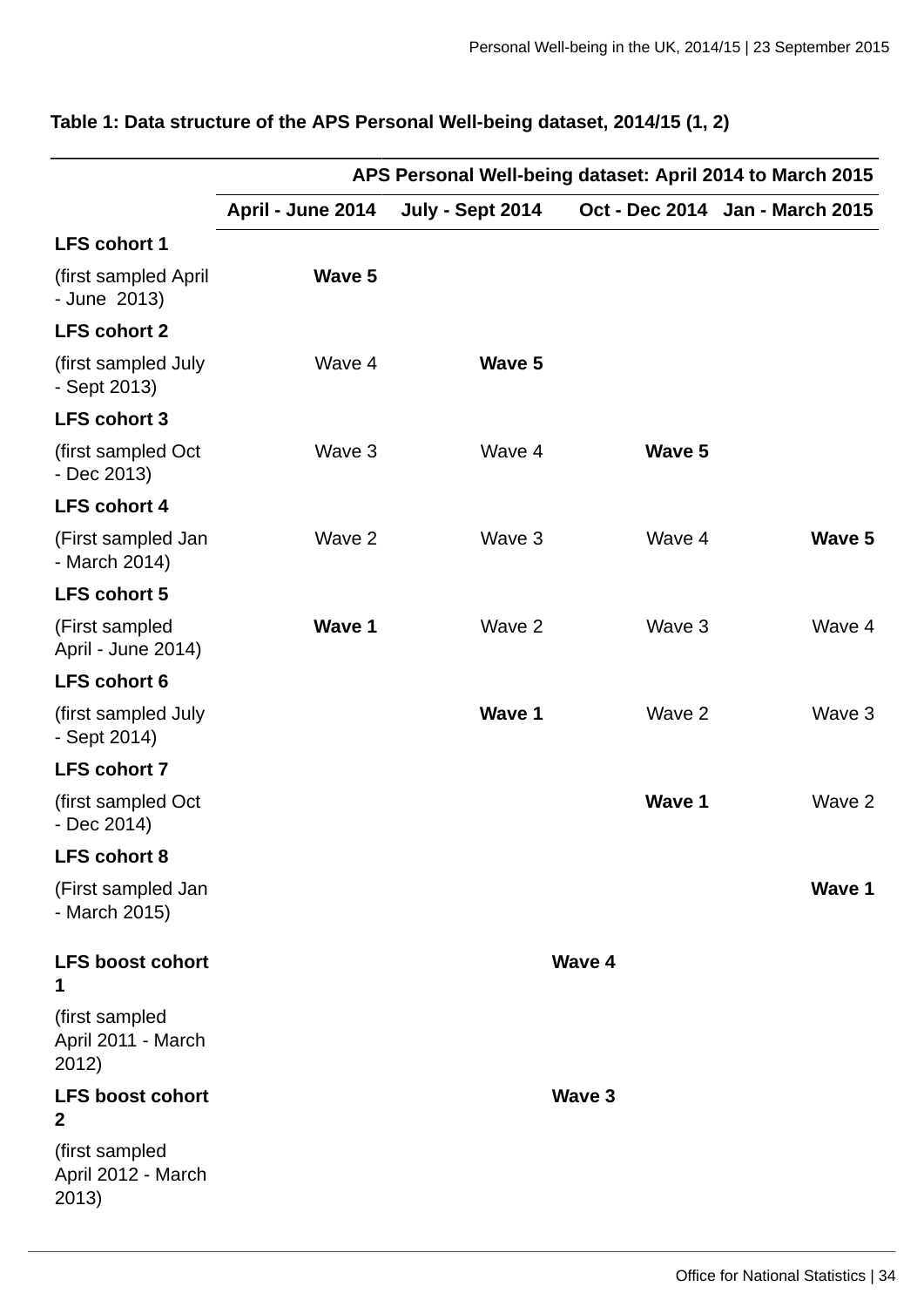|                                               | APS Personal Well-being dataset: April 2014 to March 2015 |                         |               |                                 |
|-----------------------------------------------|-----------------------------------------------------------|-------------------------|---------------|---------------------------------|
|                                               | April - June 2014                                         | <b>July - Sept 2014</b> |               | Oct - Dec 2014 Jan - March 2015 |
| <b>LFS boost cohort</b><br>3                  |                                                           |                         | <b>Wave 2</b> |                                 |
| (first sampled<br>April 2013 - March<br>2014) |                                                           |                         |               |                                 |
| <b>LFS boost cohort</b><br>4                  |                                                           |                         | Wave 1        |                                 |
| (first sampled<br>April 2014 - March<br>2015) |                                                           |                         |               |                                 |

#### **Table source:** Office for National Statistics

#### **Table notes:**

- 1. LFS households are interviewed over a 5-wave period, with 3 months between interviews.
- 2. LFS boost households are interviewed over a 4-wave period, with 1 year between interviews.

#### **Download table**

**XLS** [XLS format](http://www.ons.gov.uk:80/ons/rel/wellbeing/measuring-national-well-being/personal-well-being-in-the-uk--2014-15/prt-table-1.xls)

(28.5 Kb)

#### **8.3.2 Sample sizes and representativeness**

In total, the APS personal well-being file includes responses from over 300,000 people per year, based in around 135,000 households. Unlike other questions on the APS, people are only asked the personal well-being questions directly and no one else in the household is allowed to respond on their behalf. For this reason the sample size for the APS Personal Well-being dataset is smaller than the normal APS dataset, at around 165,000 people per year. This still makes it the largest dataset in the UK to include the personal well-being questions.

The APS is a household survey, and after weighting, the APS Personal Well-being dataset provides a representative sample of adults (aged 16 and over) living in residential households in the UK. It is not representative of young people under the age of 16 nor people living in institutional settings such as nursing homes, care homes, prisons or hostels. It also does not include homeless people. It is important to acknowledge that the personal well-being of people living in these circumstances might differ substantially from that of adults living in household settings. As a result, the estimates of personal well-being from the APS can only be seen as representative of the adult population of the UK living in household settings and any generalisations should be made on this basis.

#### **8.3.3 Data collection methods and their implications**

The APS uses both face-to-face and telephone interviewing methods. These different data collection methods appear to affect how people respond to the personal well-being questions. In general,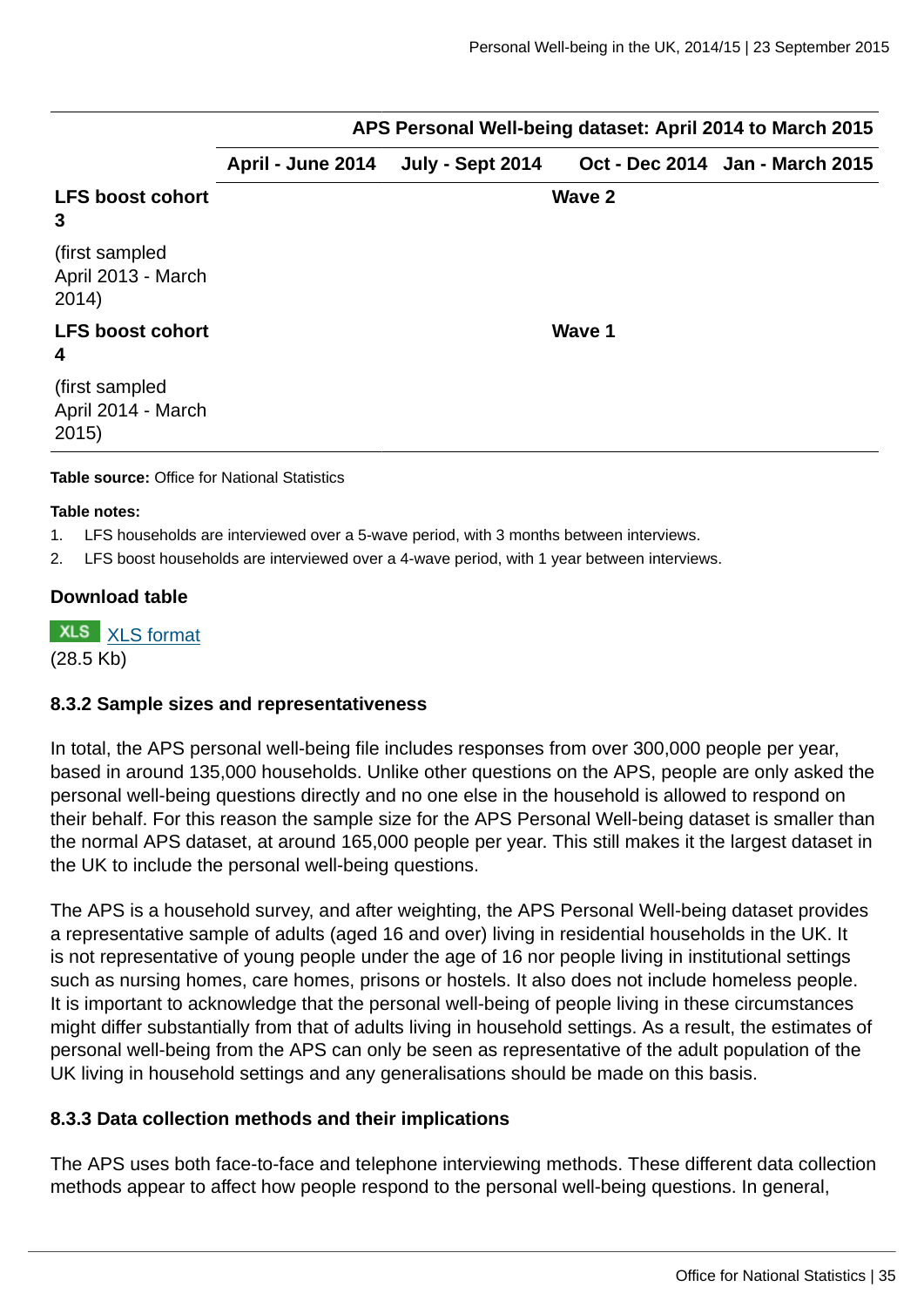people rate each aspect of their well-being more positively when interviewed by telephone than when interviewed face-to-face by an interviewer. For example, in 2014/15, higher ratings were given on average for the life satisfaction, worthwhile, and happy yesterday questions during telephone interviews compared to face-to-face (see **Table 2**).

#### **Table 2: Average personal well-being, by mode of interview, 2014/15**

#### United Kingdom

|                   |                  | Average      |
|-------------------|------------------|--------------|
|                   | <b>Telephone</b> | Face-to-face |
| Life satisfaction | 7.7              | 7.5          |
| Worthwhile        | 7.9              | 7.8          |
| Happy yesterday   | 7.6              | 7.4          |
| Anxious yesterday | 3.0              | 2.8          |

**Table source:** Office for National Statistics

#### **Download table**

#### **XLS** [XLS format](http://www.ons.gov.uk:80/ons/rel/wellbeing/measuring-national-well-being/personal-well-being-in-the-uk--2014-15/prt-table-2.xls) (28.5 Kb)

Great Britain

The relationship between the mode of interview and average responses to the personal wellbeing questions has been examined using regression analysis to hold other possible influences on personal well-being constant. This shows the same pattern found in descriptive statistics: on average, people give more positive responses when interviewed by telephone than when interviewed face-to-face. These findings, first published by ONS in May 2013 (ONS, 2013a), are reproduced in **Table 3**.

## **Table 3: Effects of interview mode on ratings of personal well-being (1,2,3) after controlling for individual characteristics**

| Gleat Dhialli                                           |                   |           |                            | Coefficients                |
|---------------------------------------------------------|-------------------|-----------|----------------------------|-----------------------------|
|                                                         | Life satisfaction |           | Worthwhile Happy yesterday | <b>Anxious</b><br>yesterday |
| Reference group:<br>Telephone<br>Interview <sup>4</sup> |                   |           |                            |                             |
| Face to Face<br>Interview                               | $-0.171*$         | $-0.165*$ | $-0.132*$                  | $0.054*$                    |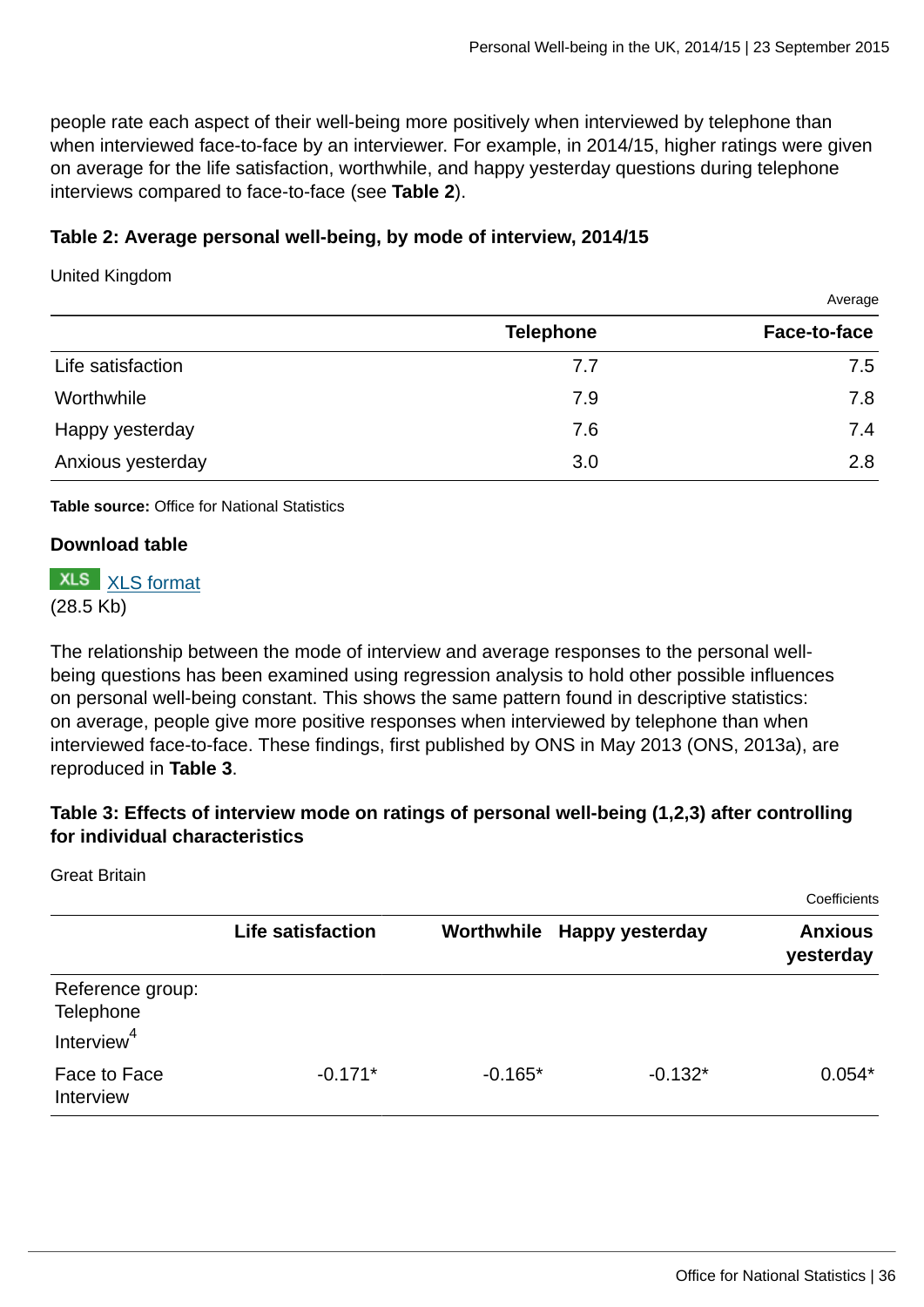**Table source:** Office for National Statistics

#### **Table notes:**

- 1. Adults aged 16 and over were asked 'Overall, how satisfied are you with your life nowadays?', 'Overall, to what extent do you feel the things you do in your life are worthwhile?', 'Overall, how happy did you feel yesterday?' and 'Overall, how anxious did you feel yesterday?' where nought is 'not at all' and 10 is 'completely'.
- 2. Data from April 2011 to March 2012.
- 3. All data weighted.
- 4. The reference group for interview mode is 'telephone interviews'.
- 5. \* shows that the relationship is statistically significant at the 5% level.

#### **Download table**

# **XLS** [XLS format](http://www.ons.gov.uk:80/ons/rel/wellbeing/measuring-national-well-being/personal-well-being-in-the-uk--2014-15/prt-table-3.xls)

(28 Kb)

The findings in Table 3 indicate the size and statistical significance of the mode effects, or the extent to which people rate their well-being differently by telephone or in person. The effect is smallest for the question about anxiety yesterday which people rate 0.05 points higher on average on the 0-10 scale when interviewed face-to-face compared to telephone. The effect is greatest on ratings of life satisfaction which people rate 0.17 points lower on average when interviewed face-to-face compared to telephone. These differences are statistically significant for all four questions, implying that they are likely to be due to factors other than sampling variation.

**Table 4** shows proportions of people interviewed via each method in each of the three years for which the personal well-being data are available.

#### **Table 4: Proportions of respondents: by mode of interview, 2011/12 to 2014/15 (1)**

United Kingdom

|                   |             |         |         | Percentage |
|-------------------|-------------|---------|---------|------------|
|                   | $2014/15^2$ | 2013/14 | 2012/13 | 2011/12    |
| Type of Interview |             |         |         |            |
| Telephone         | 37.6        | 44.2    | 41.7    | 42.2       |
| Face-to-face      | 62.4        | 55.8    | 58.3    | 57.8       |
| Total             | 100.0       | 100.0   | 100.0   | 100.0      |

**Table source:** Office for National Statistics

#### **Table notes:**

- 1. Data is weighted.
- 2. Proportions differ from previous years due to a movement from telephone to face to face interviewing, and the greater weight given to face to face interviews.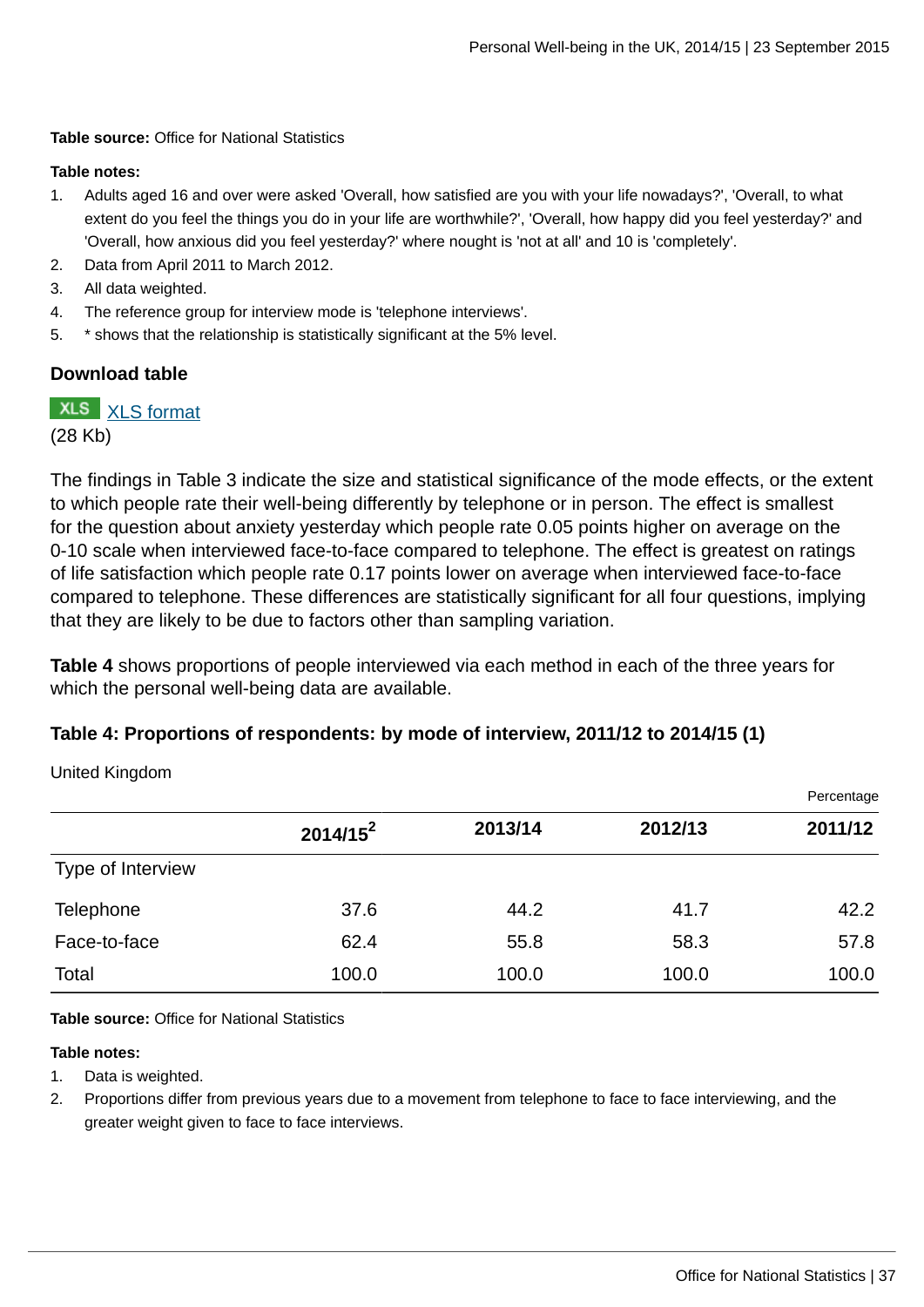#### **Download table**

**XLS** [XLS format](http://www.ons.gov.uk:80/ons/rel/wellbeing/measuring-national-well-being/personal-well-being-in-the-uk--2014-15/prt-table-4.xls) (29 Kb)

#### **8.3.4 Implications of mode effects for personal well-being estimates**

It is challenging to account for mode effects when using statistics. As regression analysis has found mode of interview to be significant to all personal well-being measures, it is advisable to include mode of interview in any planned regression analysis using the APS Personal Well-being dataset.

In the ONS national estimates of personal well-being, the impact of mode is statistically significant. It has been roughly consistent over the period for which the data are available, suggesting that mode effects are unlikely to affect any substantive conclusions drawn.

There may be more of an impact of mode effects on comparisons between personal well-being for lower level geographical estimates. This is for two reasons: different groups may have different balances of telephone and face-to-face response; and the impact of mode may differ by area.

In general, most wave 1 interviews will be conducted face-to-face and subsequent wave interviews will be by telephone. This should lead to a roughly equal balance of face-to-face and telephone respondents for most geographic regions south of the Caledonian Canal. North of the Caledonian Canal all APS interviews are conducted by telephone. Care should therefore be taken when comparing geographies north of the Caledonian Canal to those which are south of the Caledonian Canal, and users may wish to disregard any differences between such areas which are only marginally statistically significant.

There is some preliminary evidence that the impact of mode may vary between areas, potentially introducing bias into geographical comparisons. However, this impact tends to be smaller than the standard error, implying that a difference which is statistically significant according to the published standard errors would be likely to remain if it were possible to account for the variation in mode effects (although it may no longer be significant). ONS plan to investigate this further and to make the results of further analysis available to users.

#### **8.3.5 Topic coverage of the APS**

As the APS is based on a labour market survey, it includes an extensive range of questions which are important for understanding labour market participation, many of which are also useful for the analysis of personal well-being. For example, it includes a wide range of social and demographic questions as well as items about housing, employment and education. For full details of the variables included in the APS Personal Well-being dataset, please see the [survey user guide \(1.01](http://www.ons.gov.uk:80/ons/guide-method/method-quality/specific/social-and-welfare-methodology/subjective-wellbeing-survey-user-guide/personal-well-being-survey-user-guide--2013-2014-dataset.pdf) [Mb Pdf\)](http://www.ons.gov.uk:80/ons/guide-method/method-quality/specific/social-and-welfare-methodology/subjective-wellbeing-survey-user-guide/personal-well-being-survey-user-guide--2013-2014-dataset.pdf).

As interest in personal well-being data extends to the full spectrum of policy areas, ONS has also included the questions on other major surveys that it runs. It has worked collaboratively with other UK government departments and with the European statistical institute, Eurostat, to encourage wide use of the questions. A list of the surveys that currently include the questions, their broad topic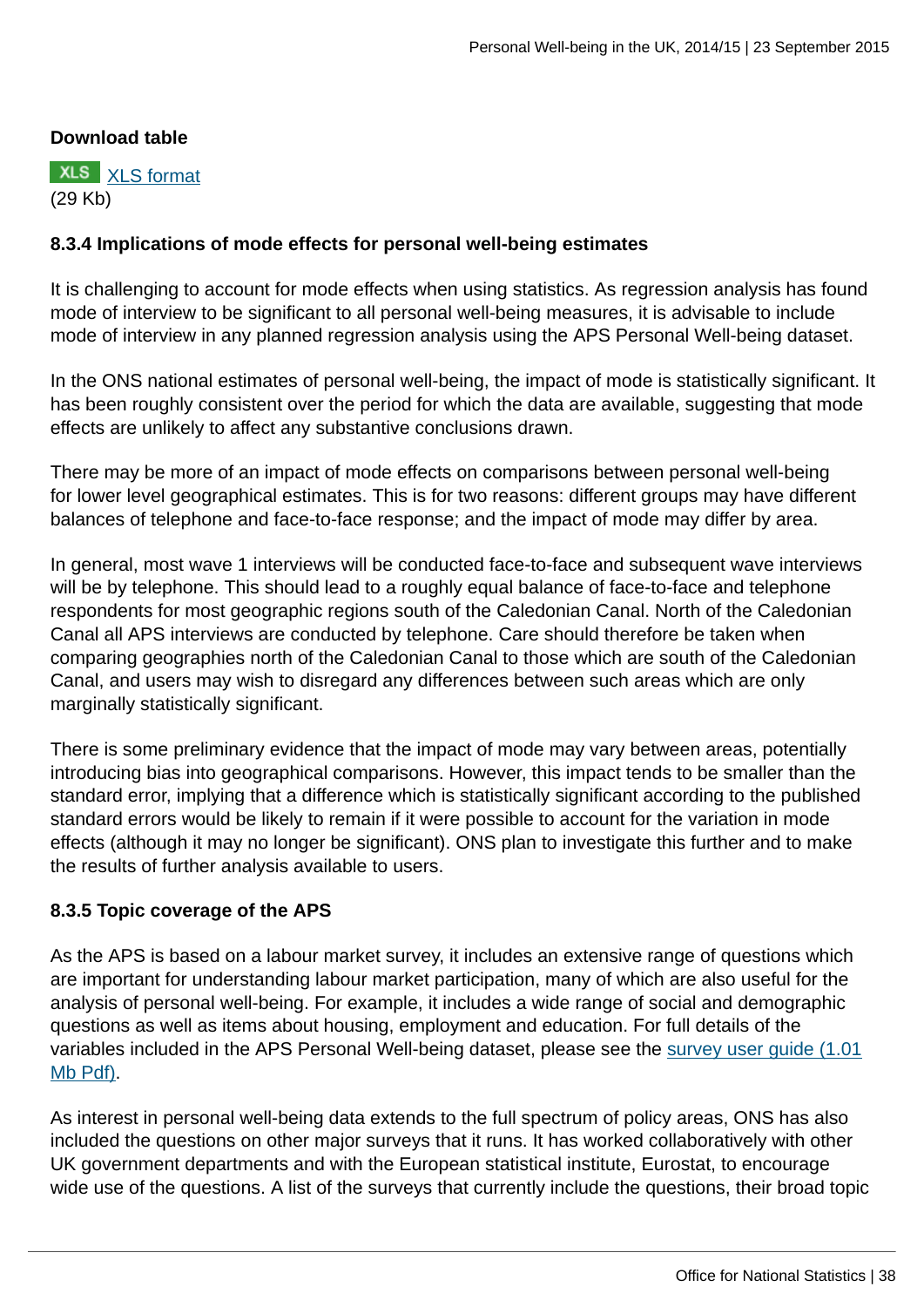coverage and how to get further information is available on our [Frequently Asked Questions](http://www.ons.gov.uk:80/ons/guide-method/method-quality/specific/social-and-welfare-methodology/subjective-wellbeing-survey-user-guide/subjective-well-being-frequently-asked-questions--faq-s-.html) page or from the [Cabinet Office website](http://www.ons.gov.uk:80/ons/external-links/other-government-departments/cabinet-office/wellbeing-policy-and-analysis.html).

#### **8.4 How to access the APS personal well-being data**

There is a range of ways in which the data are made available. A regular set of key estimates from the data are available in Excel spreadsheets published alongside the Personal Well-being in the UK statistical bulletin:

[Reference Table 1: Personal Well-being estimates geographical breakdown, 2014/15 \(664.5 Kb](http://www.ons.gov.uk:80/ons/rel/wellbeing/measuring-national-well-being/personal-well-being-in-the-uk--2014-15/rft-table-1.xls) [Excel sheet\)](http://www.ons.gov.uk:80/ons/rel/wellbeing/measuring-national-well-being/personal-well-being-in-the-uk--2014-15/rft-table-1.xls)

[Reference Table 2: Personal Well-being estimates change over time, 2011/12 to 2014/15 \(118.5 Kb](http://www.ons.gov.uk:80/ons/rel/wellbeing/measuring-national-well-being/personal-well-being-in-the-uk--2014-15/rft-table-2.xls) [Excel sheet\)](http://www.ons.gov.uk:80/ons/rel/wellbeing/measuring-national-well-being/personal-well-being-in-the-uk--2014-15/rft-table-2.xls)

[Reference Table 3: Personal Well-being estimates personal characteristics, 2014/15 \(574 Kb Excel](http://www.ons.gov.uk:80/ons/rel/wellbeing/measuring-national-well-being/personal-well-being-in-the-uk--2014-15/rft-table-3.xls) [sheet\)](http://www.ons.gov.uk:80/ons/rel/wellbeing/measuring-national-well-being/personal-well-being-in-the-uk--2014-15/rft-table-3.xls)

The APS Personal Well-being data are deposited with the UK Data Service (UKDS) about six weeks after the publication of the Personal Well-being in the UK statistical bulletin. It is available from UKDS in two formats:

- End User License (a fully anonymised non-disclosive set of data containing basic demographic information, available to UK and overseas academics),
- Special License versions (a more disclosive set of data, containing more detailed variables such as Unitary Authority / Local Authority, however Unitary Authority / Local Authority level data is only available for Great Britain but not for Northern Ireland. Access to this data requires Approved Researcher accreditation, and is only available to UK-based researchers).

Further information about these options and how to access the data is available from the [UK Data](http://www.ons.gov.uk:80/ons/external-links/academic/uk-data-service.html) [Service](http://www.ons.gov.uk:80/ons/external-links/academic/uk-data-service.html).

Data can also be accessed through the ONS Virtual Microdata Laboratory (VML) or through the Secure Data Service of UKDS. This is usually the way to access more detailed data with smaller sample sizes or lower levels of geography, which require access through a more secure route. Users accessing data in this format will require Approved Researcher accreditation. Overseas academics interested in this can also apply through this route but they must travel to the UK to use these facilities. Please contact either [UKDS](http://www.ons.gov.uk:80/ons/external-links/academic/uk-data-service.html) or [socialsurveys@ons.gov.uk](mailto:socialsurveys@ons.gov.uk) for further details.

ONS also provide the data directly to UK Civil Service statisticians and government researchers. Government analysts interested in this option should please contact ONS at: [socialsurveys@ons.gov.uk.](mailto:socialsurveys@ons.gov.uk)

#### **8.5 Interpreting the personal well-being estimates**

#### **8.5.1 Using average ratings versus grouped ratings**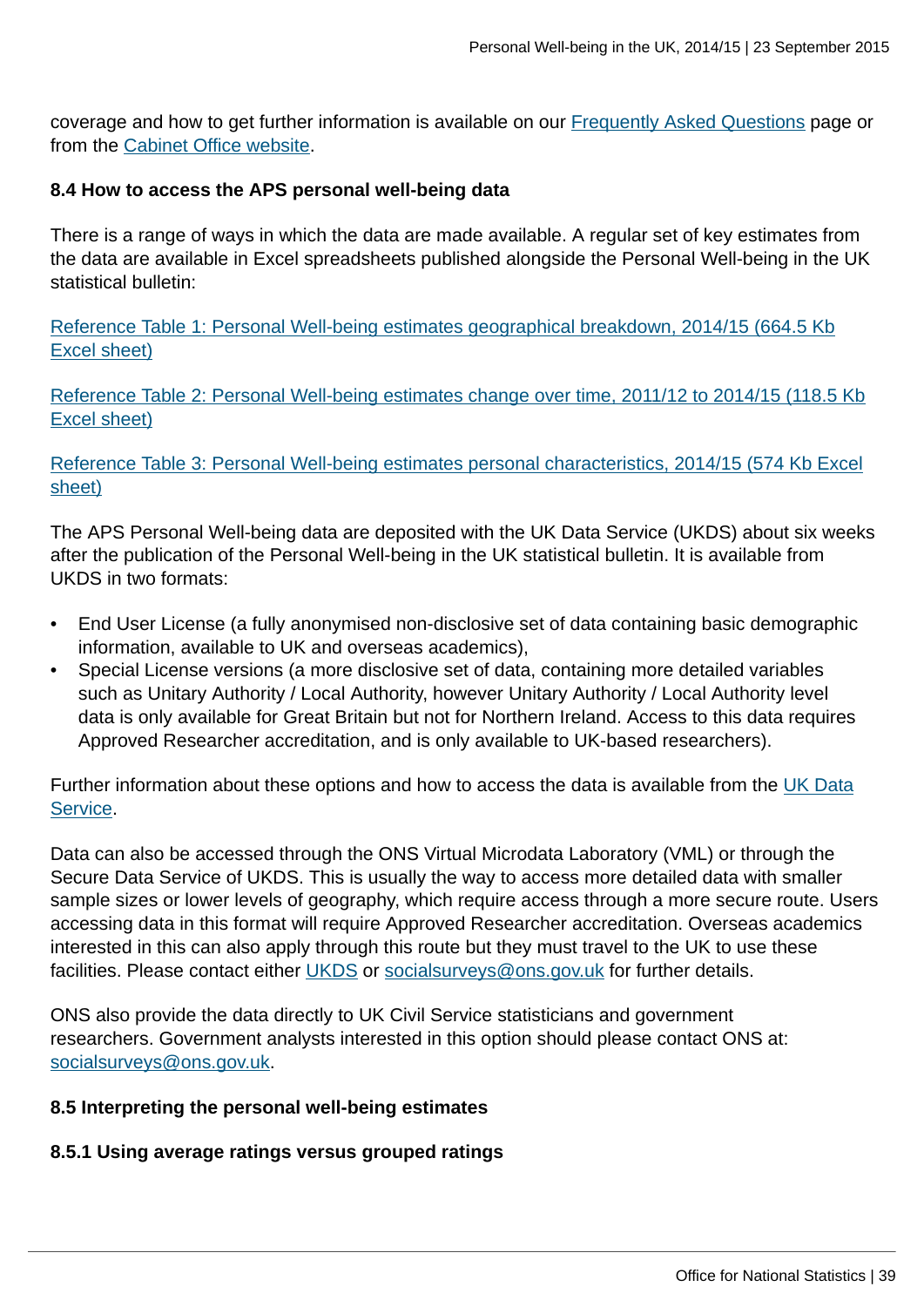When comparing differences between average ratings of groups or areas, it must be remembered that this does not account for variability within the groups. Just because the average of sample respondents has a certain rating of personal well-being does not necessarily mean that all people with that characteristic will have that particular outcome. For example, even though women on average have higher life satisfaction than men, it is important not to infer that all women are more satisfied with their lives than men. Recent research suggests that women may tend to rate their life satisfaction as either very high or very low. This pattern of responses may be masked when using averages alone. Looking at the percentage who rate their well-being at different levels can add further insight into patterns of well-being and this is why both methods are used in this bulletin. It also helps to make clear that what is true for part of the sample with a certain characteristic is unlikely to be true for all people with that characteristic.

#### **8.5.2 Association versus causation**

The APS personal well-being data have been analysed by different personal characteristics and circumstances in the online [reference tables](http://www.ons.gov.uk/ons/publications/re-reference-tables.html?edition=tcm%3A77-407641) accompanying this bulletin, but any relationships observed should not necessarily be taken to imply causation. It can only be asserted that a specific characteristic or circumstance is associated with higher or lower well-being, not that it has caused this outcome. Although some groups are more likely to give higher life satisfaction ratings on average, it may not be the particular characteristic that is causing them to rate their well-being at a higher level. There are other factors that could also influence their ratings which would need to be controlled for in a regression model, and even then causation is often difficult to infer. For example, although married people on average rate their happiness at higher levels, it is difficult to say with certainty whether marriage increases reported happiness or whether happier people are more likely to marry. Longitudinal data which tracks people's characteristics, experiences and views over time is needed to establish whether the well-being or the circumstance came first.

#### **8.5.3 The meaning of small differences**

The size of differences between ratings of personal well-being between groups of people with certain characteristics or in specific areas of the UK can appear fairly small. This is also the case for the size of year-on-year changes in the national personal well-being estimates. The personal well-being estimates in this bulletin are generally presented to one decimal place, but the estimates relating to change over time are presented to two decimal places. This is to present more clearly the direction of change over time for these estimates.

A key challenge is to determine the relevance of these changes. One theory suggests that people may have a personal set-point for well-being to which they naturally return after a positive or negative life event. This would suggest that levels of well-being may only vary within a fairly small range over time, particularly in the aggregate (Cummins, 1998; Allin and Hand, 2014, p.13).

Other research suggests that there may be some shocks from which people do not necessarily regain their previous set-point such as the death of a spouse (Dolan, Peasgood and White, 2008; Lucas et al, 2004) or that policy initiatives can affect levels of personal well-being in a sustained way (Helliwell, Layard, Sachs, 2012).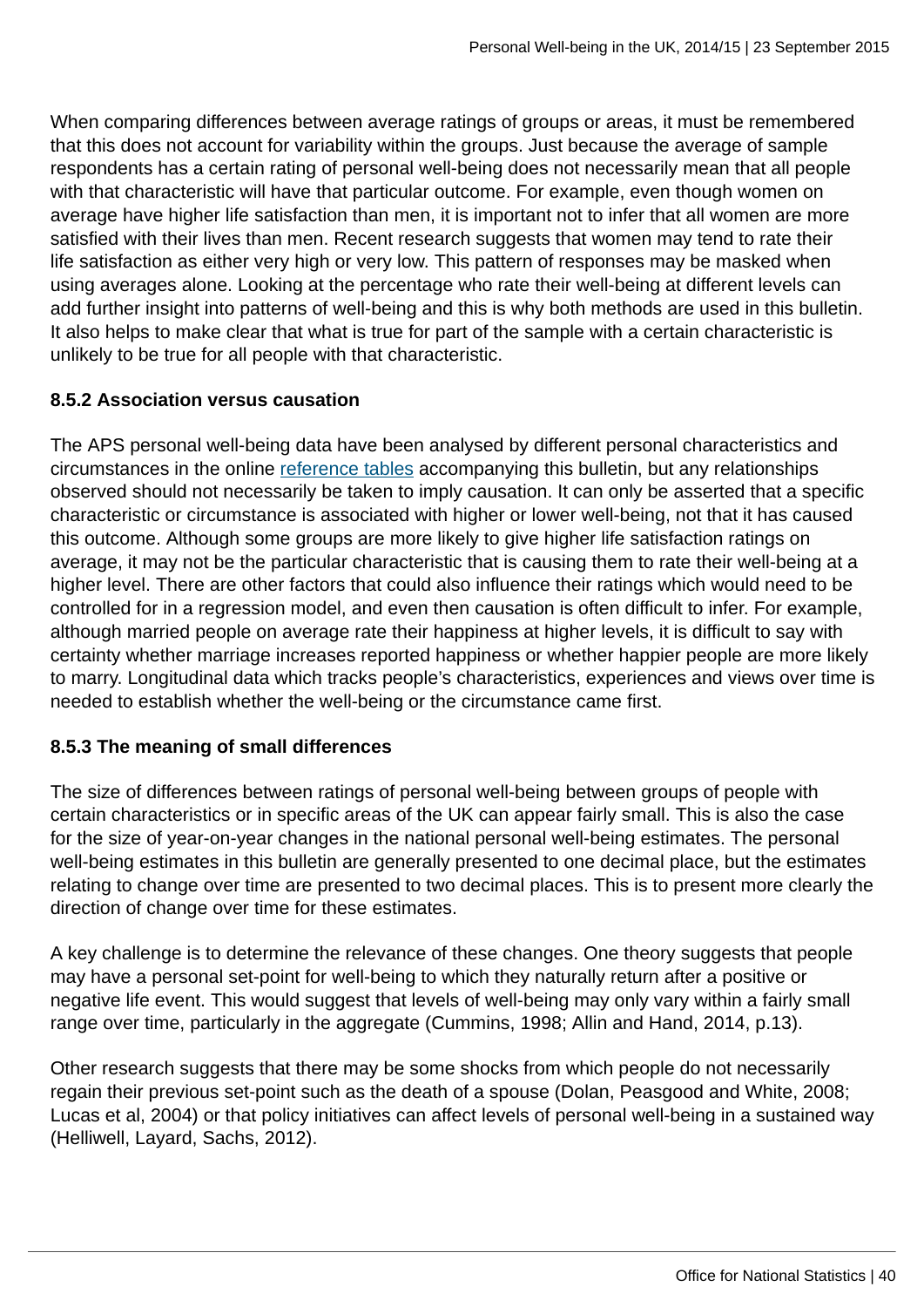Although the size of the changes reported in this bulletin may appear small in the aggregate, they may mask larger changes in the well-being of particular groups within society or within particular areas of the UK. This is why ONS look not only at changes in average levels of personal well-being, but also in the proportions of people who rate their personal well-being as very high or very low and how this changes over time and between groups. Both are required to get a rounded picture of personal well-being in the UK and regular monitoring will help to uncover any important patterns.

#### **8.5.4 Approaches to statistical significance**

In this bulletin, when describing changes over time the term 'significant' refers to statistical significance (at the 95% level). Unless otherwise stated, the changes over time mentioned in the text have been found to be statistically significant at the 95% confidence level. Standard errors have been calculated and used in tests of statistical significance and are available in the [reference tables](http://www.ons.gov.uk/ons/publications/re-reference-tables.html?edition=tcm%3A77-407641) published alongside this bulletin.

The statistical significance of differences in the estimates for a specific area of the UK and the equivalent UK estimate are approximate, and determined on the basis of non-overlapping confidence intervals. This method provides a conservative estimate of statistical significance but may result in estimates which are statistically significantly different to one another being assessed as not. The result is that some estimates which may be significantly different to the UK estimates may not be identified as such. This would tend to underestimate the differences observed in personal well-being between a country or English region, and the equivalent UK estimates.

As the personal well-being data have only been collected for three years, it is not yet possible to know how volatile the data will be over time. This makes it difficult to put the seemingly small changes reported here into a wider context which would help to shed light on how important they are. This is also a key reason why ONS do not plan to change the questions in the near future as building up a consistent time series will help interpretations.

## **8.6 Personal well-being question testing**

A number of other methodological issues have been/ are being tested as part of a programme of work looking at how the questions perform in different circumstances (see ONS, 2011b). This involves both quantitative testing of question variations using the Opinions and Lifestyle (OPN) Survey, and qualitative testing methods in which people are asked to explain more about the way they answered the questions and why. It is important to note that, although ONS continue to test the questions they have not been changed on the APS since they were first introduced in 2011. This is to make sure a consistent time series is developed.

The Personal Well-being Team are also in contact with researchers who have used the questions in a range of different settings. Their feedback provides valuable information for ONS and other prospective users. If you have used the questions or have done analysis which could benefit others, please let us know by contacting the Personal Well-being Team at [personal.well](mailto:personal.well-being@ons.gsi.gov.uk)[being@ons.gsi.gov.uk.](mailto:personal.well-being@ons.gsi.gov.uk) One way we intend to share the results of our question testing is via the Measuring National Well-being group of [StatsUserNet](http://www.ons.gov.uk:80/ons/external-links/organisations/statsusernet/statsusernet-home.html). We would encourage other researchers to share their findings there as well.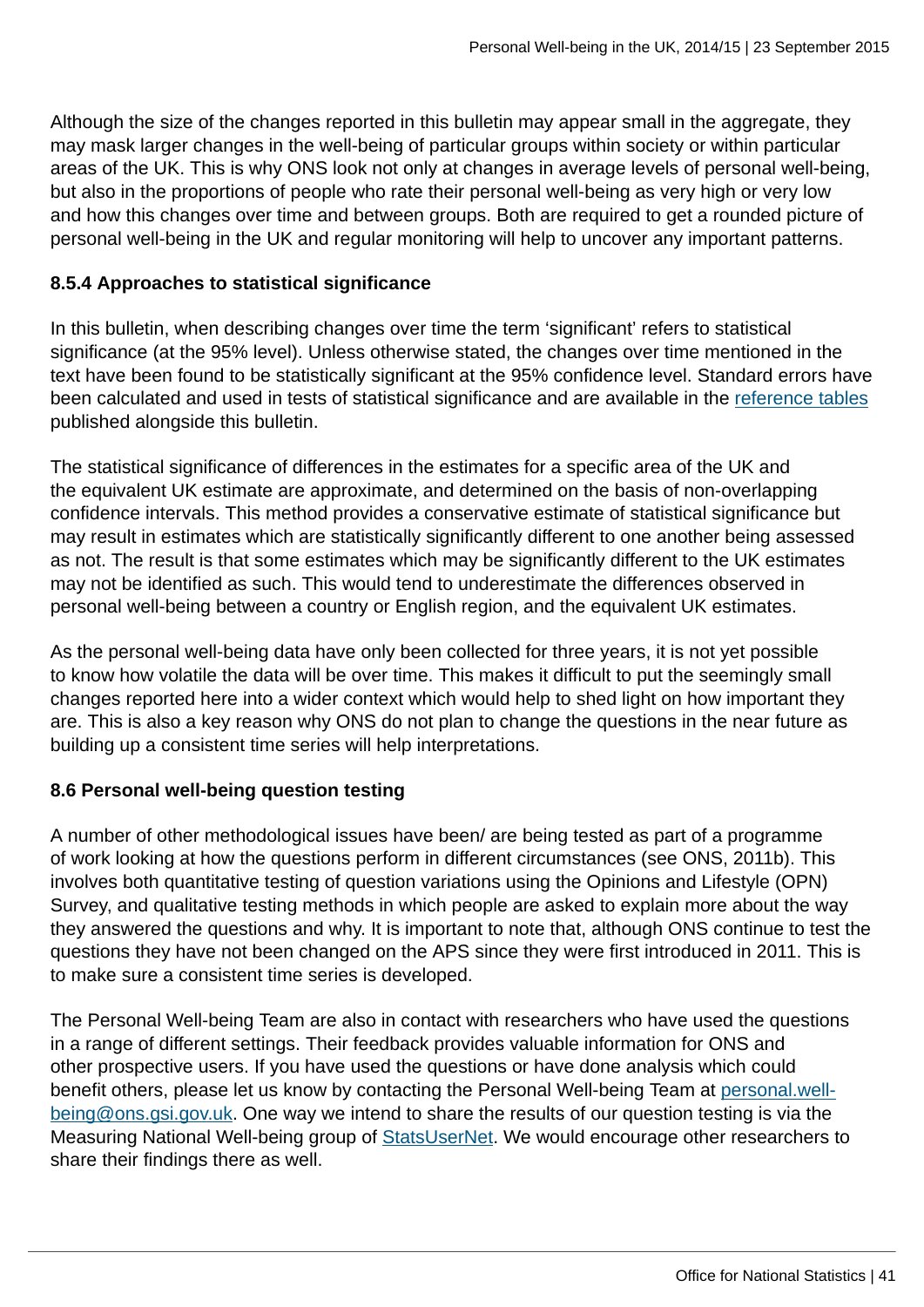The following section summarises some of the key issues looked at by ONS in the question testing to date.

#### **8.6.1 Contextual effects**

The respondent's mood and the immediate context of the interview can affect responses to evaluative questions. In a household survey context, responses to the personal well-being questions could be affected by other household members being present during face-to-face interviews. ONS have explored this issue in cognitive testing conducted in 2013 among OPN respondents. The results suggested that people may give both more positive and more negative responses to the questions depending on which other member of the household is present. In order to test this more fully, a 'flag' has been added to the OPN survey to indicate if someone else is present when a respondent is interviewed. This work is ongoing and results are expected later in the year.

Another effect of context that appears to influence responses is the day of the week on which the respondent is interviewed. Interviewing on the APS is conducted every day of the week throughout the year, but many fewer interviews are conducted on Sundays and certain public holidays. As two of the questions refer to 'yesterday', there are inevitably fewer responses relating to Saturdays, when personal well-being ratings may be different to other days of the week.

The process for identifying the day of the week on which a respondent has been interviewed is complicated. ONS are currently working on a simpler means of identifying day of the week when the interview took place so this can be added to the dataset.

The month of the year in which a respondent is interviewed may also affect responses. Preliminary evidence suggests that there may be a seasonal effect, but with only three years of data available, it is too early to be sure. This is something that ONS will continue to monitor as the time series builds.

#### **8.6.2 Question order**

Responses to personal well-being questions have been shown to be affected by earlier questions in the survey (for example, questions about health or labour market status). Prior to the introduction of the questions on the APS in April 2011, ONS carried out cognitive testing of the placement of the personal well-being questions (see: [Measuring Subjective Well-being \(240.8 Kb Pdf\)\)](http://www.ons.gov.uk:80/ons/guide-method/user-guidance/well-being/wellbeing-knowledge-bank/understanding-wellbeing/measuring-subjective-well-being.pdf). This suggested that the questions should be asked early in the interview, immediately after the questions on household and individual demographics. This allows time for rapport to be built up between the interviewer and respondent but does not allow questions on other topics, such as health or employment, to influence responses to the personal well-being questions. ONS advise researchers to follow this approach whenever the questions are included on surveys in order to avoid potential bias from earlier questions.

Quantitative question testing found that the order in which the personal well-being questions are asked does not significantly affect responses [\(Summary of results from testing of experimental](http://www.ons.gov.uk:80/ons/guide-method/user-guidance/well-being/about-the-programme/advisory-groups/well-being-technical-advisory-group/index.html) [subjective well-being questions\)](http://www.ons.gov.uk:80/ons/guide-method/user-guidance/well-being/about-the-programme/advisory-groups/well-being-technical-advisory-group/index.html). Qualitative testing showed that respondents preferred the positive questions first as they were easier to answer. ONS always include the four questions in the same order on every survey to be sure that the findings are as consistent and comparable as possible. The recommended order is: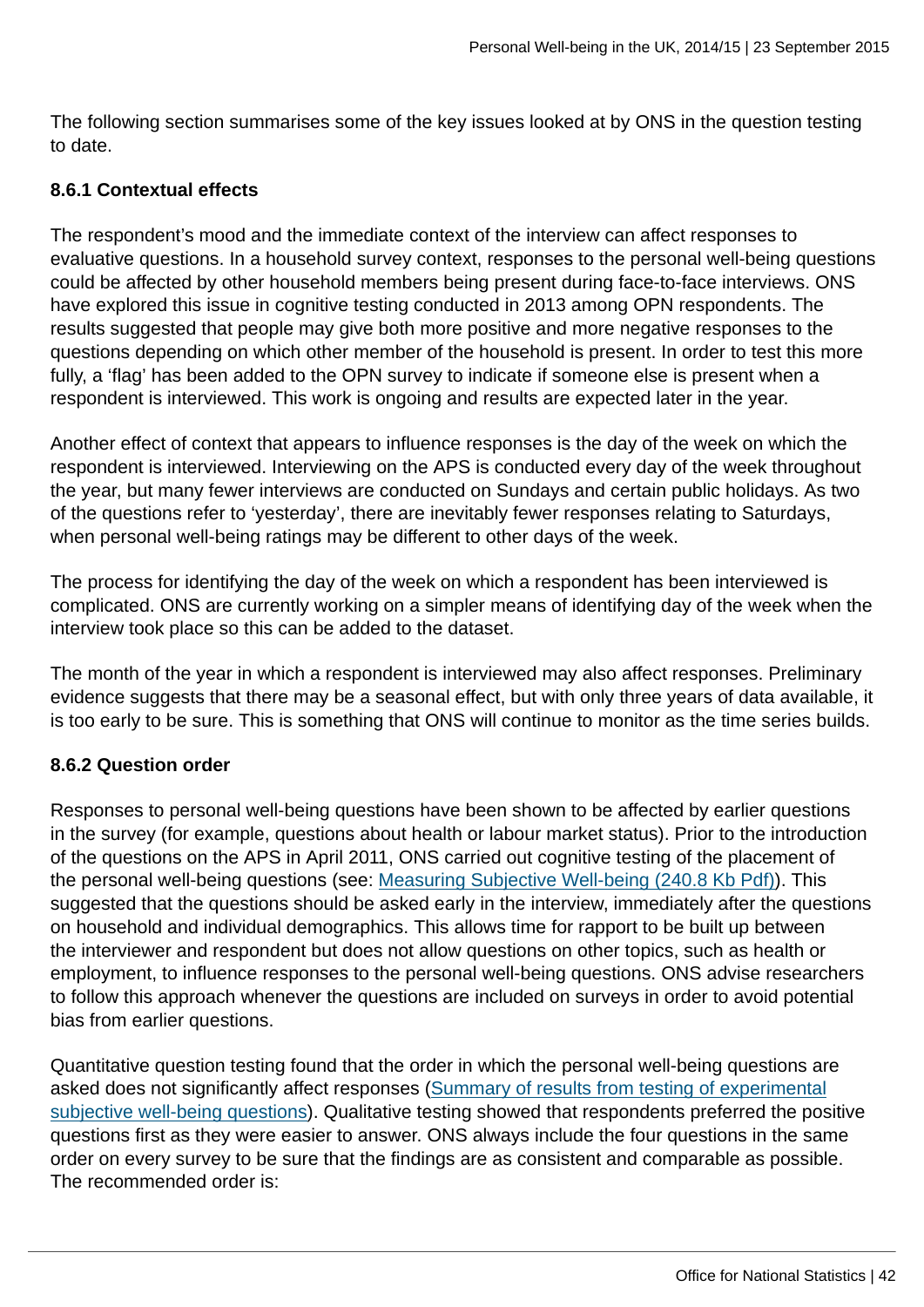- life satisfaction
- worthwhile
- happy yesterday
- anxious yesterday

#### **8.6.3 Response scales**

For all APS personal well-being questions, an 11 point scale is used. This ranges from 0–10 where 0 is 'not at all' and 10 is 'completely'. This means that the scales are consistent between the questions, which helps respondents to answer the questions more easily and also aids subsequent analysis. Additionally, 11 point scales are commonly used across other similar surveys, particularly internationally. The use of this type of scale will also aid comparisons with other survey findings.

Cognitive testing has suggested that people may misinterpret the scale for the anxiety question as this is the only question where a higher score suggests worse well-being. The use of show cards (which provide a visual aid of response options for respondents) has been tested on the OPN survey to see whether this helps to remind people of how the scale works for each question. The results of this work showed that while higher scores were given for the life satisfaction, happiness and anxiety questions when show cards were used, the differences were only significant for the life satisfaction and happiness questions. These results were not as expected but the sample used for this test was small. Further details are available in the paper: [Summary of results from testing of experimental](http://www.ons.gov.uk:80/ons/guide-method/user-guidance/well-being/about-the-programme/advisory-groups/well-being-technical-advisory-group/index.html) [subjective well-being questions.](http://www.ons.gov.uk:80/ons/guide-method/user-guidance/well-being/about-the-programme/advisory-groups/well-being-technical-advisory-group/index.html)

Show cards are not used on the APS and it is not feasible to use them due to interviews being conducted both face-to-face and by telephone. For this reason, we have not done any further testing of the effects of show cards on responses.

## **8.6.4 Question wording**

ONS have used both cognitive testing techniques and split trial testing of data collected on the Opinions Survey to look at whether asking the questions in different ways may affect responses to the questions. For example, cognitive testing has suggested that the word 'anxious' may be interpreted by some people as representing severe mental distress, while 'stress' or 'worry' are more commonly used to describe daily emotions. These differences are also being tested using the OPN to see how people respond to each way of asking the question.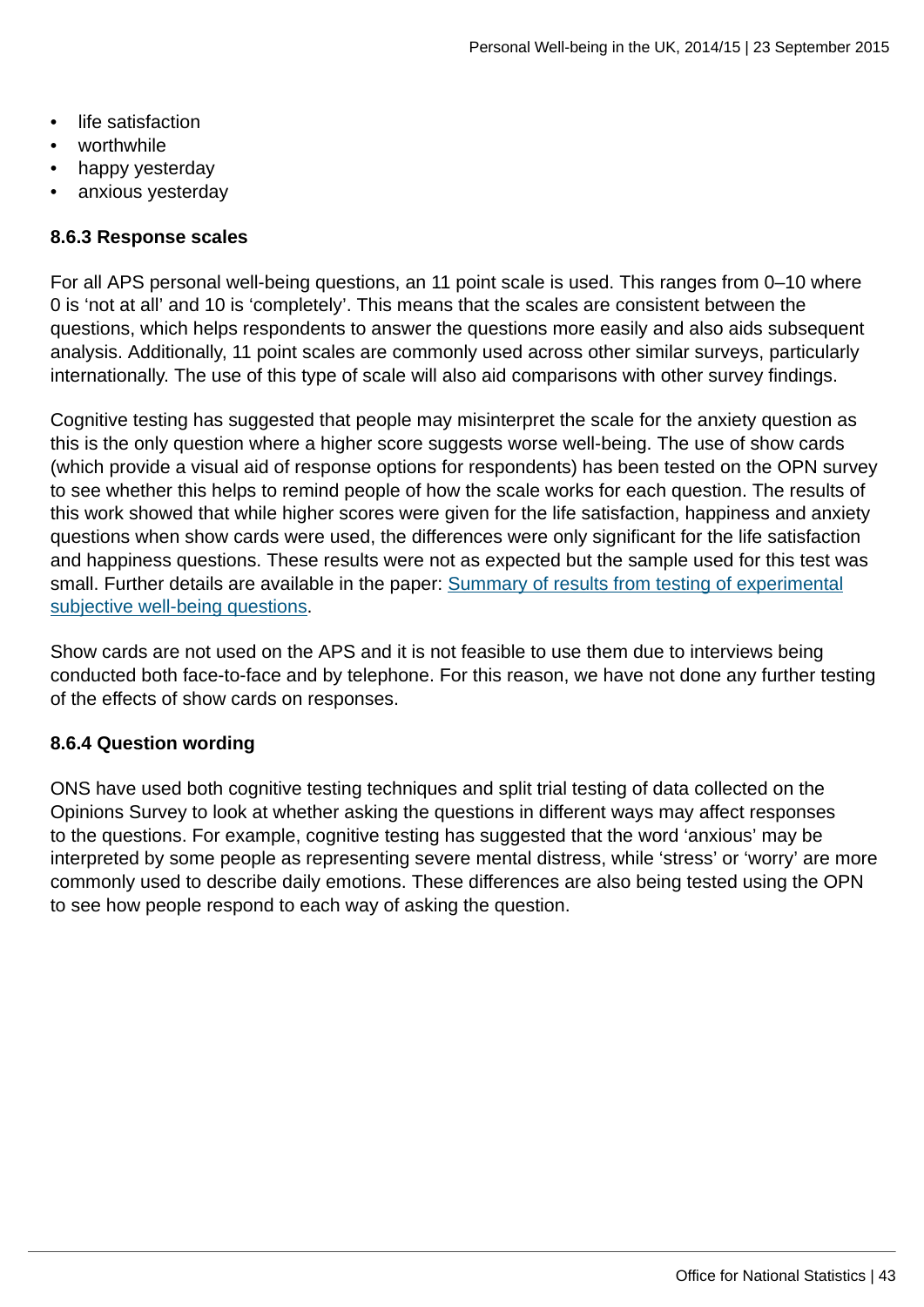# **9. The Measuring National Well-being programme**

#### **NWB logo 2**



This bulletin is published as part of the ONS Measuring National Well-being programme.

The programme aims to produce accepted and trusted measures of the well-being of the nation how the UK as a whole is doing. It is about looking at 'GDP and beyond' and includes:

- Greater analysis of the national economic accounts, especially to understand household income, expenditure and wealth.
- Further accounts linked to the national accounts, including the UK Environmental Accounts and valuing household production and 'human capital'.
- Quality of life measures, looking at different areas of national well-being such as health, relationships, job satisfaction, economic security, education environmental conditions.
- Working with others to include the measurement of the well-being of children and young people as part of national well-being.
- Measures of 'personal well-being' individuals' assessment of their own well-being.
- Headline indicators to summarise national well-being and the progress we are making as a society.

The programme is underpinned by a communication and engagement workstream, providing links with Cabinet Office and policy departments, international developments, the public and other stakeholders. The programme is working closely with Defra on the measurement of 'sustainable development' to provide a complete picture of national well-being, progress and sustainable development.

ONS published the third ['Life in the UK'](http://www.ons.gov.uk:80/ons/rel/wellbeing/measuring-national-well-being/life-in-the-uk--2015/index.html) report in March 2015, giving the latest snapshot of the nation's well-being. The next update of the National Well-being Measures data is released 29 September 2015. A summary of all the work completed during the first three years of the Measuring National Well-being Programme is [available here](http://www.ons.gov.uk:80/ons/rel/wellbeing/measuring-national-well-being/reflections-on-measuring-national-well-being--may-2014/index.html). A full list of outputs from the Measuring National Well-being programme is [available here.](http://www.ons.gov.uk:80/ons/guide-method/user-guidance/well-being/publications/index.html)

Find out more on the [Measuring National Well-being](http://www.ons.gov.uk:80/ons/guide-method/user-guidance/well-being/index.html) website pages.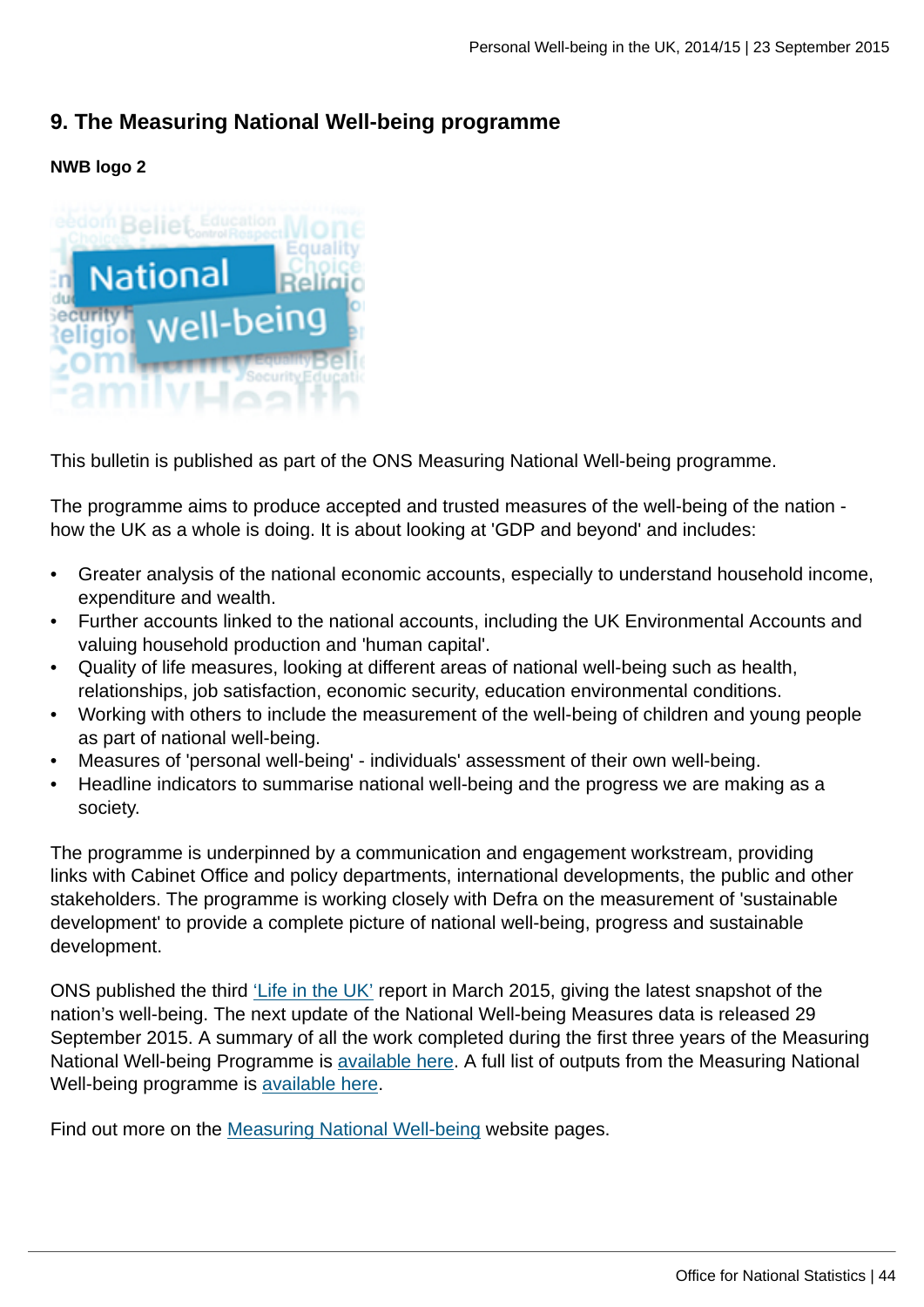| <b>Name</b>  | <b>Phone</b>       | <b>Department</b>                       | Email                                  |
|--------------|--------------------|-----------------------------------------|----------------------------------------|
| Lucy Tinkler | +44 (0)1633 455713 | <b>Measuring National</b><br>Well-being | personal.well-<br>being@ons.gsi.gov.uk |

# **10. Further Information**

Further information and guidance can be found in the various downloads available on the [Personal](http://www.ons.gov.uk:80/ons/guide-method/method-quality/specific/social-and-welfare-methodology/subjective-wellbeing-survey-user-guide/index.html) [Well-being survey user guide page.](http://www.ons.gov.uk:80/ons/guide-method/method-quality/specific/social-and-welfare-methodology/subjective-wellbeing-survey-user-guide/index.html) Additionally, the [Personal Well-being Frequently Asked](http://www.ons.gov.uk:80/ons/guide-method/method-quality/specific/social-and-welfare-methodology/subjective-wellbeing-survey-user-guide/subjective-well-being-frequently-asked-questions--faq-s-.html) [Questions](http://www.ons.gov.uk:80/ons/guide-method/method-quality/specific/social-and-welfare-methodology/subjective-wellbeing-survey-user-guide/subjective-well-being-frequently-asked-questions--faq-s-.html) page provides answers to common questions about the ONS personal well-being questions and data.

| <b>Name</b>  | <b>Phone</b>       | <b>Department</b>                       | <b>Email</b>                           |
|--------------|--------------------|-----------------------------------------|----------------------------------------|
| Lucy Tinkler | +44 (0)1633 455713 | <b>Measuring National</b><br>Well-being | personal.well-<br>being@ons.gsi.gov.uk |

## **11. References**

[Blackaby, D, Drinkwater, S, Jones, M, Murphy,P, Parhi, M and Robinson, C. \(WISERD\) \(2012\) An](http://gov.wales/docs/caecd/research/121031wellbeingen.pdf) [Analysis of Subjective Wellbeing in Wales: Evidence from the Annual Population Survey.](http://gov.wales/docs/caecd/research/121031wellbeingen.pdf)

[Blanchflower D.G, Bell D.N.F, Montagnoli A and Moro M. \(2013\) "The effects of macroeconomic](http://www.bostonfed.org/employment2013/papers/Blanchflower_Session5.pdf) [shocks on well-being".](http://www.bostonfed.org/employment2013/papers/Blanchflower_Session5.pdf)

[Cabinet Office \(2013\) Evidence to the Environmental Audit Committee.](http://data.parliament.uk/writtenevidence/WrittenEvidence.svc/EvidencePdf/1069)

[Cabinet Office \(2014\) Wellbeing - Measuring 'What Matters'](https://coanalysis.blog.gov.uk/2014/08/06/wellbeing-measuring-what-matters/)

[Dolan P, Layard R and Metcalfe R, Office for National Statistics \(2011\) Measuring Subjective Well](http://www.ons.gov.uk/ons/guide-method/user-guidance/well-being/publications/measuring-subjective-well-being-for-public-policy.pdf)[being for Public Policy.](http://www.ons.gov.uk/ons/guide-method/user-guidance/well-being/publications/measuring-subjective-well-being-for-public-policy.pdf)

[Eurostat \(2013\) Quality of Life Indicators.](http://ec.europa.eu/eurostat/statistics-explained/index.php/Quality_of_life_indicators)

[Fujiwara D, Oroyemi P & McKinnon E \(2013\) Well-being and Civil Society; Estimating the value of](https://www.gov.uk/government/publications/wellbeing-and-civil-society-estimating-the-value-of-volunteering-using-subjective-wellbeing-data-wp112) [volunteering using subjective wellbeing data Cabinet Office and Department for Work and Pensionsa](https://www.gov.uk/government/publications/wellbeing-and-civil-society-estimating-the-value-of-volunteering-using-subjective-wellbeing-data-wp112)

[Fujiwara D and Campbell R, HM Treasury and Department for Work and Pensions \(2011\) Valuation](https://www.gov.uk/government/publications/valuation-techniques-for-social-cost-benefit-analysis) [Techniques for Social Cost-Benefit Analysis: Stated Preference, Revealed Preference and](https://www.gov.uk/government/publications/valuation-techniques-for-social-cost-benefit-analysis) [Subjective Well-Being Approaches.](https://www.gov.uk/government/publications/valuation-techniques-for-social-cost-benefit-analysis)

Graham C, Shaojie Z and Zhang, J (2015) Happiness and Health in China: The Paradox of Progress. Global Economy and Development. Working Paper 89.

[HMRC \(2015\) Regional Trade Statistics Second Quarter 2015.](https://www.uktradeinfo.com/Statistics/RTS/Pages/default.aspx)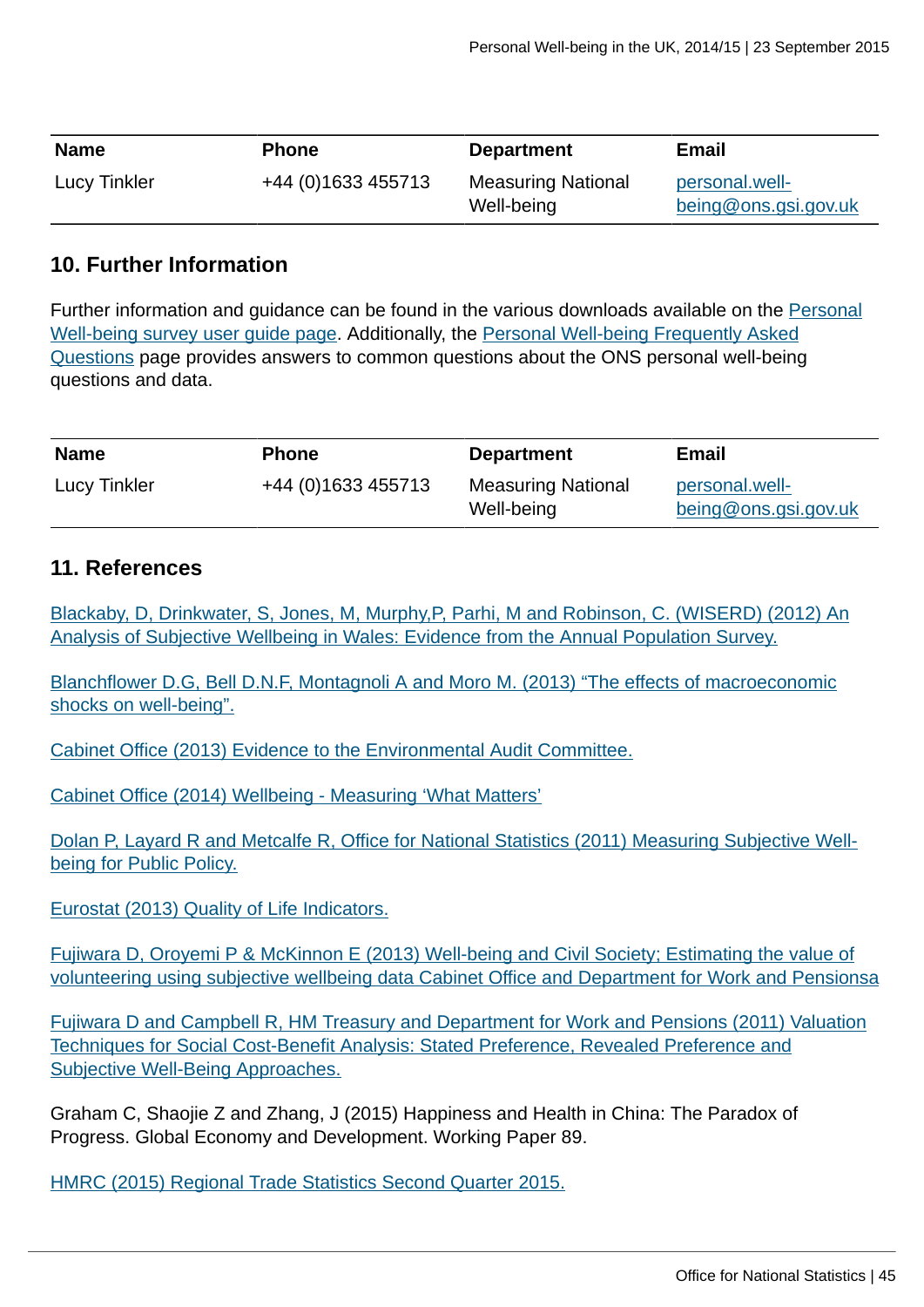[Office for National Statistics \(2011a\) Measuring Subjective Well-being.](http://www.ons.gov.uk/ons/guide-method/user-guidance/well-being/wellbeing-knowledge-bank/understanding-wellbeing/measuring-subjective-well-being.pdf)

[Office for National Statistics \(2012\) First Annual ONS Experimental Subjective Well-being Results](http://www.ons.gov.uk/ons/rel/wellbeing/measuring-subjective-wellbeing-in-the-uk/first-annual-ons-experimental-subjective-well-being-results/index.html).

[Office for National Statistics \(2013a\) Measuring National Well-being – Personal well-being in the UK,](http://www.ons.gov.uk/ons/rel/wellbeing/measuring-national-well-being/personal-well-being-in-the-uk--2012-13/index.html) [2012/13.](http://www.ons.gov.uk/ons/rel/wellbeing/measuring-national-well-being/personal-well-being-in-the-uk--2012-13/index.html)

[Office for National Statistics \(2013b\) Measuring National Well-being – What matters most to](http://www.ons.gov.uk/ons/rel/wellbeing/measuring-subjective-wellbeing-in-the-uk/first-annual-ons-experimental-subjective-well-being-results/index.html) [Personal Well-being?](http://www.ons.gov.uk/ons/rel/wellbeing/measuring-subjective-wellbeing-in-the-uk/first-annual-ons-experimental-subjective-well-being-results/index.html)

[Office for National Statistics \(2013c\) Personal Well-being across the UK, 2012/13.](http://www.ons.gov.uk/ons/rel/wellbeing/measuring-national-well-being/personal-well-being-across-the-uk--2012-13/index.html)

[Office for National Statistics \(2014a\) Personal Well-being in the UK, 2013/14](http://www.ons.gov.uk/ons/rel/wellbeing/measuring-national-well-being/personal-well-being-in-the-uk--2013-14/index.html).

[Office for National Statistics \(2014b\) Measuring National Well-being – Exploring Personal Well-being](http://www.ons.gov.uk/ons/rel/regional-trends/regional-economic-analysis/exploring-personal-well-being-and-place-in-the-uk/art-exploring-personal-well-being-and-place.html) [and place in the UK](http://www.ons.gov.uk/ons/rel/regional-trends/regional-economic-analysis/exploring-personal-well-being-and-place-in-the-uk/art-exploring-personal-well-being-and-place.html).

[Office for National Statistics \(2014c\) Measuring National Well-being – Commuting and Personal](http://www.ons.gov.uk/ons/rel/wellbeing/measuring-national-well-being/commuting-and-personal-well-being--2014/index.html) [Well-being.](http://www.ons.gov.uk/ons/rel/wellbeing/measuring-national-well-being/commuting-and-personal-well-being--2014/index.html)

[Office for National Statistics \(2014d\) Income, Expenditure and Personal Well-being, 2011/12](http://www.ons.gov.uk/ons/rel/wellbeing/measuring-national-well-being/income--expenditure-and-personal-well-being/art--income--expenditure-and-personal-well-being.html).

[Office for National Statistics \(2015a\) The Economic Review August 2015](http://www.ons.gov.uk/ons/rel/elmr/economic-review/august-2015/index.html).

[Office for National Statistics \(2015b\) Regional Labour Market, June 2015](http://www.ons.gov.uk/ons/rel/subnational-labour/regional-labour-market-statistics/june-2015/index.html).

[Office for National Statistics \(2015c\) Regional Labour Market, July 2015.](http://www.ons.gov.uk/ons/rel/subnational-labour/regional-labour-market-statistics/july-2015/stb.html)

Office for National Statistics (2015d) Measuring National Well-being, Personal Well-being in the UK, Three Year Data 2011/2014.

[Organisation for Economic Cooperation and Development \(2013\) Organisation for Economic](http://www.oecd-ilibrary.org/economics/oecd-guidelines-on-measuring-subjective-well-being_9789264191655-en) [Cooperation and Development \(2013\)uidelines on measuring subjective well-being](http://www.oecd-ilibrary.org/economics/oecd-guidelines-on-measuring-subjective-well-being_9789264191655-en).

[The What Works Centre for Well-being \(2015\) Personal wellbeing for major and sub-major Standard](http://whatworkswellbeing.org/wellbeing-2/wellbeing-data/personal-wellbeing-for-major-and-sub-major-standard-occupation-codes/) [Occupation Codes](http://whatworkswellbeing.org/wellbeing-2/wellbeing-data/personal-wellbeing-for-major-and-sub-major-standard-occupation-codes/).

## **Background notes**

1. If you have comments on the ONS approach to measuring personal well-being and/ or the presentation of the personal well-being data, please email us at [personal.wellbeing@ons.gsi.gov.uk.](mailto:personal.wellbeing@ons.gsi.gov.uk)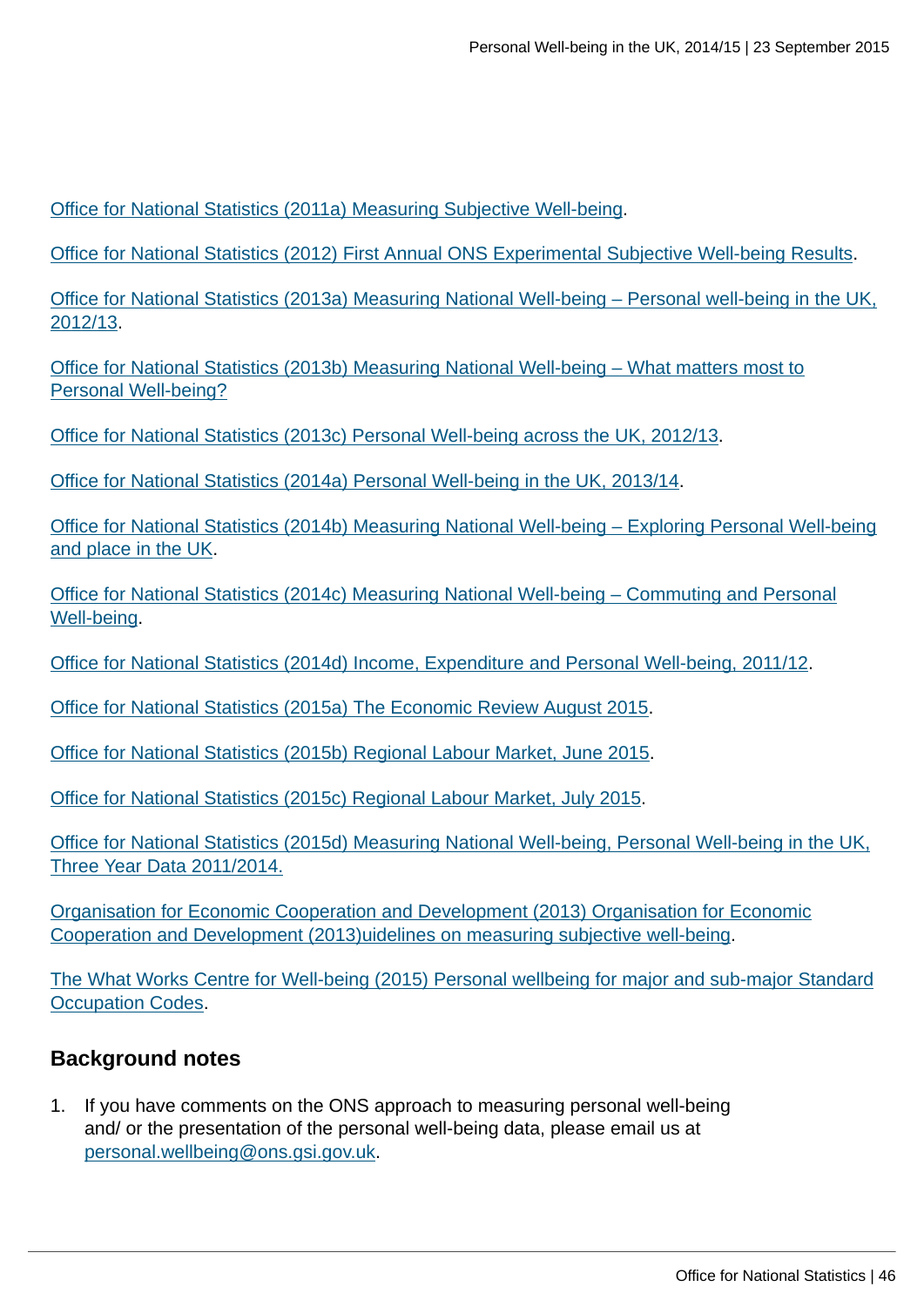- 2. The data analysed in this report was collected from the Annual Population Survey (APS) which is the largest constituent survey of the Integrated Household Survey. The sample size of the 12 month APS dataset is approximately 165,000 adults aged 16 and over and living in residential accommodation in the UK (England, Scotland, Wales and Northern Ireland). Data used are weighted to be representative of the population and to take account of the fact that responses made on behalf of other household members are not accepted.
- 3. The UK Statistics Authority has designated these statistics as National Statistics, in accordance with the Statistics and Registration Service Act 2007 and signifying compliance with the Code of Practice for Official Statistics.

Designation can be broadly interpreted to mean that the statistics:

- meet identified user needs;
- are well explained and readily accessible;
- are produced according to sound methods; and
- are managed impartially and objectively in the public interest.

Once statistics have been designated as National Statistics it is a statutory requirement that the Code of Practice shall continue to be observed.

4. Details of the policy governing the release of new data are available by visiting [www.statisticsauthority.gov.uk/assessment/code-of-practice/index.html](http://www.statisticsauthority.gov.uk/assessment/code-of-practice/index.html) or from the Media Relations Office email: [media.relations@ons.gsi.gov.uk](mailto:media.relations@ons.gsi.gov.uk)

# **Copyright**

© Crown copyright 2015

You may use or re-use this information (not including logos) free of charge in any format or medium, under the terms of the Open Government Licence. To view this licence, visit www.nationalarchives.gov.uk/doc/open-government-licence/ or write to the Information Policy Team, The National Archives, Kew, London TW9 4DU, or email: [psi@nationalarchives.gsi.gov.uk](mailto:psi@nationalarchives.gsi.gov.uk).

This document is also available on our website at [www.ons.gov.uk.](http://www.ons.gov.uk/)

## **Statistical contacts**

**Name Phone Department Email**

Lucy Tinkler  $+44$  (0)1633 455713 Measuring National Wellbeing

[personal.well-being@ons.gsi.gov.uk](mailto:personal.well-being@ons.gsi.gov.uk)